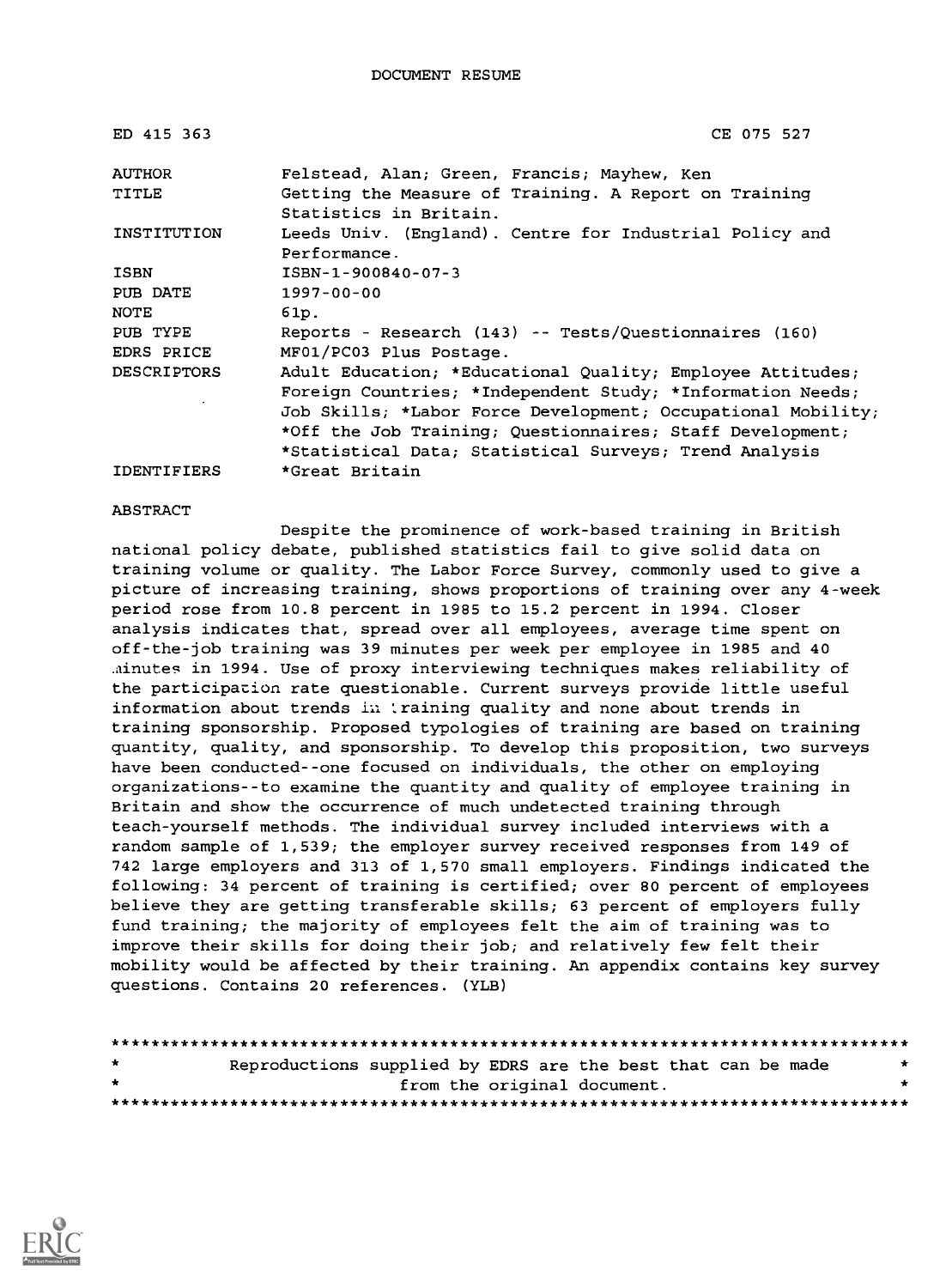# GETTING THE MEASURE OF TRAINING

**Alan Felstead Francis Green** avnew

U.S. DEPARTMENT OF EDUCATION<br>
Office of Educational Research and Longuage 9ltice of Educational Research and Improvement E UCATIONAL RESOURCES INFORMATION

- CENTER (ERIC) This document has been reproduced as received from the person or organization originating it
- Minor changes have been made to improve reproduction quality
- Points of view or opinions stated in this document do not necessarily represent official OERI position or policy

PERMISSION TO REPRODUCE AND DISSEMINATE THIS MATERIAL HAS BEEN GRANTED BY  $\mathcal{L}_{\mathcal{L}}$ Ce-C2-4°N ⋽ TO THE EDUCATIONAL RESOURCES INFORMATION CENTER (ERIC)



BEST COPY AVAILABLE 2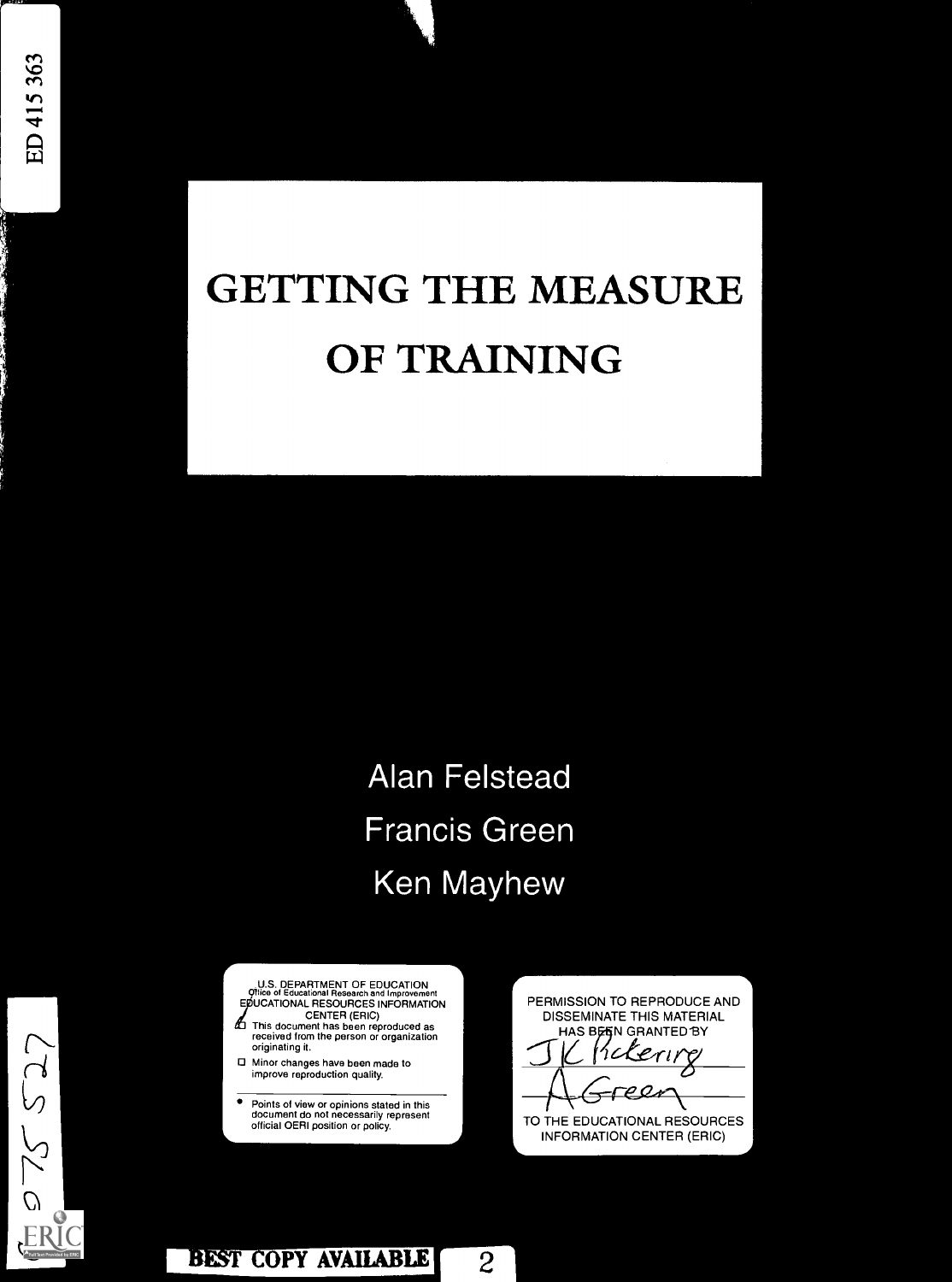## GETTING THE MEASURE OF TRAINING

A Report On Training Statistics In Britain

Alan Felstead Francis Green Ken Mayhew

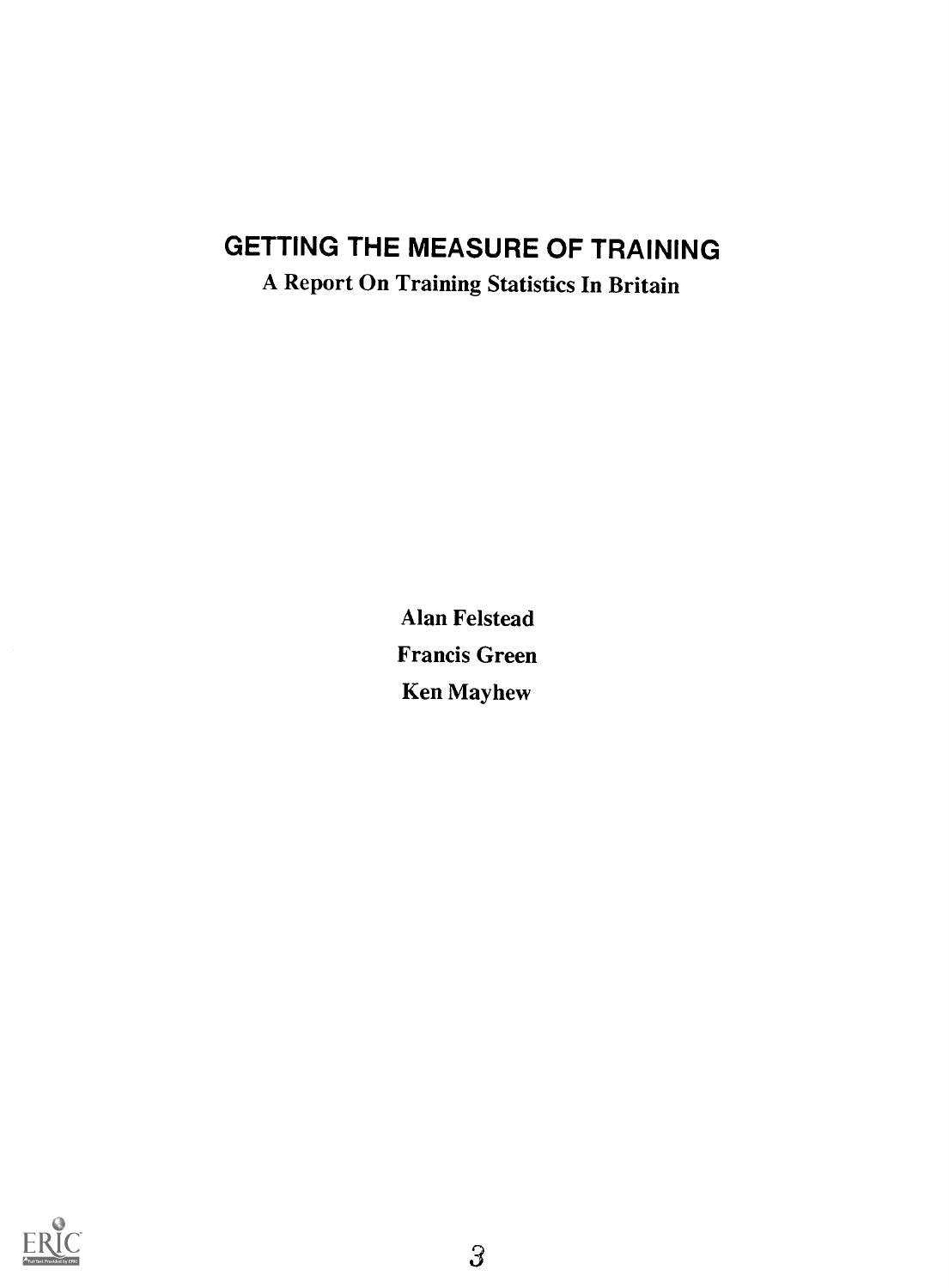Published by the Centre for Industrial Policy and Performance, The University of Leeds.

Printed by University Print Services. A division of Media Services at Leeds.

ISBN 1 900840 07 3

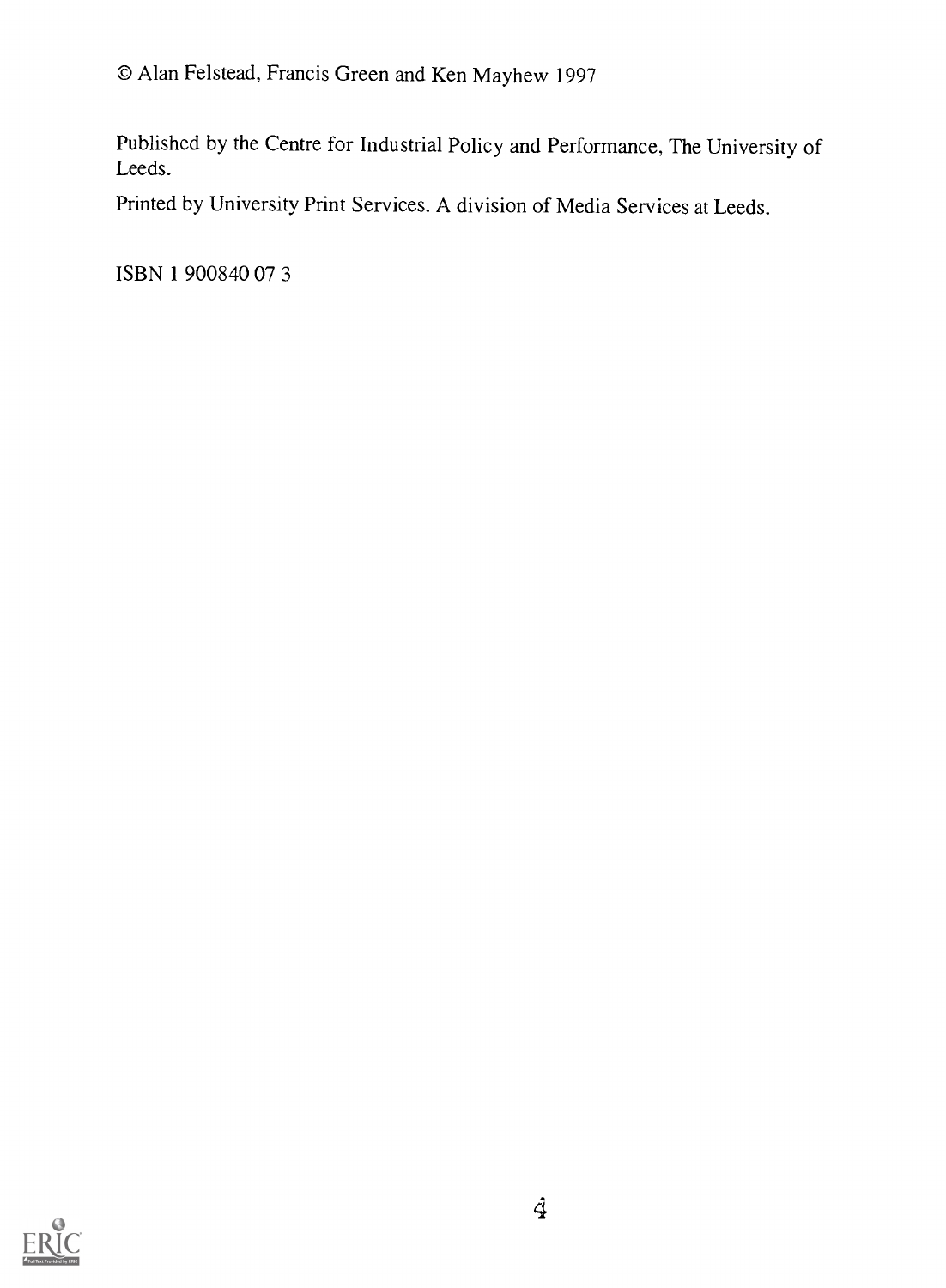The authors are listed in alphabetical order and were equal contributors to this Report:

Alan Felstead is Senior Research Fellow in the Centre for Labour Market Studies at the University of Leicester. He has recently published, with Nick Jewson, Homeworkers in Britain, London: HMSO, 1996.

Francis Green is Professor of Economics at the University of Leeds. He has recently written, with David Ashton, Education, Training and the Global Economy, Cheltenham: Edward Elgar.

Ken Mayhew is Fellow in Economics at Pembroke College, Oxford. He has recently published, with Ewart Keep, 'Evaluating the assumptions that underly training policy', in Booth, A. and Snower, D. (eds), Acquiring Skills, Cambridge: Cambridge University Press, 1996.

## About the Centre for Industrial Policy and Performance

The Centre for Industrial Policy and Performance was established in 1991 to provide a focus for inter-disciplinary research into the sources of competitive advantage and the nature and impact of policy initiatives to aid industrial performance in local, regional and national economies. The Centre also organises conferences and seminars, and publishes occasional papers and a regular Bulletin.

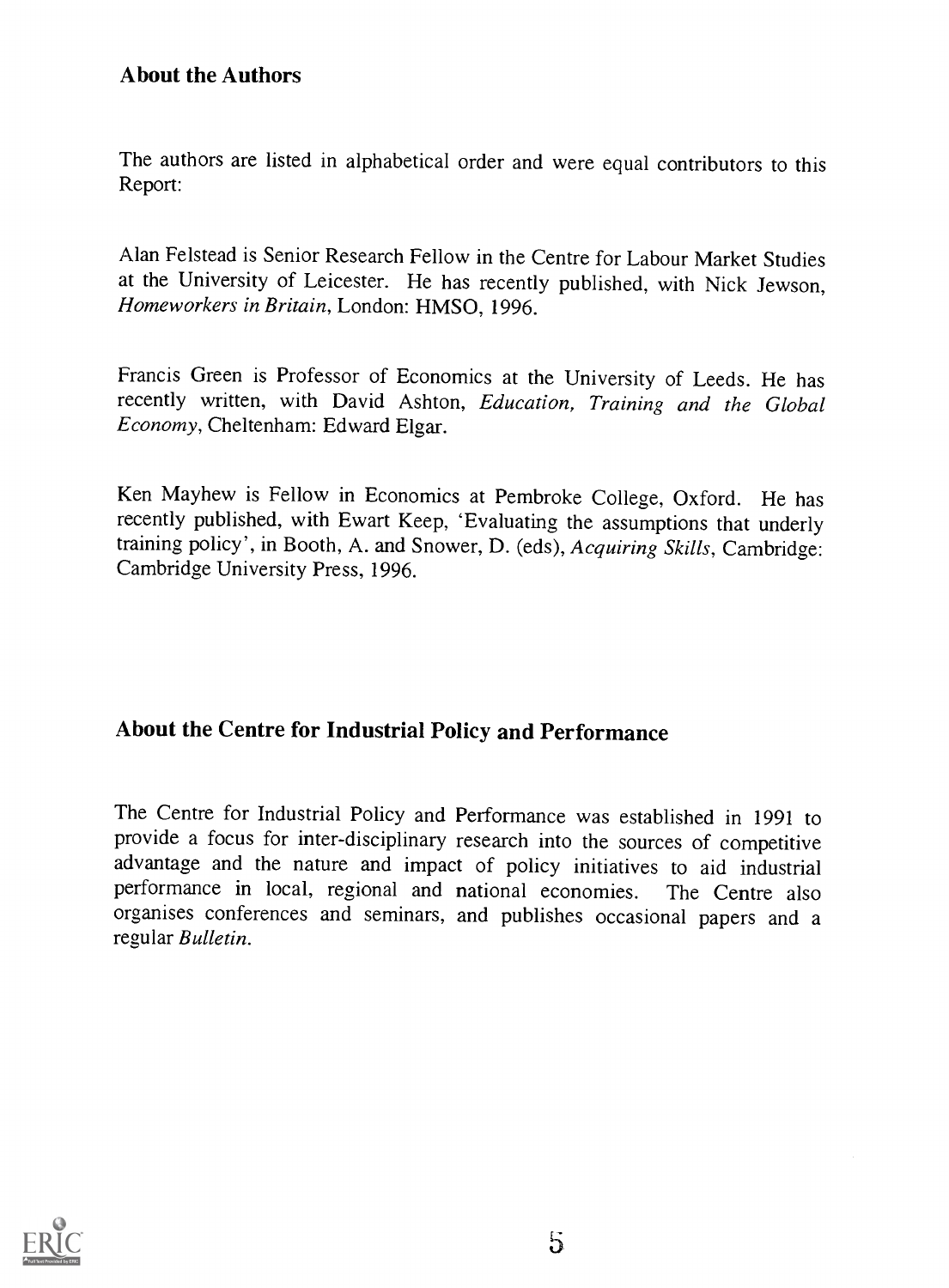## EXECUTIVE SUMMARY

## GETTING THE MEASURE OF TRAINING

## by Alan Felstead, Francis Green and Ken Mayhew

- Despite the prominence of work-based training in national policy debate, the published statistics are poor. They fail to give solid information on either the volume or the quality of training.
- The Labour Force Survey is commonly used to give a picture of increasing training. The proportions training over any 4-week period rose from 10.8% in 1985 to 15.2% in 1994. But closer analysis shows that the volume of training did not rise: spread over all employees the average time spent on off-the-job training was 39 minutes a week per employee in 1985, and 40 minutes in 1994. The best available statistics fail to support the contention that there has been a training revolution in Britain.
- Two new surveys examine the quantity and the quality of employee training in Britain and show that there is much undetected training taking place, through teach-yourself methods.
- Though most training is employer-funded, for only 63% of employees do their employers bear sole responsibility for funding their training. Only 7% obtain any support from government. One in ten employees bear all the identifiable costs themselves.
- Employers have many objectives when training their workers. These include not just raising their skill level, but also moulding attitudes, generating enthusiasm for corporate objectives and making workers more reliable.
- One in ten trainees feel that their training makes no difference whatsoever to their skill levels. This response varies depending on the respondent's occupation, with as many as 14% of workers in protective and personal services believing that their training is ineffective. Those whose training is leading to a qualification perceive a greater improvement in their skills than those whose training is not.

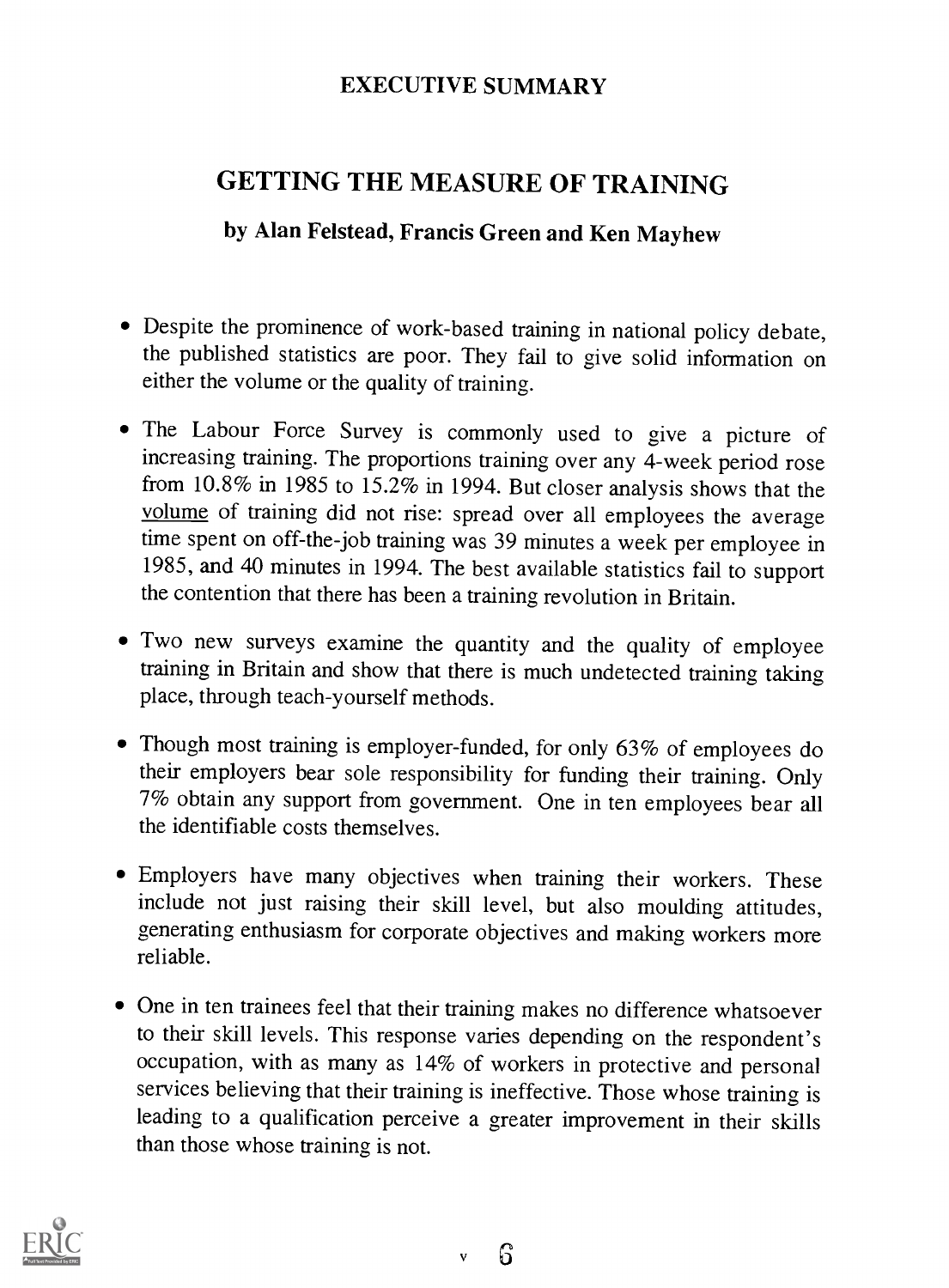- Longer training courses lead to better training outcomes as measured in terms of the skills produced.
- Very little training is exclusively firm-specific. Nine times out of ten, the skills and capabilities generated by training could be used by a range of other employers.
- The majority of employees say that training makes no difference to their mobility. One in five say it makes them more likely to look for another job; an equal proportion say it makes them less likely.
- The Report suggests how, at very little extra cost, official training statistics could be improved and yield greater information on trends in the quantity and quality of training.

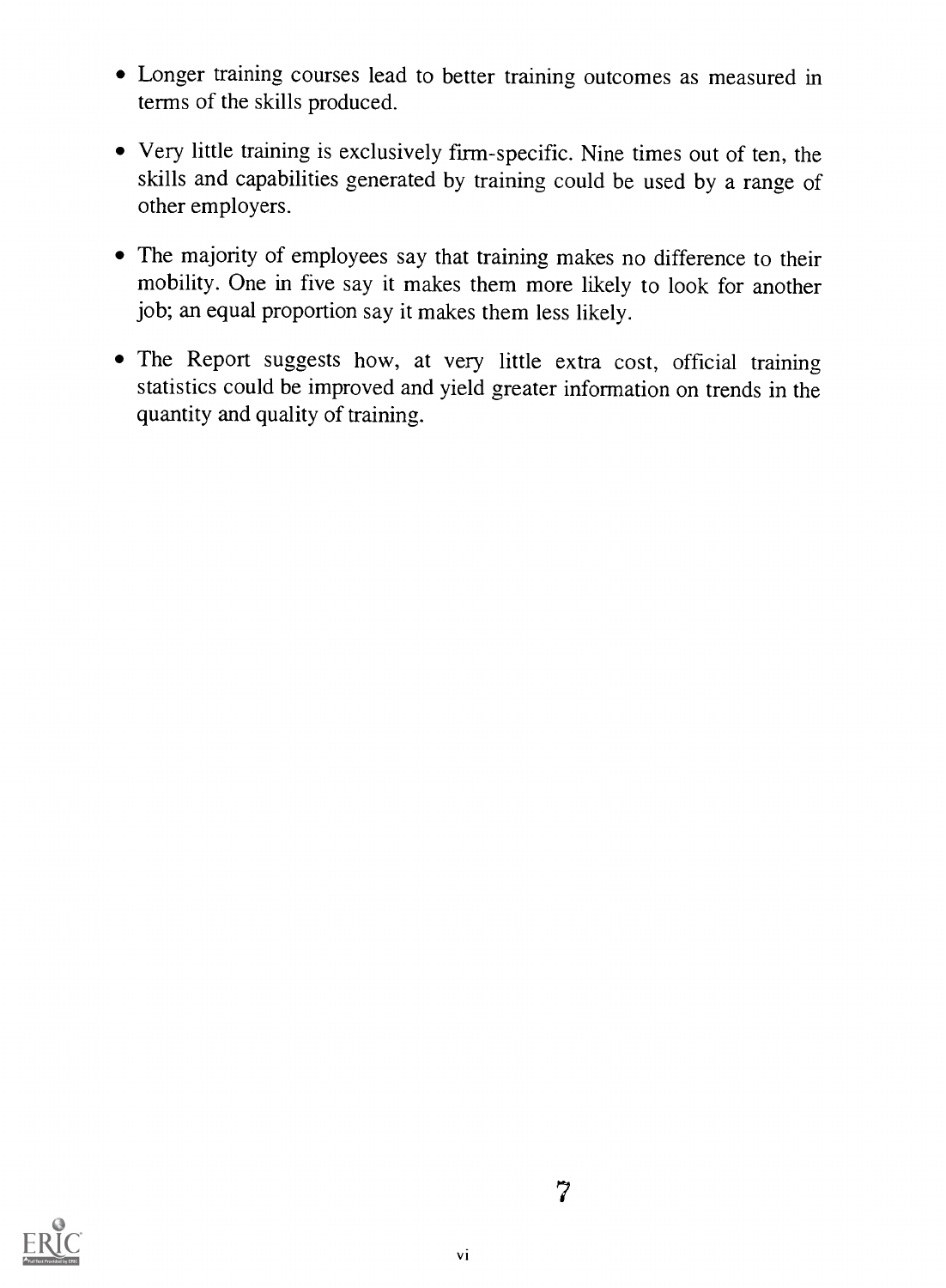## **CONTENTS**

| 2. Existing Measures of Training Trends in Britain: A Critique 3                                                                                                                                 |  |
|--------------------------------------------------------------------------------------------------------------------------------------------------------------------------------------------------|--|
| The Quantity of Training<br>The Quality of Training<br>Sponsorship<br>Proxy Interviewing<br>The Summer 1994 Discontinuity<br>The Story about Recent Training Trends, According to Other Surveys. |  |
|                                                                                                                                                                                                  |  |
|                                                                                                                                                                                                  |  |
|                                                                                                                                                                                                  |  |
| The Quantity of Training<br>Training, Certification and Skills Transferability<br>Sponsorship<br>Training and Business Objectives<br><b>Training and Outcomes</b><br>Training Typologies         |  |
|                                                                                                                                                                                                  |  |
|                                                                                                                                                                                                  |  |
|                                                                                                                                                                                                  |  |
|                                                                                                                                                                                                  |  |



 $\beta$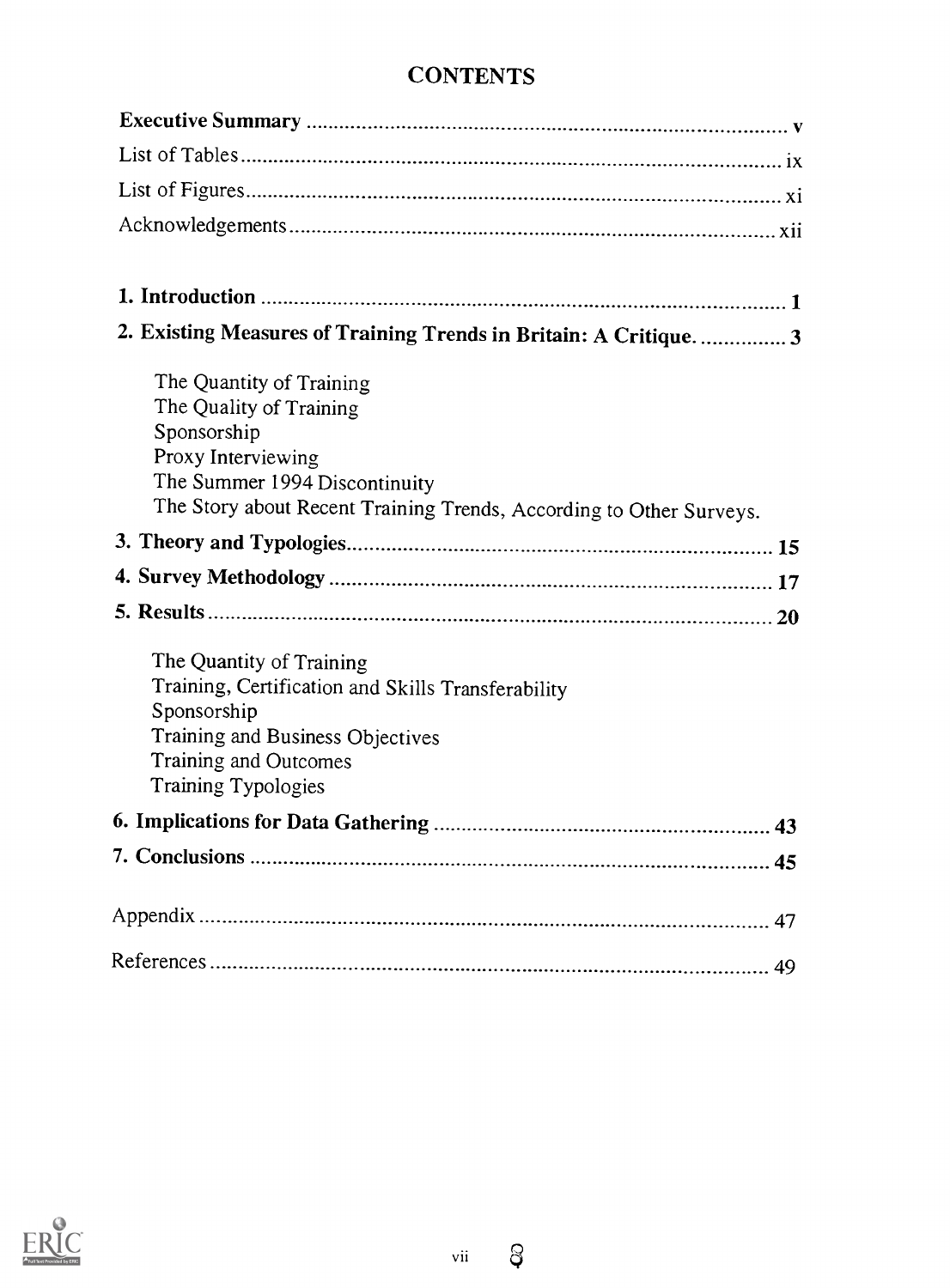## LIST OF TABLES

- 1. Interviews Conducted by Proxy.
- 2. Participation in Education or Training.
- 3. Training Modes.
- 4. Intensity of Training Modes.
- 5. Training Expectations of Companies.
- 6. The 'Quality' of Training.
- 7. Training Leading to Qualifications, by Size and Presence of Training Plan in Small and Medium-Size Enterprises.
- 8. Skill Transferability and Certification.
- 9. Training Leading to Only Firm-Specific Skills, by Certification in Small and Medium-Size Enterprises.
- 10. Training Leading to Only Firm-Specific Skills, by Size and Presence of Training Plan in Small and Medium-Size Enterprises.
- 11. Types of Sponsorship.
- 12. Certification and Skill Transferability by Sponsorship.
- 13. Employers' Objectives.
- 14. The Objectives of Training by Occupation.
- 15. The Outcome of Training by Occupations.
- 16. Perceived Skill Improvement and Certification.
- 17. Labour Mobility by Certification, by Transferability and by Sponsorship.
- 18. Mobility by Training "Quality".
- 19. Skill Improvement, Certification, Transferability and Sponsorship by Training Intensity.
- 20. Average Intensity of Training by Qualifications and Transferability.

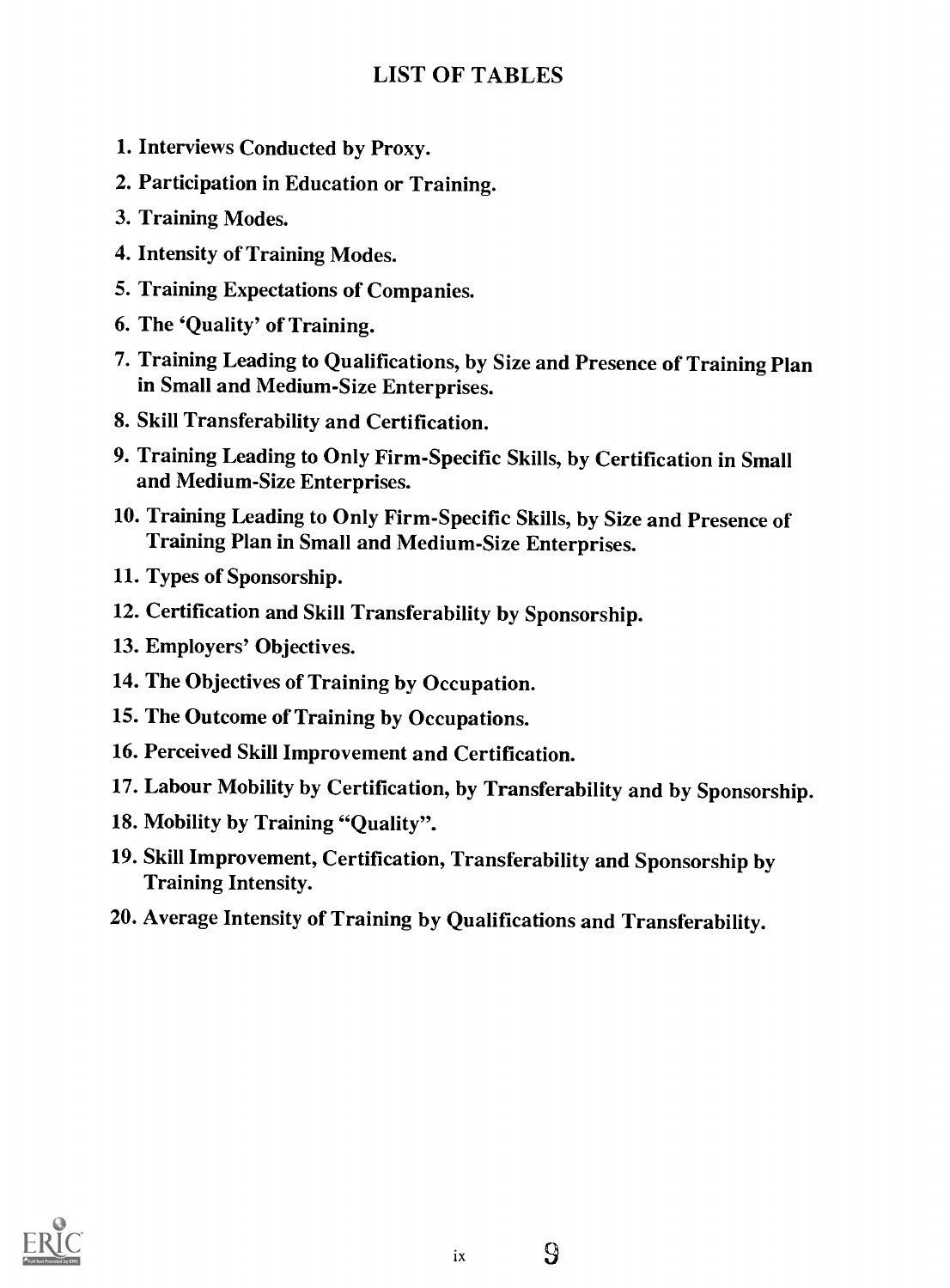## LIST OF FIGURES

- 1. Rate of Participation in Training.
- 2. Training Volume Per Employee.
- 3. Training by Mode of Interview: Males.
- 4. Training by Mode of Interview: Females.
- 5. Training by Mode of Interview: All.
- 6. Recent Trends in Training Volume.



 $\cdot$ 

xi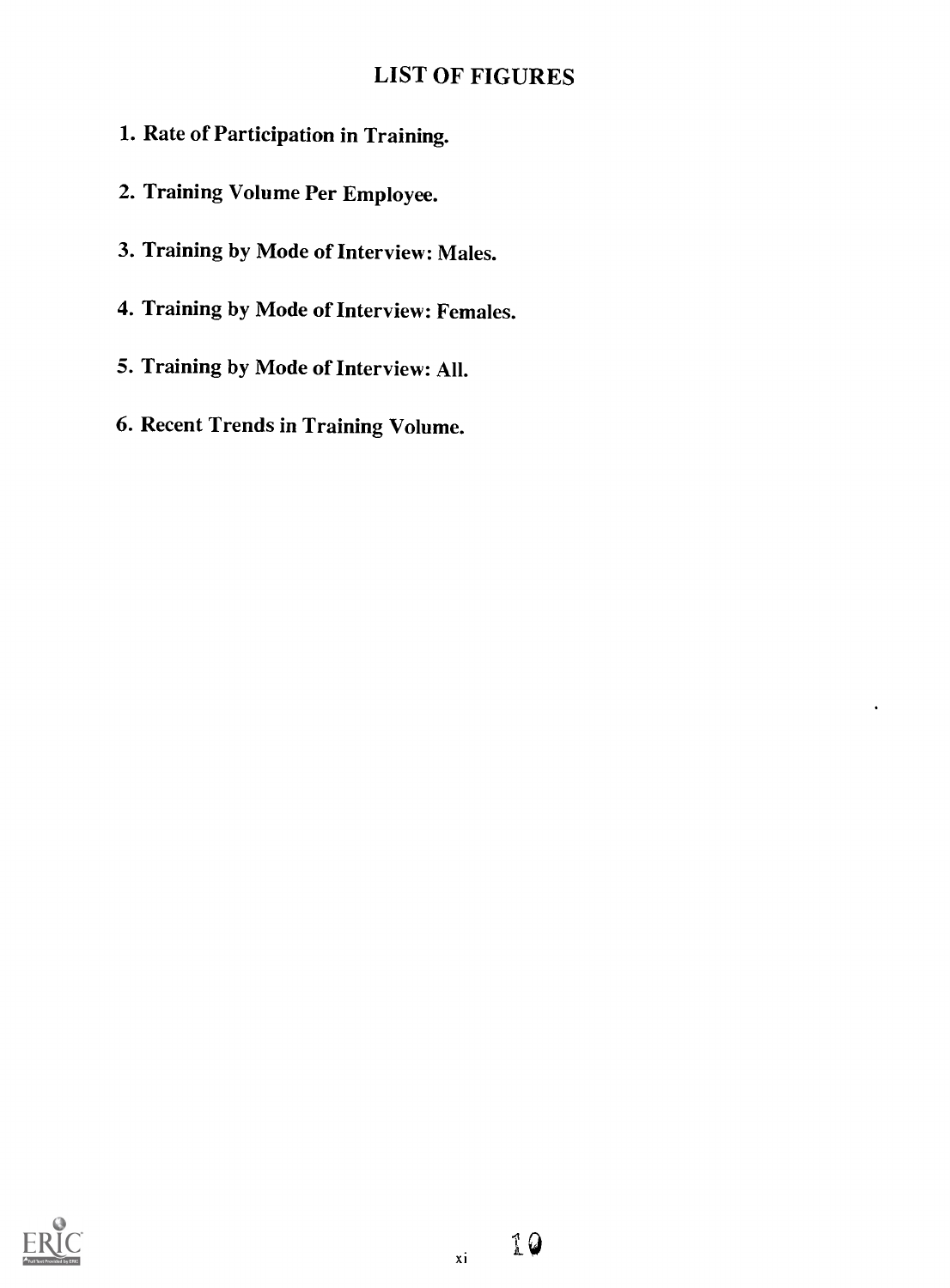## Acknowledgements

We should like to thank Lesley Turton for excellent research assistance with the data analysed in this Report. We are grateful to Alison Neave, Nick Tarry, Arnot Rankin and Patrick O'Donnell from the Department for Education and Employment for helping us with our understanding of the Labour Force Survey data, to John Cridland, Tony Webb and Matt Latham at the Confederation of British Industry for assistance with administering the Employer Survey, to David Wilkinson of the Centre for Economic Performance for his help and suggestions with the Labour Force Survey data, to Karen Bunt and David Howells at IFF Research for administering the Individual Survey, and to all those employers and individuals who took the time to respond to our surveys. Responsibility for any errors and omissions remains, of course, with ourselves. Material from the Labour Force Survey made available through the Office of Population Censuses and Surveys and the ESRC Data Archive has been used by permission of the Controller of HM Stationery Office. The research was mainly funded by the Economic and Social Research Council, Research Grant number R000235924.



iii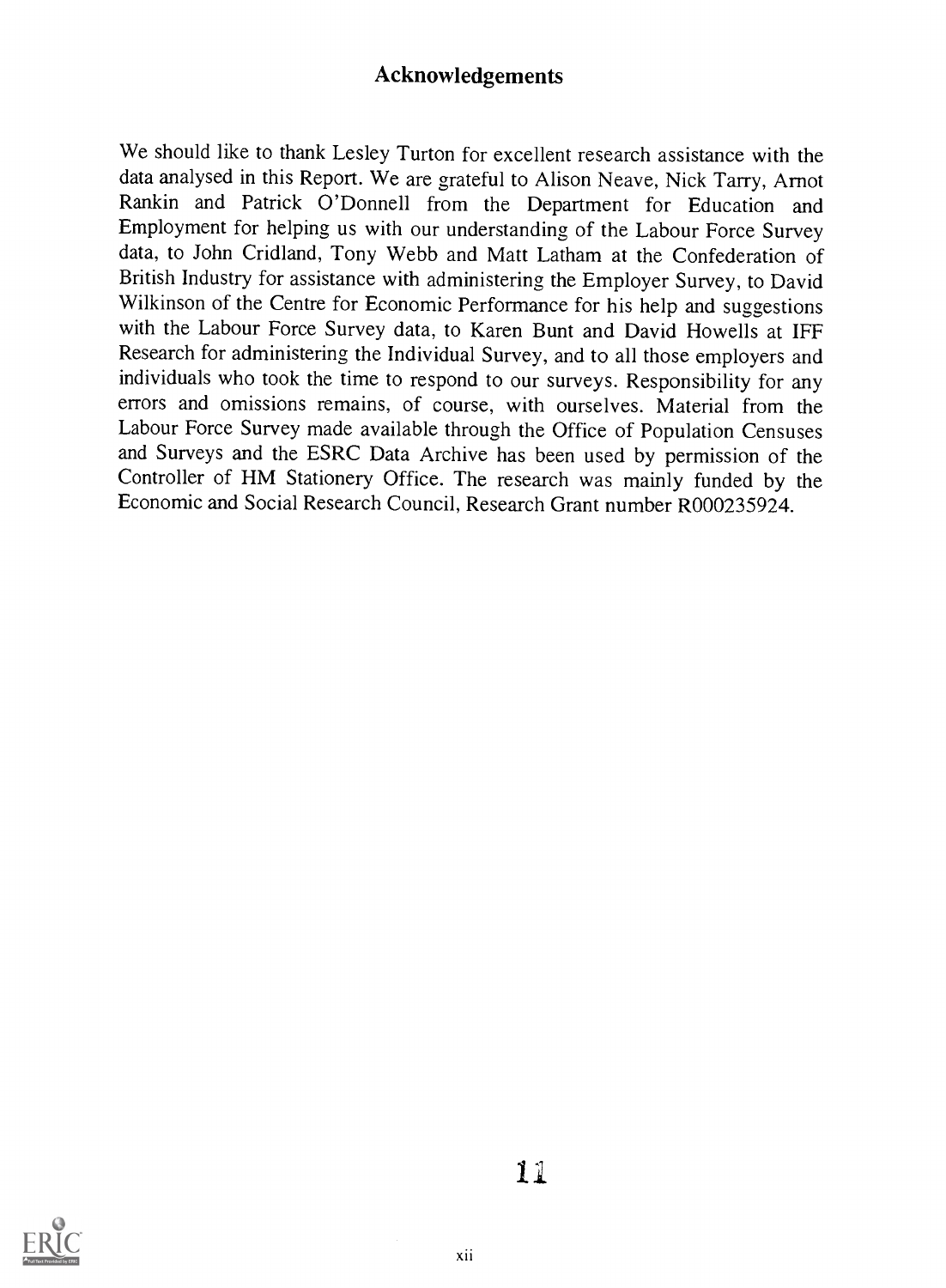## 1. INTRODUCTION

During the last two decades education and training have become central in the debate about Britain's economic performance. There have been major policy and institutional developments (OECD, 1995), and many commentators have attributed increased importance in the current era to skills (e.g. IRDAC, 1991). Yet there remains considerable uncertainty about the extent to which the education and training system is enhancing skills in Britain and, for that matter, in many other countries. This ignorance stands in contrast to the superior information available concerning most other major aspects of national economies, not least concerning investment in physical capital. This Report argues that part of the problem lies in poor training statistics and that our understanding of how training contributes to skill change could be improved by paying attention to improvements in the ways that training data are compiled.

We focus on training because arguably education data, including some though not all vocational education data<sup>1</sup>, are of reasonable quality. We can state with some accuracy the numbers of students enrolled in schools and the amounts of money spent on them. Yet job-related training shares with education a vital role in developing the advanced skills required in many modem workplaces. We restrict our discussion mainly to two major data sets which have been published regularly for some time and which ostensibly provide the basis of consistent series that can be used to examine trends. These are the Quarterly Labour Force Survey  $(QLFS)^2$  and the CBI Industrial Trends Survey. It is largely because these surveys are repeated regularly that they are both so widely quoted. The Labour Force Survey is commonly used to portray a substantial increase in training activity during the 1980s, with only small changes since 1990. Currently, QLFS indicates that approximately 14% of the workforce is engaged in some form of job-related education or training over a 4-week period. The CBI Industrial Trends Survey (ITS) indicates that since 1990 there has consistently been a preponderance of firms planning to increase their expenditures on training.

We argue below that this sort of information fails to provide an accurate representation of real trends and comprises only a small part of what one needs to know in order to assess training's contribution to skill formation. How intensive is the training provided? What is its quality? These are important issues because of the suspicion that quality varies considerably. Some training may have no impact on skills of any kind, (just as skills are acquirable without any training, informal or formal). Who pays for and who benefits from job-related training? In a market economy, where the bulk of training activity is based on private decisions, an understanding of the incentive structure ought to be paramount, but

 $2^{2}$  Earlier the Labour Force Survey (LFS).



<sup>&</sup>lt;sup>1</sup> See Robinson (1996) for a critique of available NVQ data.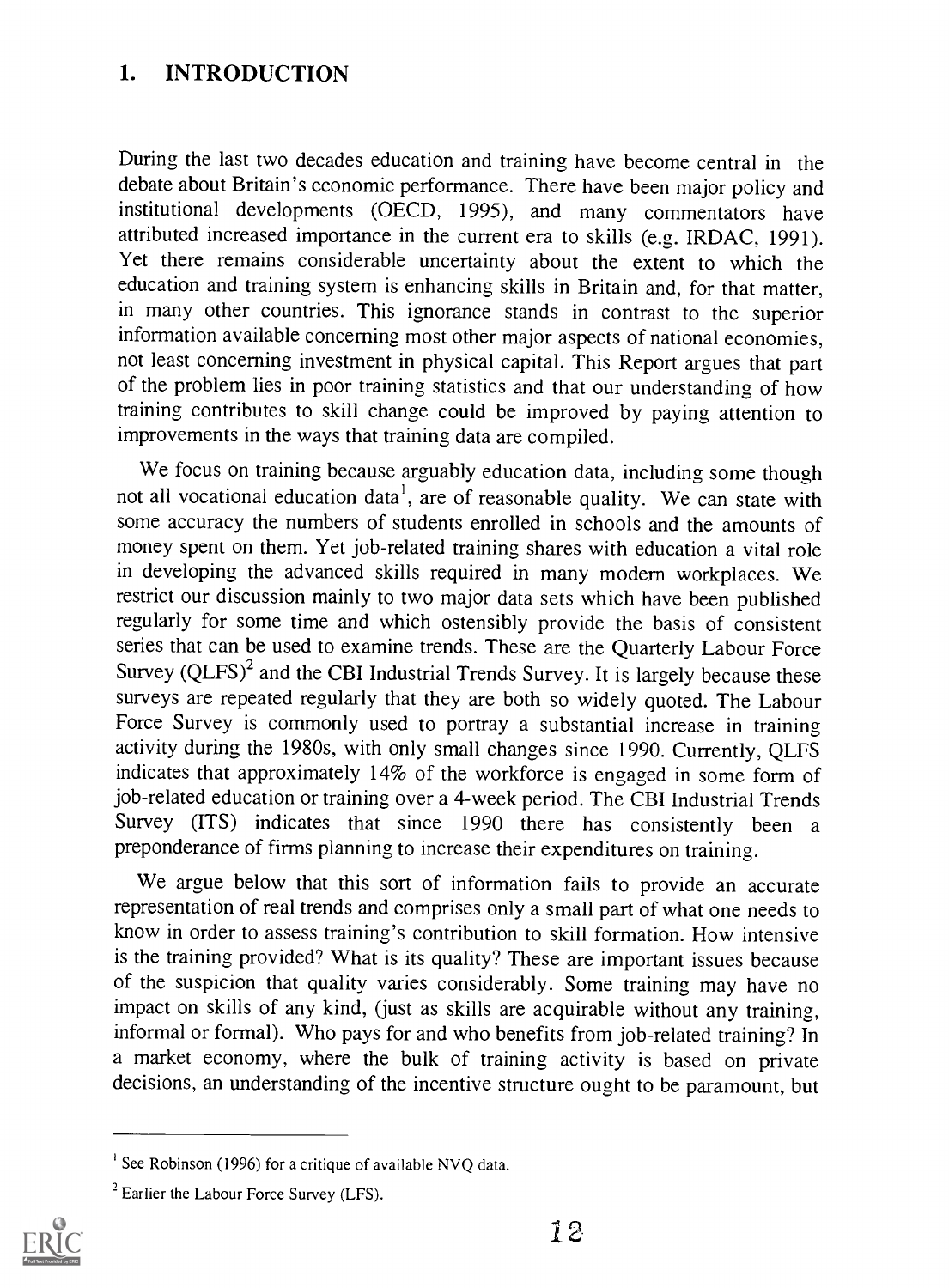there has been little research into either the funding or the benefits to companies of training.3

Recent research has shown that there are substantive variations in the interpretation given to the meaning of "training" when used in interview sessions used to gather data (Campanelli et al, 1994). Respondents typically view training in narrower terms than do researchers, often restricting their interpretation to formal training courses. Employers tend to confine their conception of training to that which is funded or initiated by themselves. Respondents with different educational and other characteristics include different activities. Campanelli et al recommended that the word "training" should not be used, and they suggest other wording to describe the ways in which people acquire skills. Their recommendation was for one particular government-funded survey, the Working Lives Survey, but was also intended to inform survey design generally.

The findings of Campanelli et al suggest, at the very least, caution in the use of statistics produced from surveys of training. Nevertheless, training statistics are regularly obtained from various sources and these are used by training researchers and policy analysts with scant regard to the pitfalls. There remains an urgent need to evaluate these statistics, to consider how far they provide an adequate picture of job-related skills acquisition in the past. It seems likely that at least some surveys will continue to use the word "training" in their questionnaires, and it may be helpful to consider how information about the nature of this training can best be explored through additional questions.

The Report proceeds as follows. In the next section we consider how far the training data from the LFS succeed in answering the questions posed above. We also give some consideration to the extra information provided by the ITS and by the more recent annual Skill Needs in Britain surveys. Some doubt is thrown on whether the published trends from the LFS are valid and reliable indications of trends in the rate of skill formation. In section 3 we briefly elaborate what would be the appropriate theoretically-driven measures of training. In subsequent sections we report results of two specially commissioned surveys, one of individuals and the other of companies, designed to address these appropriate measures, taking the LFS and ITS training questions as the starting points. The results allow us to arrive at two sets of conclusions. First, we consider how it might be possible, in the light of our findings, to improve the regular gathering of training statistics. Second, we provide fresh information on the nature of training in Britain today.

<sup>&</sup>lt;sup>3</sup> There is a small literature now on individuals' benefits from training (e.g. Blundell, Dearden and Meghir. 1996).

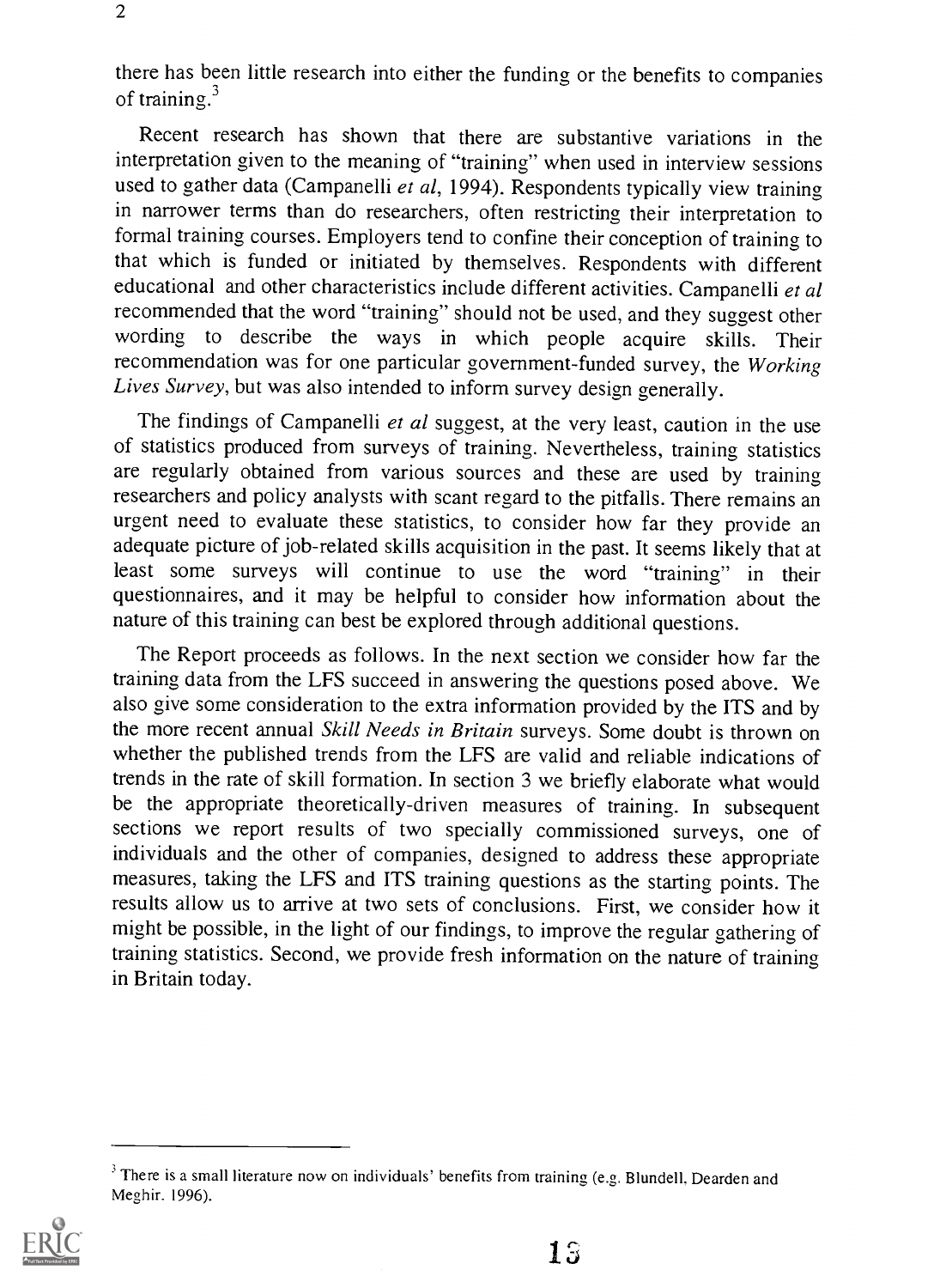## 2. EXISTING MEASURES OF TRAINING TRENDS IN BRITAIN: A CRITIQUE.

That the main training statistics for Britain are nowadays published in one annual volume, Training Statistics, is testimony to the widespread importance attached to the topic. In that volume, the underlying definition of training is that of "intentional intervention to help the individual (or the organisation) to become competent, or more competent, at work". This plausible definition might then be viewed also as a criterion against which to assess the validity and reliability of the data presented in the volume.

Of course, there are many difficulties in deriving a consistent, precise, understandable and hence reliable statistical definition, and therefore there is value in drawing on a range of different approaches and data sources. However, for the trends in training, Training Statistics relies primarily on one source, the Quarterly Labour Force Survey (QLFS). Two additional occasional sources are the CBI's Industrial Trends Survey, and the government's recent annual Skill Needs in Britain surveys. To our knowledge, there is no published evaluation of these sources.

In this section we examine these surveys to see what they indicate about training trends and the role of training in skill acquisition. We consider how far the measures used correspond to theoretically-motivated concepts, and how far the measures are accurate and reliable.

#### The Quantity of Training

Figure 1 shows the main trends in training participation that emerge from the Labour Force Survey. The question on which the analysis normally rests is: "Over the last four weeks, have you taken part in any education or training connected with your job, or a job that you might be able to do in the future?" There are two technicalities worth noting about this curve. First, there is a discontinuity in the series from Summer 1994 (discussed below) which shifted the rate downwards by a small amount. Second, at the start of the series in 1984, there were an unusual number of employees who did not respond to the training question (about ten times as many as in subsequent years); so this year is probably as not as reliable as other years. That said, the period from 1985 through to 1994 shows a substantial increase in training participation over any 4 week period. This trend is the main statistical basis for concluding that there has been an increase in training, and it complements other well-documented upward trends in school and higher education participation over the decade.

Other significant features of the trend are that the rise has been broadly distributed across the workforce, and in particular older people and females of all ages have increased their 4-week participation notably.

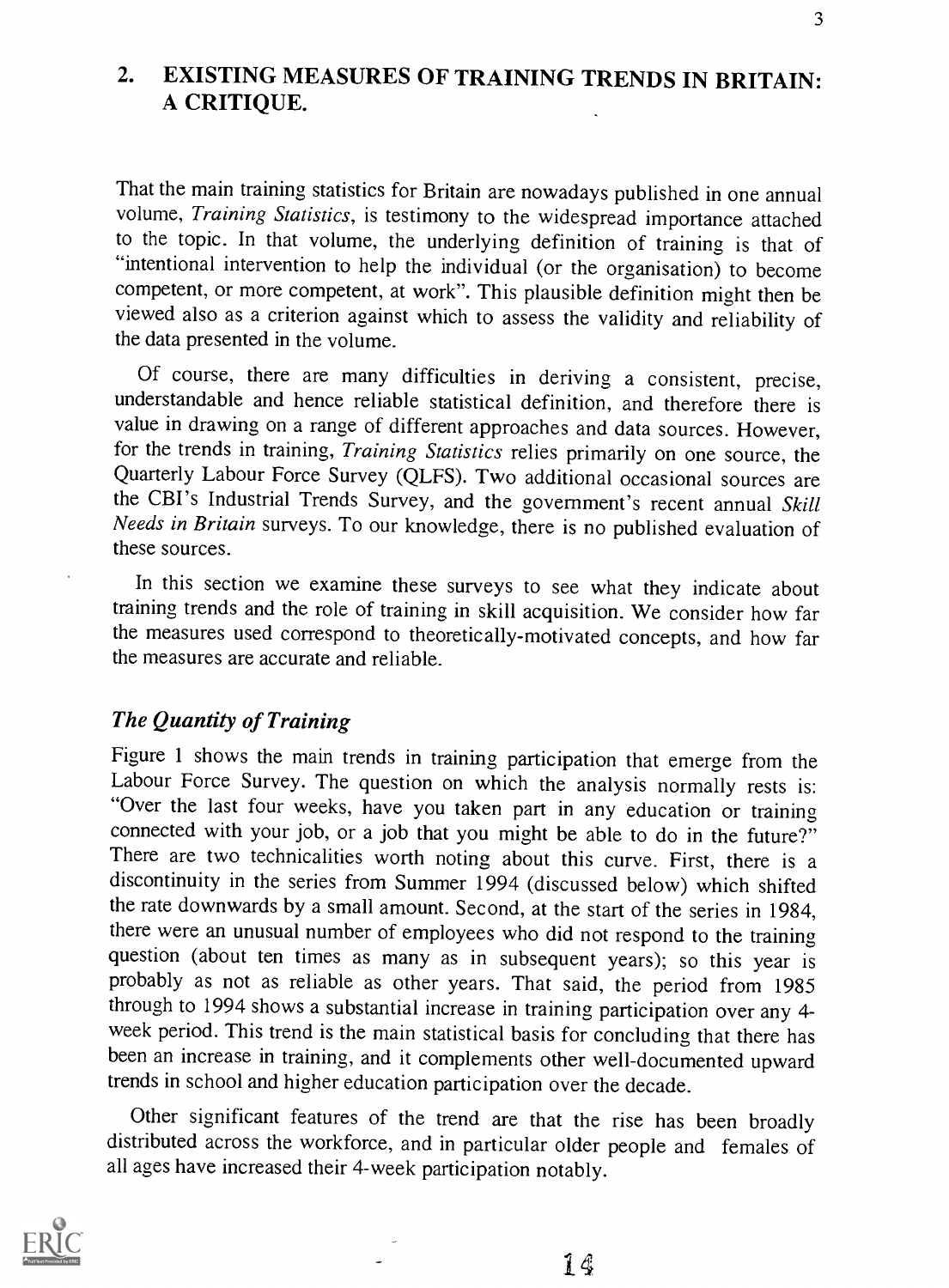Although knowing the 4-week participation rate is important, on its own it is far from adequate as a measure of how much training is going on. Training



spells and training courses vary substantially in length, and to the extent that this length varies over time (Greenhalgh and Mavrotas, 1993 and 1994) the trend in training volume might be affected. Unfortunately, there is no information in the LFS on the amount of training undertaken by trainees during the four weeks. Therefore it is hard to draw any meaningful conclusions from the LFS about the trend in training taking place over a 4 week period.

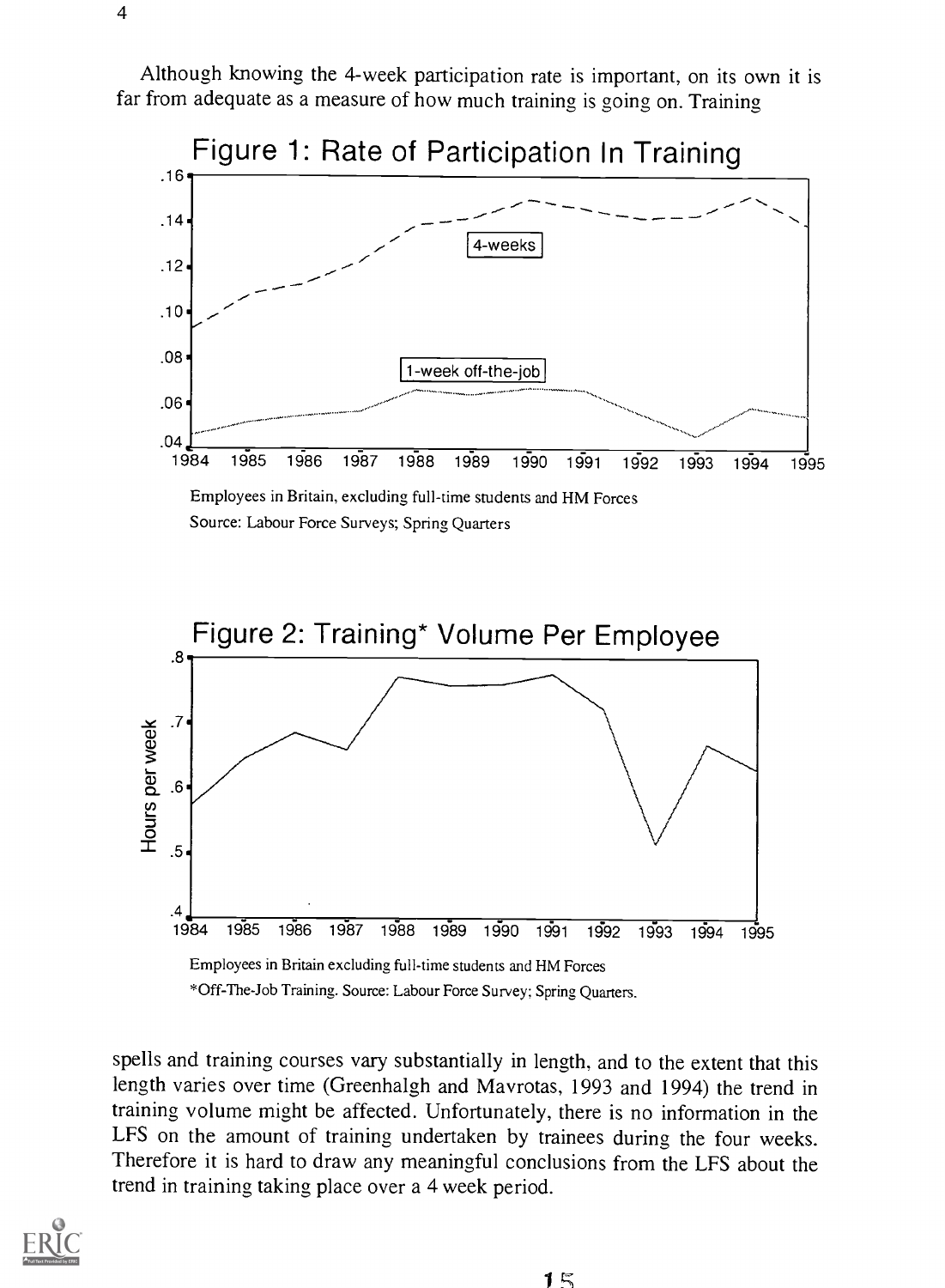However, the LFS does ask respondents about the number of hours training during one week, the most recent one before the interview, when presumably memory is most reliable. Up until 1992 respondents were asked only about hours spent in off-the-job training during the reference week. We can, first, construct a one-week off-the-job training participation rate from the positive responses. The lower curve in Figure 1 shows that the one-week participation rate rose more or less in parallel with the 4-week participation rate through to 1988, but that subsequently the rate stabilised and then fell. The result is that, taking the whole period there has been only a small increase in 1-week training participation. This fact serves to cast immediate doubt on the presumption that there has been an increase in training volume over the period.<sup>4</sup>

The advantage of looking at the 1-week off-the-job participation rate is that, combined with the measure of the actual number of hours training undertaken, we can arrive at an estimate of the total amount of off-the-job training undertaken. Dividing by the number of employees, we can calculate the average number of hours off-the-job training (OffJT) per employee per week, which is shown in Figure 2. Although not ideal, because of the exclusion of on-the-job training (OJT), this measure is the only valid indication of trends in training volume in Britain over this period. Remarkably, it shows little or no overall increase over the period.<sup>5</sup> Despite an increase in the late 1980s, the fall in the 1990s seems to have all but cancelled out the earlier increase. The reason that Figure 2 gives a picture consistent with the relatively flat lower curve in Figure 1 is that the average off-the-job training time for those who actually receive it has stayed relatively steady throughout the period, within the range 11 to 13 hours per week.

How, then, can the 4-week participation rate have risen substantially while the 1-week participation rate and the overall training volume per employee in the mid-1990s were not greatly different from what they were a decade earlier? The two trends together suggest that while in any 4-week period more people were receiving training than did before, the amount received by each trained person over the course of that 4 weeks must have decreased. Consistent with such an interpretation, there is also evidence from the survey that the reported length of

 $<sup>5</sup>$  The off-the-job training volume went from 0.645 hours per employee per week in 1985 to 0.669 hours</sup> per employee per week in 1994, just before the summer discontinuity. For the above-stated reasons, the years 1984 and 1993 might be less reliable than others, because of non-responses.



 $<sup>4</sup>$  Is it possible that the 1-week participation rate could be underestimated using this method, in that</sup> those who did not answer the training hours question might be falsely attributed with zero hours, that is, non-participation? We have examined this possibility. Since 1991, respondents were also asked directly about their one-week participation rate in training. In 1993 an unusually large number of respondents claimed to be doing training in the reference week but did not give an answer to the hours question, so it is possible that the figure for that year is distorted. In the other years, however, the number of missing values is very small (a fraction of one percent). which leads us to have some confidence in the 1-week participation rate derived in this way. Nevertheless, there is no way of checking whether there might have been large numbers of non-responses to the hours question in years before 1991. The 4-week participation question elicits few non-responses except in 1984.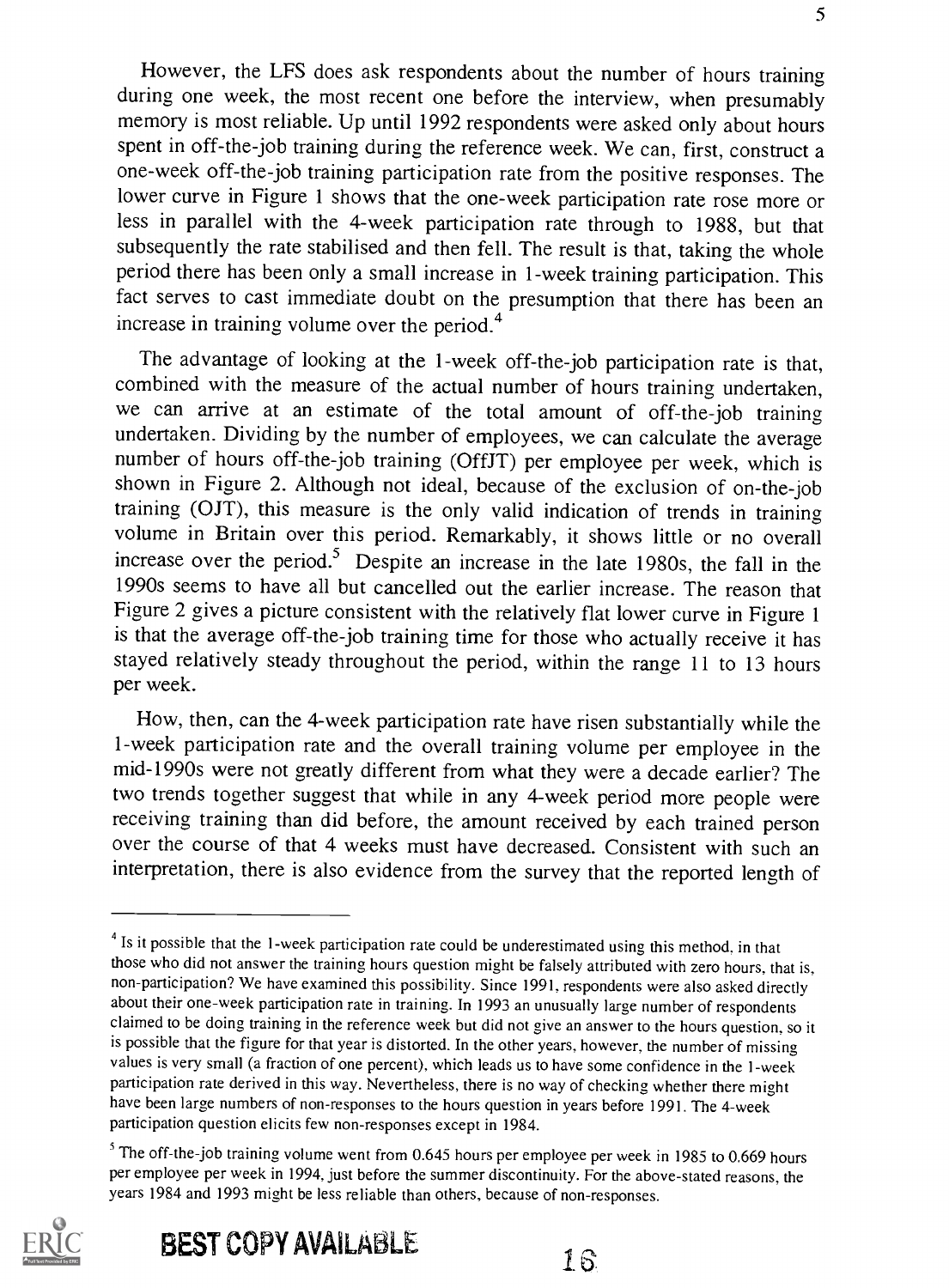6

many education and training courses is decreasing: whereas in 1985, 26% of those in training were on courses lasting in total less than one week, the equivalent figure for 1994 was 45%. It is just such a trend that can, at least in principle, drive a wedge between the movements in the 4-week and the 1-week participation rates. An example can illustrate how this happens. Suppose that, hypothetically, a proportion x of the population following a 2-week course is replaced by a proportion 2x following a 1-week course. Assuming that the date of interview is random, consider what would happen to the observed 4-week participation rate. With the 2-week course, there would be five weeks during which course participants would be able to answer yes to the 4-week participation question. With the 1-week course there would be only four weeks during which a yes answer could be elicited from each participant. But since there are twice as many people involved the 4-week participation rate would be greater by a factor of 8 to 5. Meanwhile the 1 -week participation rate would be unaltered, as would the training volume, since although the number of people involved has doubled, the number of weeks during which a yes answer would be revealed is halved.

Neither the trend towards shorter course lengths, nor the time series for hours of, or participation in, off-the-job training over one week, are noted in the published official statistics.<sup>6</sup> What is noted, however, is the increase in the proportion of 4-week training participation which involves off-the-job training: this proportion has risen from 66% in 1984 to 74% in 1995. It implies that the 4 week off-the-job participation rate rose even more than overall training. Nevertheless, as we have seen, this rise in participation did not mean an increase in training volume.

## The Quality of Training

If published statistics concerning the quantity of training leave something to be desired, information about its characteristics is also thin on the ground. There are a number of proxies which might be used for training quality. One relates to its purpose; for example some training is meant not so much to increase directly the skills which people bring to their jobs, as to meet external regulations on matters such as health and safety rules or the formal requirements of external quality standards to which businesses find it useful to claim adherence.

A second proxy concerns certification. For a while the LFS collected information as to whether the training was leading to qualifications. There was a small increase in this indicator between 1990 and 1992 (Felstead and Green, 1996), after which the question was dropped. When re-instated in Spring 1996, analysis reveals that among women this indicator of quality had continued to improve slowly: the proportions whose training was leading to a qualification or a credit towards a qualification rose from 44.8% to 46.3%. However, for men the

 $6$  The distribution of training hours is published for some individual years in Training Statistics.

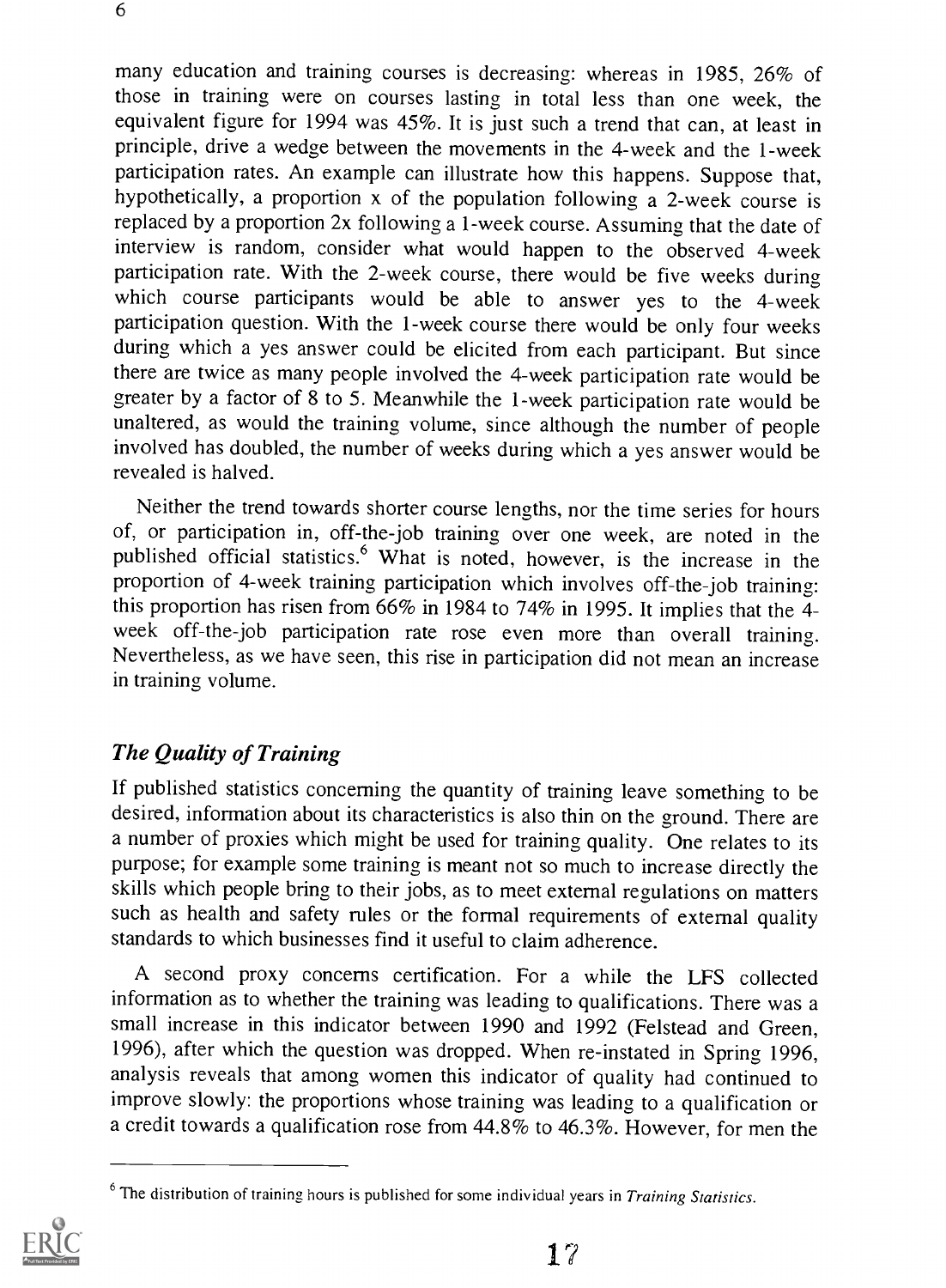proportion fell from 44.5% to 41.7%. For both sexes together, the proportion fell very slightly from 44.6% to 44.0%.

A longer trend is available for the split between OJT and OffJT. This is, however, an ambiguous indicator of training quality. On one hand, OJT is essential for the development of those skills needed for normal or routine tasks which cannot be easily codified for the formal learning situations that OffJT involves (Koike and Inoki, 1990). On the other hand, OJT is also widely used because it generally incurs lower costs, especially in terms of lost production. As noted above the balance has in the event shifted, since the mid 1980s, in favour of off-the-job training.

A further question asked in recent years in the LFS concerns respondents' perceptions about the nature of the skills that the training was intended to develop. They are asked whether the training is: "To improve your skills to do the type of work you are doing or have done before; or to give you the skills to do a completely different type of work?" However, it is not possible to infer from this question and its responses much, if anything, about the quality of the skills created. In particular, theory suggests that a key issue is whether the skills are useful just for jobs with their current employer ("firm-specific" skills) or also for jobs with other employers ("transferable" skills). This issue impinges both on the incentives for skill acquisition, and on the question as to whether the training is producing skills potential for the wider economy or just for one firm. Unfortunately, the LFS question alludes to "a different type of work", rather than to a different employer. Therefore, only limited analytical use can be made of the responses.

There is nothing further in the LFS series that gives any hints about the quality of training or the function it serves for employers. Nor does the ITS collect any information on quality trends.

#### Sponsorship

Alongside the question of who benefits from training, who pays for it is a basic issue surrounding both the theoretical analysis of training incentives and the corresponding normative analysis of policy market. The Labour Force Survey produces figures which purport to measure payment for training. It records who pays the fees (if any) and it also attempts to collect data on wages foregone by trainees. However, this latter information is quite inadequate as a measure of who bears the opportunity cost of the training.

Individuals might bear an opportunity cost for their training either by taking lower wages or by giving up some of their leisure time. In the former case, it is possible that individuals may choose to take lower-paid jobs because they are implicitly or explicitly promised some training. What little evidence there is suggests that this is not in practice true (Veum, 1995). However, it would hardly be feasible for the LFS or any survey to measure such a wage sacrifice directly. On the other hand, there may also be a direct loss, in that employers simply pay

 $\alpha = 1$ 

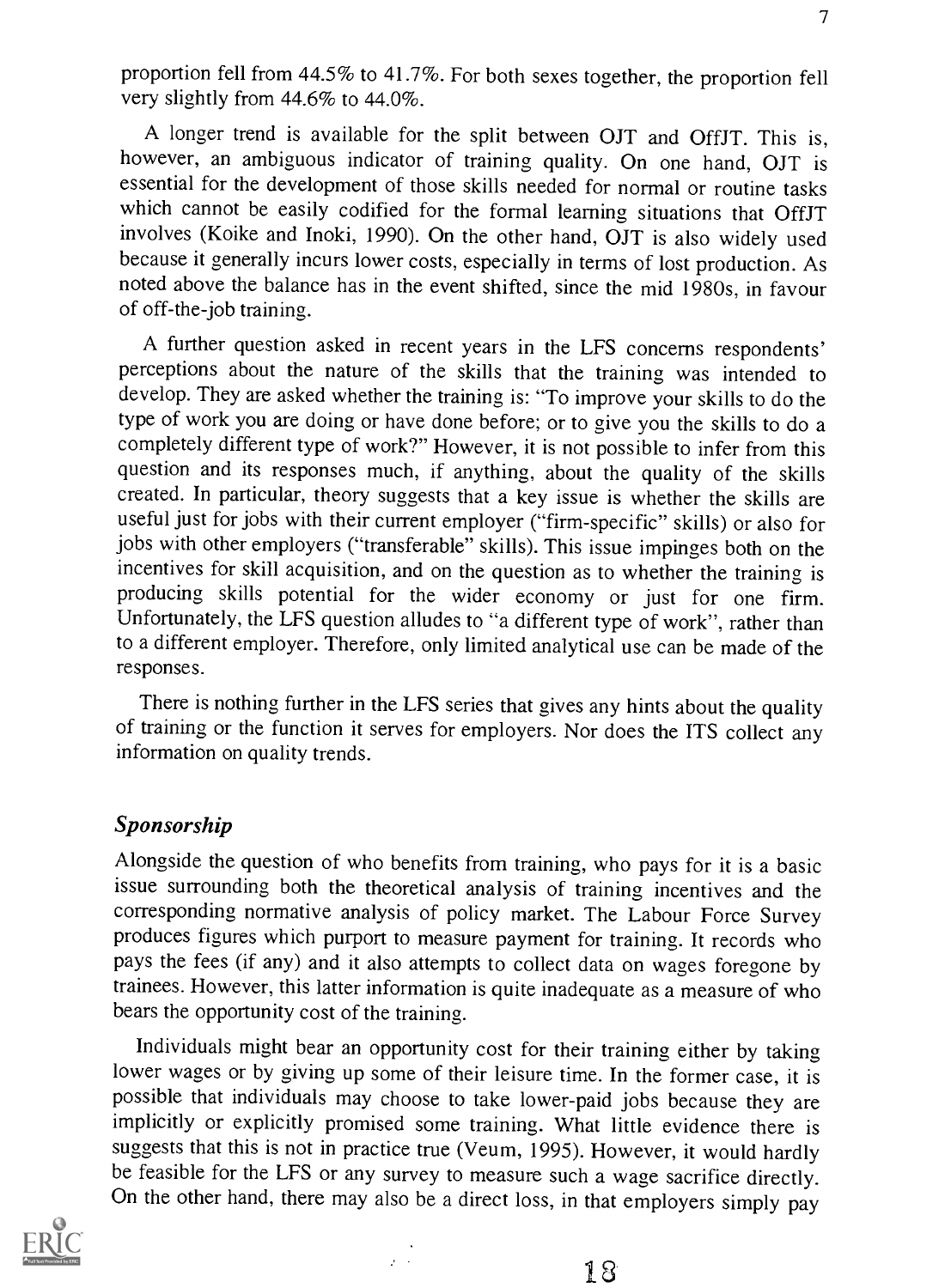less wages while the training lasts. It is this loss that the LFS attempts to address by asking the following question: "While you were receiving this training, did your employer pay your basic wages in full/ in part/ or not at all?" When the training takes place out of working hours, the answer is coded that wages are paid in full. There is thus no distinction between cases where the employer bears the cost through lost productivity during normal work time and paying the same wages, and cases where the employee bears the cost through lost leisure time. As we shall see below, a fair amount of training is undertaken at the expense of the employee's time.

In short, we consider the LFS measure of wages deduction to be of no use, or even misleading, as a measure of training sponsorship.

#### Proxy Interviewing

As we have observed, one cannot take the published rise in the 4-week participation rate as a valid indicator of a rise in training volume. There is also a further issue concerning its accuracy. A serious problem derives from the method of data collection. A considerable fraction of interviews for the LFS are conducted by proxy with another member of the household. This happens whenever the respondent cannot be contacted. This problem occurs with other surveys such as the General Household Survey, but in the case of the LFS the large number of proxy interviews derives from the need to minimise the cost of extra visits that would be needed to catch the respondent in. With many questions there is probably little wrong with gaining information via a proxy. But it is doubtful how accurately one member of the household is likely to report about another's training experience at work (especially as that experience might be informal on-the-job training and could go back some time, up to 13 weeks with the current measure). As Table 1 shows, proxy interviews are most concentrated amongst the young, who typically do the most training. Furthermore, there is considerable difference according to gender in the usage of proxy interviewing: far more males than females are interviewed by proxy. It is possible that this could distort discussions about the pattern of training access between males and females.?

We can gain a hint at the possible magnitude of distortions by comparing the responses of those interviewed by proxy and those interviewed in person. Figures 3 and 4 indicate quite remarkable differences in the trends in the 4-week training participation rates according to method of interview. For both males and females, while the responses of those interviewed by proxy indicate little overall trend, there is a substantial upward trend for those interviewed directly. Which one of these measures, if either, represents the real trend? In the case of males, personal interview respondents have higher training frequency throughout the

 $<sup>7</sup>$  A recent small survey which re-interviewed in person individuals who had earlier been interviewed by</sup> proxy, revealed substantial gross errors in the measurement of training (LFS User Notes, 1996).

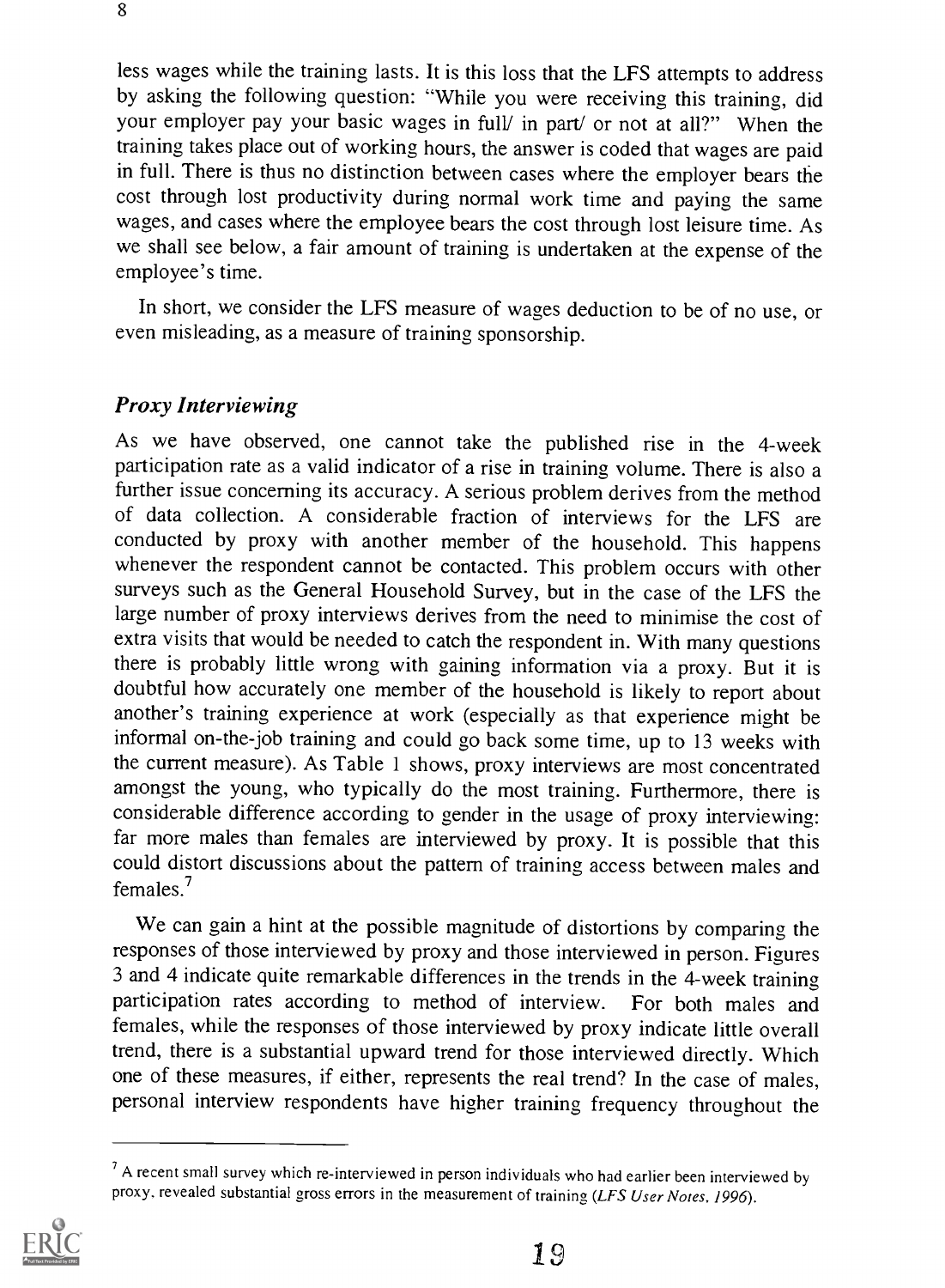period, but for females the proxy respondents had the greater training participation back in the mid-1980s.

## TABLE 1: INTERVIEWS CONDUCTED BY PROXY.

Percent of employees.

|          | Males | Females |
|----------|-------|---------|
| 1985     |       |         |
| All      | 52.7  | 29.4    |
| Under 25 | 63.5  | 51.5    |
| 1995     |       |         |
| All      | 42.1  | 24.8    |
| Under 25 | 55.0  | 42.8    |
|          |       |         |



20

Source: Labour Force Survey; Spring Quarters.

الوالي

## BEST COPY AVAILABLE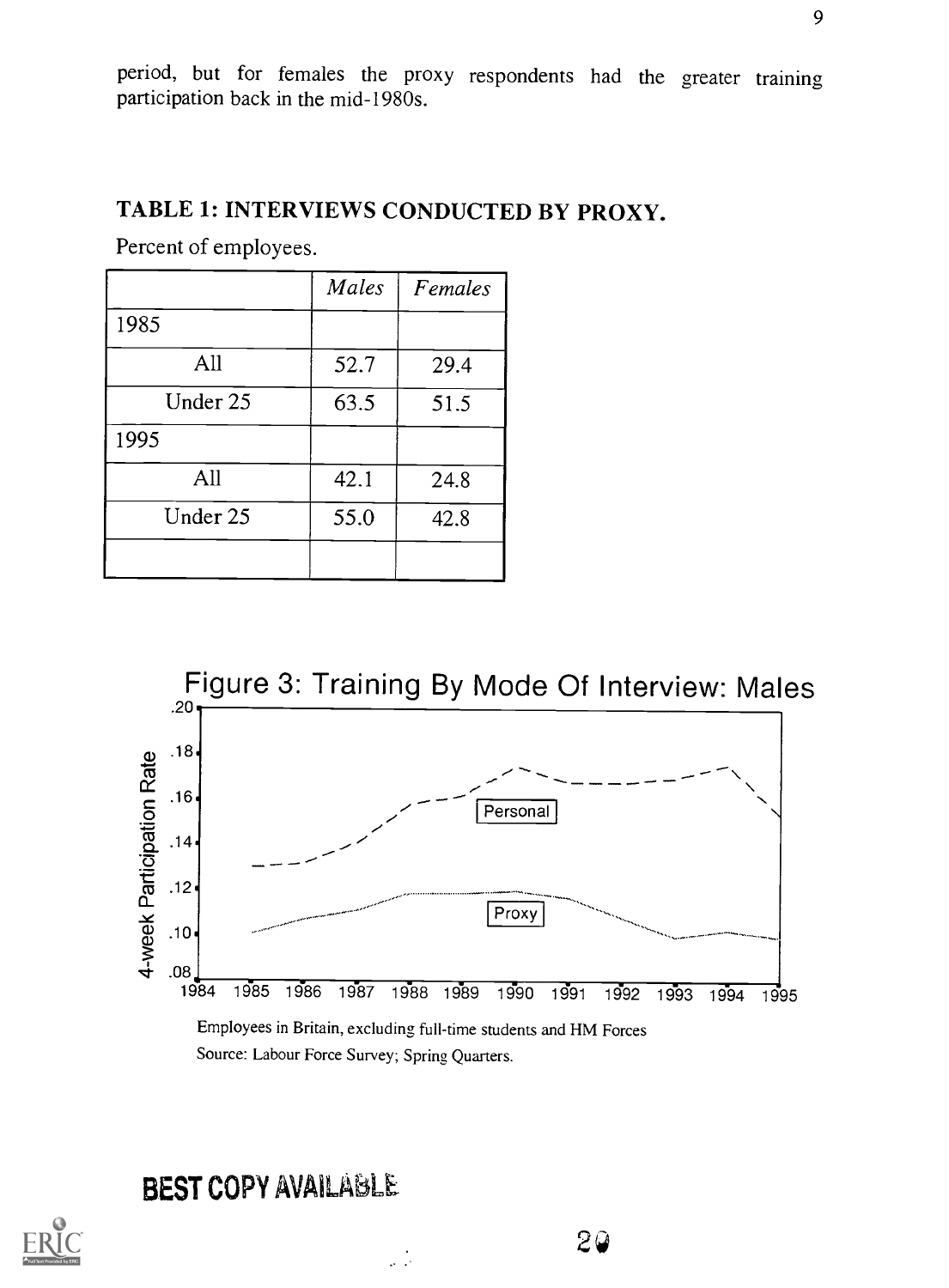

Source: Labour Force Survey: Spring Quarters.



Another frequently reported LFS trend is the catching-up and overtaking of males by females (Greenhalgh and Mavrotas, 1994; Gibbins, 1994). But, with personal interviewing, males still marginally exceeded females in training participation in 1995 (15.4% compared to 15.2%), while the proxy interviews showed female participation exceeding that of males by more than three percentage points (13.2% compared to 10.0%). Have females overtaken males, and if so, by how much?

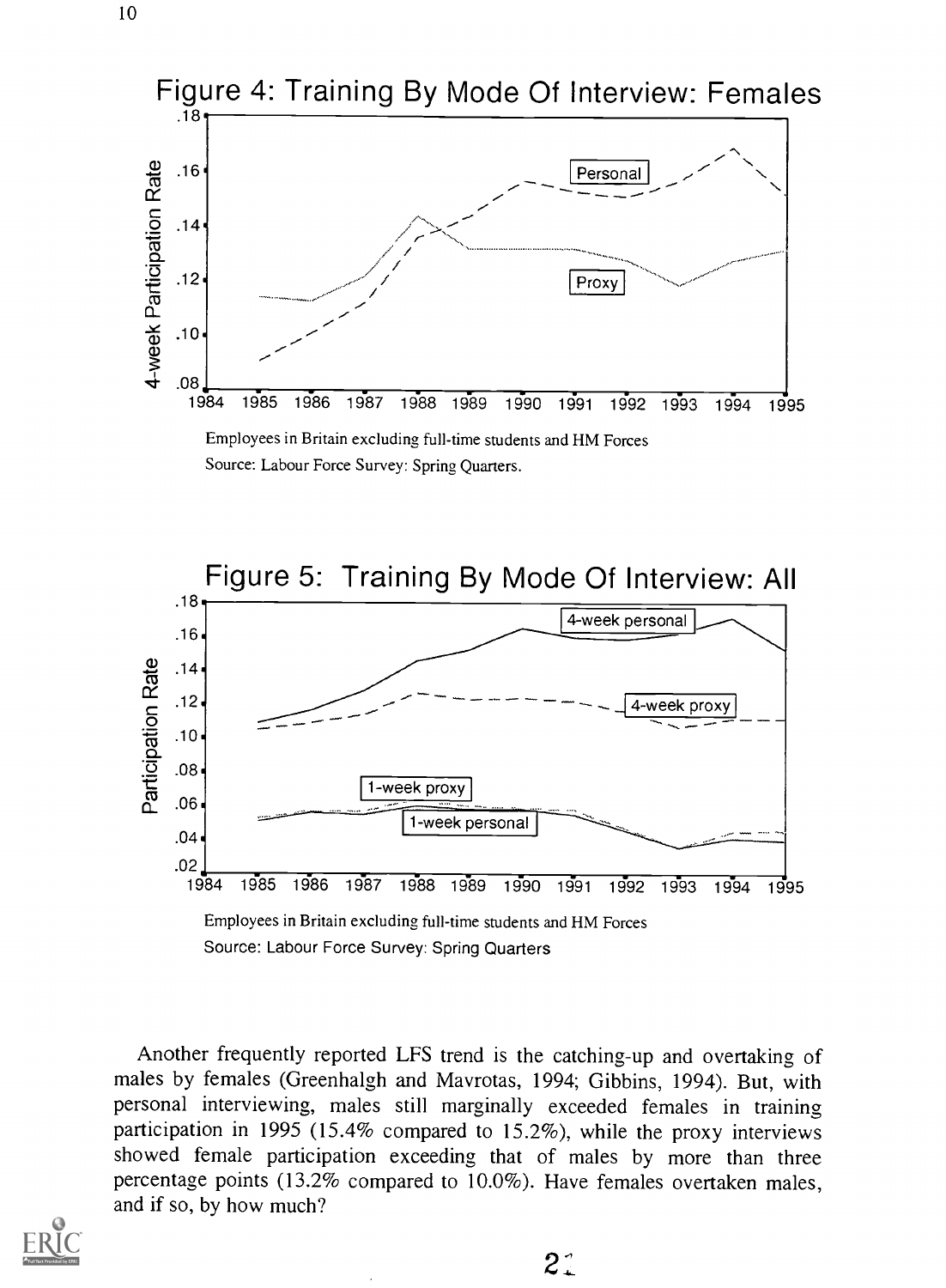One likely reason for the different recorded rates is that some respondents may recall training episodes of fellow household members only if those episodes have been substantial. Shorter episodes of training are therefore less likely to be mentioned. The average weekly hours in off-the-job training are somewhat greater for proxy respondents (12.3 hours compared to 11.1 hours for personal respondents). There is even more of a difference for on-the-job hours: in 1995 these were, for males, 19 hours for proxy respondents compared with 10 hours for personal respondents, while for females the figures were 13 hours and 9 hours respectively. However, the proxy respondents were no more likely than personal respondents to report that their training had been off the job.

Proxy interviewing might also be correlated with other factors which themselves are likely to influence the extent of training, for example, not only age and sex, but also working patterns. To attempt to investigate this possibility, we have included a dummy variable for proxy interviewing in a multivariate analysis of training participation, where many other conventional possible training determinants are included (e.g. see Blundell, Dearden and Meghir, 1993). The results (not shown here) indicate that proxy interviewing produces a substantial downward impact on the probability of recording training participation, even after controlling for these other factors. This suggests that it is likely to be the method of data gathering, rather than one of the other control variables, which is affecting the responses and hence the reliability of the data.

To the extent that proxy interviewing understates participation in training, and given that the usage of proxies varies both across the sexes and age groups, there is reason to be concerned at how far the recorded training rates are reliable indicators of the pattern of training participation. This concern remains when we look also at training trends. On one hand, changing fashions may mean that training episodes are more discussed within households or more explicitly noted; the changing institutional infrastructure has resulted in greater discussion about training, and this may have changed the meaning of the term for respondents. On the other hand, there has been a notable decrease in the usage of proxy interviewing (Table 1).

## The Summer 1994 Discontinuity

An additional problem concerning the interpretation of training trends arose in the Summer 1994 survey. For the first time, the questionnaire asked about jobrelated education or training in the previous three months, and then asked whether "any of that education or training" had taken place over the standard four week period. It was hoped that, using the panel element of the survey, it would be possible to track respondents' participation in training over the course of a full year. Unfortunately, the changed procedure introduced a drop of between 1 and 2 percentage points in the 4-week participation rate. A possible explanation for the discontinuity is that there may be some element of confusion over the interpretation of the word "that": perhaps a minority respondents answer no if

 $\mathcal{L}_1$ 

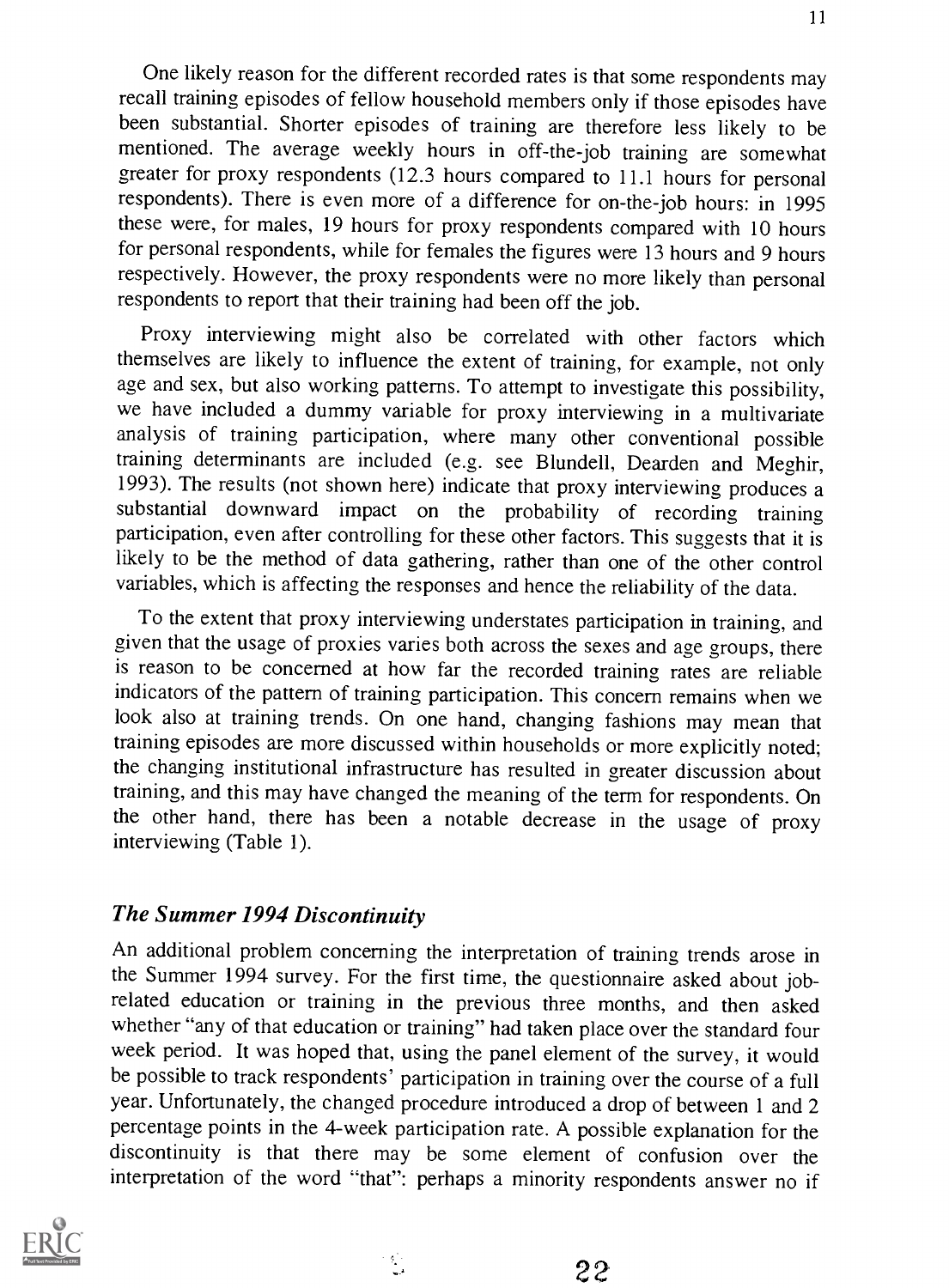"that" training came to an end before the start of the four weeks, even though they may have done some other training during the four weeks.<sup>8</sup>

The Department for Education and Employment rightly recommends caution in comparing training before and after this discontinuity. Nevertheless, by splicing the before and after series together, which means assuming at most a small change between Spring and Summer 1994, one can still derive trends that span this discontinuity. The problem it creates may, after time, come to seem a relatively minor one.

## The Story about Recent Training Trends, According to Other Surveys

If the Labour Force Surveys present an uncertain picture about training trends over the decade from mid-1980s to mid 1990s, the other surveys that purport to detect trends during the 1990s unfortunately fare no better.

In recent years, the widely believed (but, as we have seen, false) perception of substantially increased training volume has been reinforced by a new series derived from a question on the Confederation of British Industry's Industrial Trends Survey (ITS). This is a survey of manufacturing companies only. It asks respondents (who are generally the chief executives, or other senior managers) to state their intentions about training expenditure within the company over the ensuing year compared with the past year. They are simply asked to state whether the expenditure will increase, stay the same or decrease. A balance is drawn up, giving the difference between the percent stating an increase and the percent stating a decrease. The presumed advantage of this approach is to give an early indication of trends. The balance, which has occasionally been noted in official statistics, has always been positive since the question was first asked in October 1989. In most surveys those expecting an increase in training spending outnumbered those expecting a decrease by a substantial margin. The value of the CBI measure is somewhat restricted by being limited to the chief executive's perspective of authorised expenditure, and hence the measure is unlikely to pick up movements in training that do not require up-front expenditure.

Since the ITS balance is always positive one would, other things equal, infer that training is expected by the chief executives to be on the increase. Yet during the period of the survey there has, according to the LFS, been no upward trend. Indeed, as Figure 2 indicates, the volume of training fell since the start of the ITS series in 1989. If the LFS is right, then either the expectations of the chief executives are not being fulfilled within their companies, with deviation on the downward side, or those other forms of training not accounted for as costs have been decreasing, or (rather implausibly) the unit cost of training has risen substantially.

 $\textdegree$  Another possibility is that the switch makes some realise that their training took place more than 4 weeks ago, whereas previously they had replied yes. But this would have suggested a discontinuity in the ratio of the I-week to the 4-week participation rate, which is not observed.

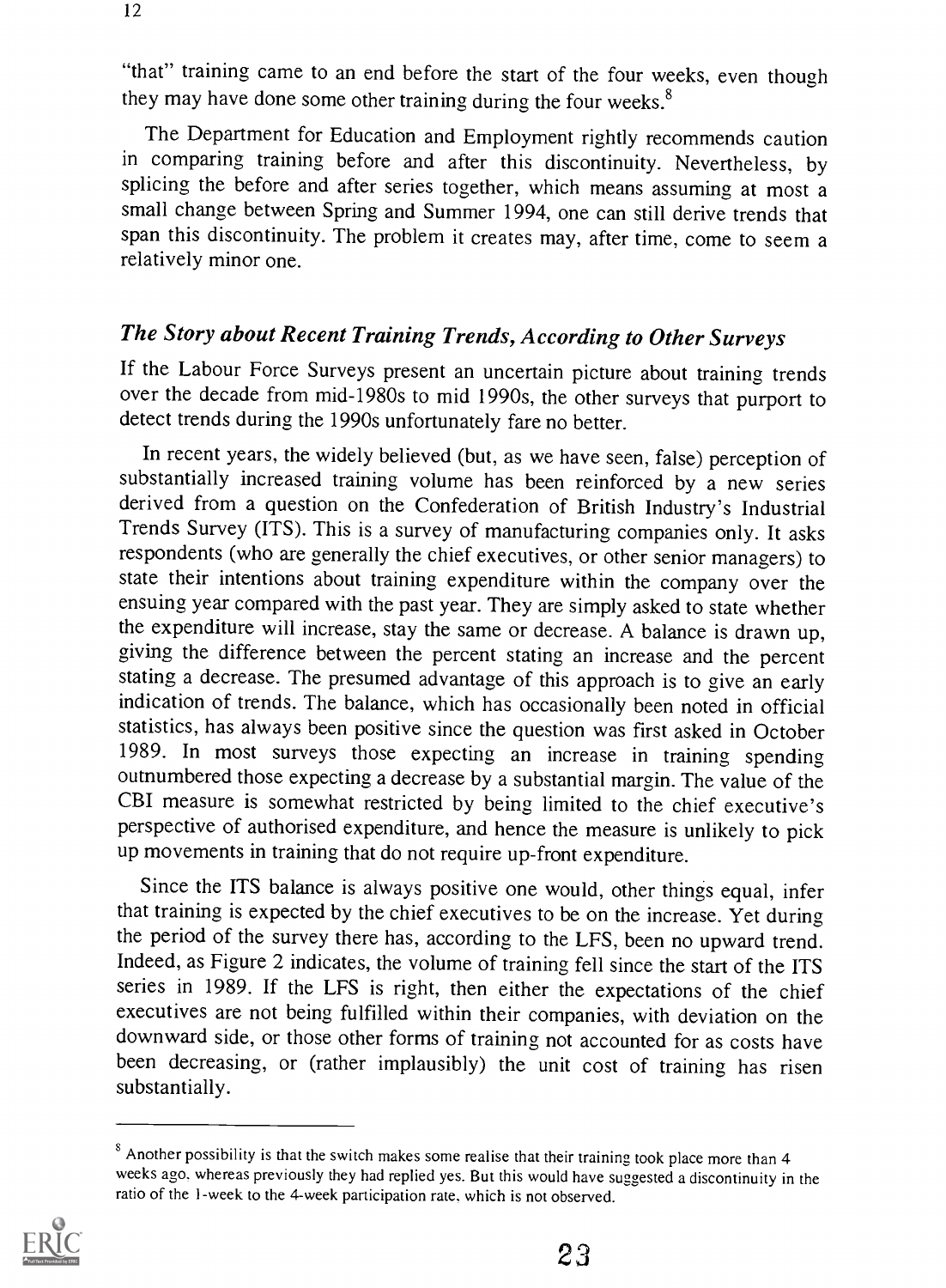An alternative recent data series is provided by successive Skill Needs In Britain surveys since 1991. These surveys analyse training volumes in a representative sample of establishments in Britain with at least 25 staff. They focus only on off-the-job training. Successive surveys are supposed to be carried out using the same methodology, so that, although readers are encouraged to be cautious about the reported level of training in any one year, comparisons over time are regarded as legitimate. From 1991 to 1994 the proportions of the employees in all the establishments sampled who received training steadily rose, but the length of training fell. Then, in 1995 there was a large jump in the estimated length. The trend in training volume per employee is shown in Figure 6. This shows no real movement from 1991 to 1994, but a substantial jump in 1995.



\*\* Source: Labour Force Survey; Spring Quarters.

Figure 6 also reproduces, for comparison, the LFS measure of the training trend. It should be borne in mind that the Skill Needs In Britain survey only focuses on employer-provided training, and will thus be narrower in scope than the individuals-based LFS measure. Thus, the establishment-based survey records training volumes of around two to three days per year per employee, which translates to a weekly equivalent of around twenty minutes to half an hour per week on average -- somewhat less than the LFS-reported levels. That said, the trend for the first few years is broadly flat, as is the LFS trend over the same period. Only in the last year does Skill Needs In Britain indicate an upturn that is not found by the LFS.<sup>9</sup>

د ۸<br>پ



 $9$  In this context, it may be significant that a different survey company was contracted to perform the 1995 survey. It is possible, though we have no means of confirming or refuting this, that certain datagathering processes will have differed between survey companies. rendering comparisons with earlier years less reliable than otherwise.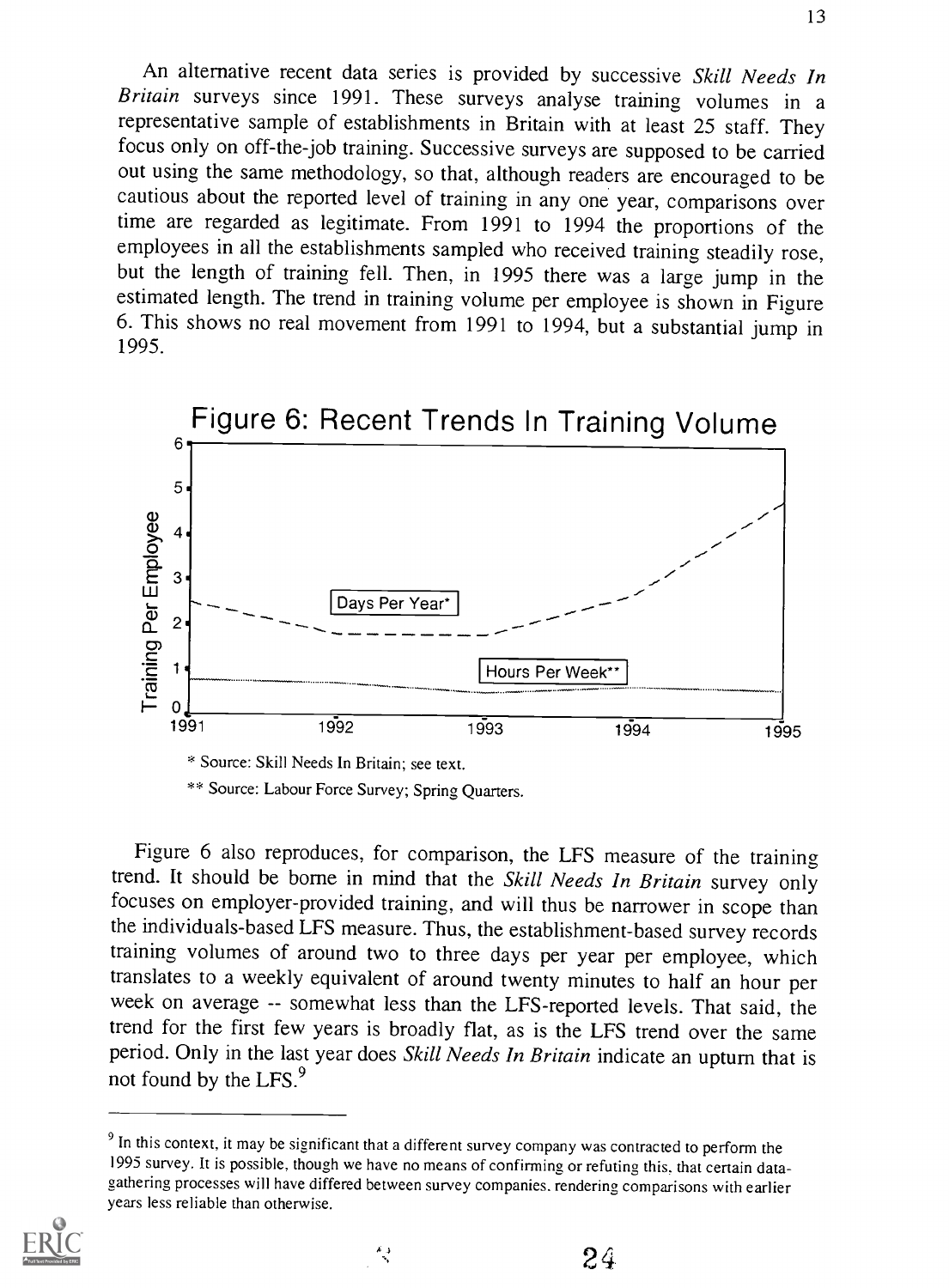To sum up so far, it seems disturbing to us that, in such an important area of national policy, so little is known either about how much training is taking place or about how useful it is in securing an increase in skills.

Indeed our analysis suggests that there has been a misinterpretation of the real trends. Even though Training Statistics and other LFS-based studies accurately report the figures in terms of the 4-week participation rate, it would be fair to say that most users will have interpreted these as being synonymous with the extent of training in Britain. There has been an increase in the reported rate of participation in training over any 4-week period, and this has given the impression of an increase in training volume. Yet, as we have shown to the contrary, the only valid measure of training volume incorporates a measure of the length of training each person receives. Such a measure is feasible, using the LFS data, when the period of analysis is one week not four. The measure shows little or no overall trend in off-the-job training volume per employee from the mid-1980s to the mid-1990s. The simultaneous rise in the 4-week participation rate but relative stability of the 1-week off-the-job training rate and volume probably arises because training spells have generally been getting shorter. We conclude that the published statistics should include reports of the trend in training volume.

Further analysis has also questioned the reliability of the measured 4-week participation rate, given the usage of proxy interviewing techniques. Training participation trends differ a lot, according to whether we focus on people interviewed in person or those interviewed by proxy: in the former case participation rose substantially, while in the latter hardly at all. These findings do not lead us seriously to question that there has been a broadening pattern of participation in training in Britain. But the extent of the broadening, and whether it means that females have overtaken males in training access, are hard to assess.

Finally, the Labour Force Survey and the other two surveys briefly examined here which provide recent series, the Industrial Trends Survey and Skill Needs in Britain, provide us with little useful information about trends in the quality of training, and none at all about trends in the sponsorship of training. Yet, in addition to training volume, these factors ought to be an important part of an evaluation of training policy and of the structure of incentives in a training market.

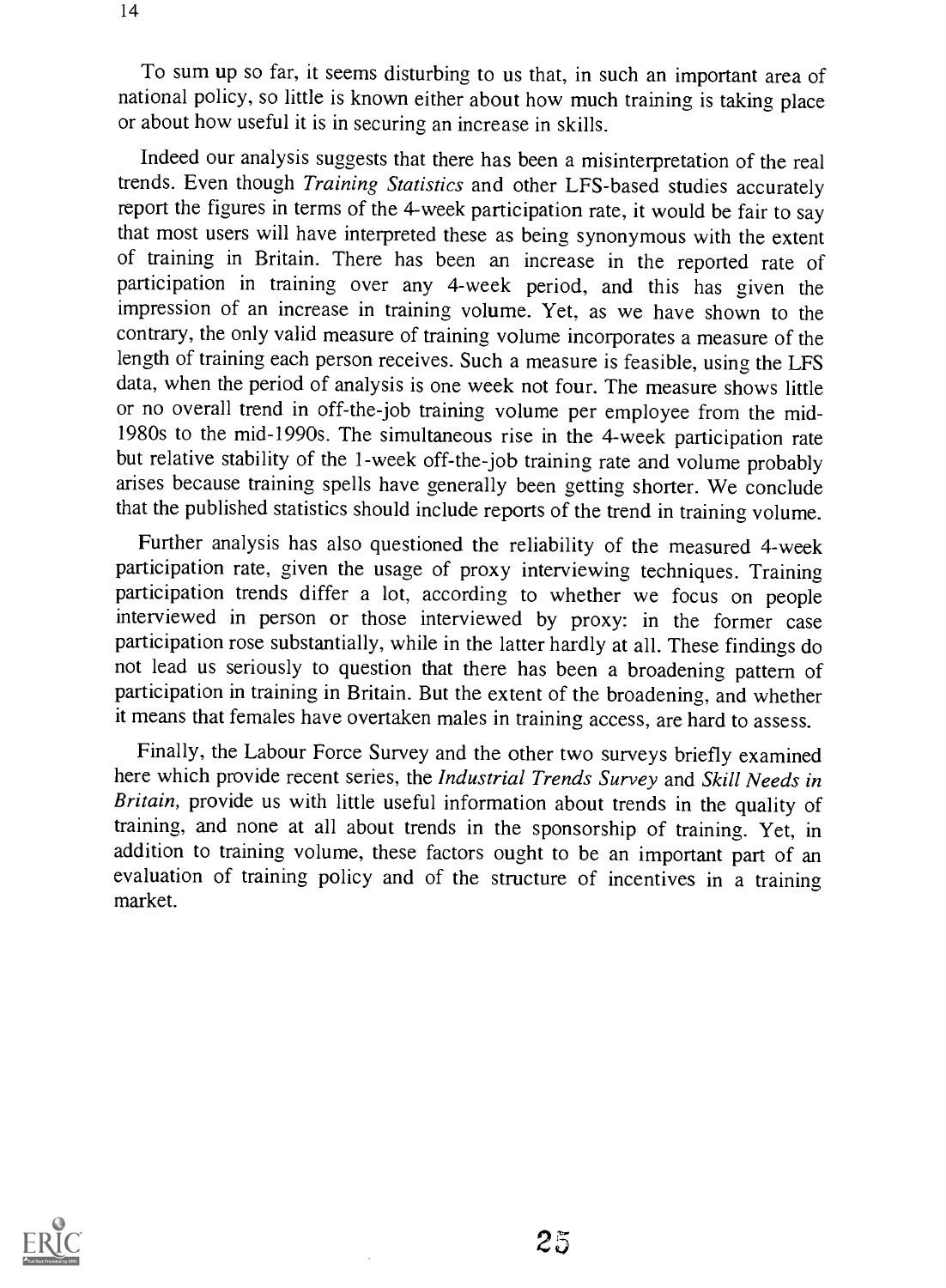## 3. THEORY AND TYPOLOGIES

To understand the role that training plays in the enhancement of skill formation in the economy, it is advisable to begin with adequate theoretically-driven concepts. The basis of the economic analysis of training remains human capital theory, which broadly defined asserts that training should be thought of as an investment. Hence the quantity of training inputs -- in terms of numbers of employees, their time and expenditure -- evidently constitute a basic measure of training effort. Problems in measuring this quantity include linguistic interpretations of the word "training" (Campanelli et al, 1994).

In addition, the possible screening role of vocational education and training, and the very incomplete nature of training contracts, leads us to expect considerable variation in the quality of training inputs, to which any training practitioner would attest. It is essential, therefore, to supplement training quantity data with information on its quality. One proxy could be provided by a measure of external certification, which presumably guarantees a certain skill standard. But this proxy does not capture all we need to know about quality. Qualifications may be a signal of ability or motivation to succeed, but these attributes are not necessarily a product of the training. Moreover, the idea of credentialism suggests that some qualifications are unnecessary for jobs actually undertaken in the workplace (Robinson and Manacorda, 1997).

Another possible proxy for training quality is the mode of delivery. Formal training off the job is sometimes taken as of higher quality than on-the-job training, if only because the latter is less likely to be subject to external scrutiny, and normally cheaper. Nevertheless, one cannot simply dismiss informal training, nor even modes of informal training, nor even models of informal learning that do not even come to be regarded as training (Eraut, 1994). Within Japan, on-thejob training is recognised as the prime method through which employees learn the skills necessary to perform normal tasks, while occasional off-the-job training is provided to allow workers to gain an intellectual understanding which is argued to foster change (Koike and Inoke, 1992).

A third aspect of training quality concerns its designated objective. Training may have a range of functions within businesses. For example, if training's purpose is to meet health and safety regulations, the outcome is likely to differ from what it will be if training is designed to enable new products or processes to be introduced.

Finally, a key question posed by human capital theory concerns whether the skills created are usable just in the training firm or also in other firms (Becker, 1964; 0i, 1962). The transferability or firm-specificity of skills has a major impact on who might be expected to foot the bill for the training. Firm-specific skills are more likely to be funded by firms. Moreover, transferability is important to assessing how useful the acquired skills are to society as a whole. If,



 $2\hat{b}$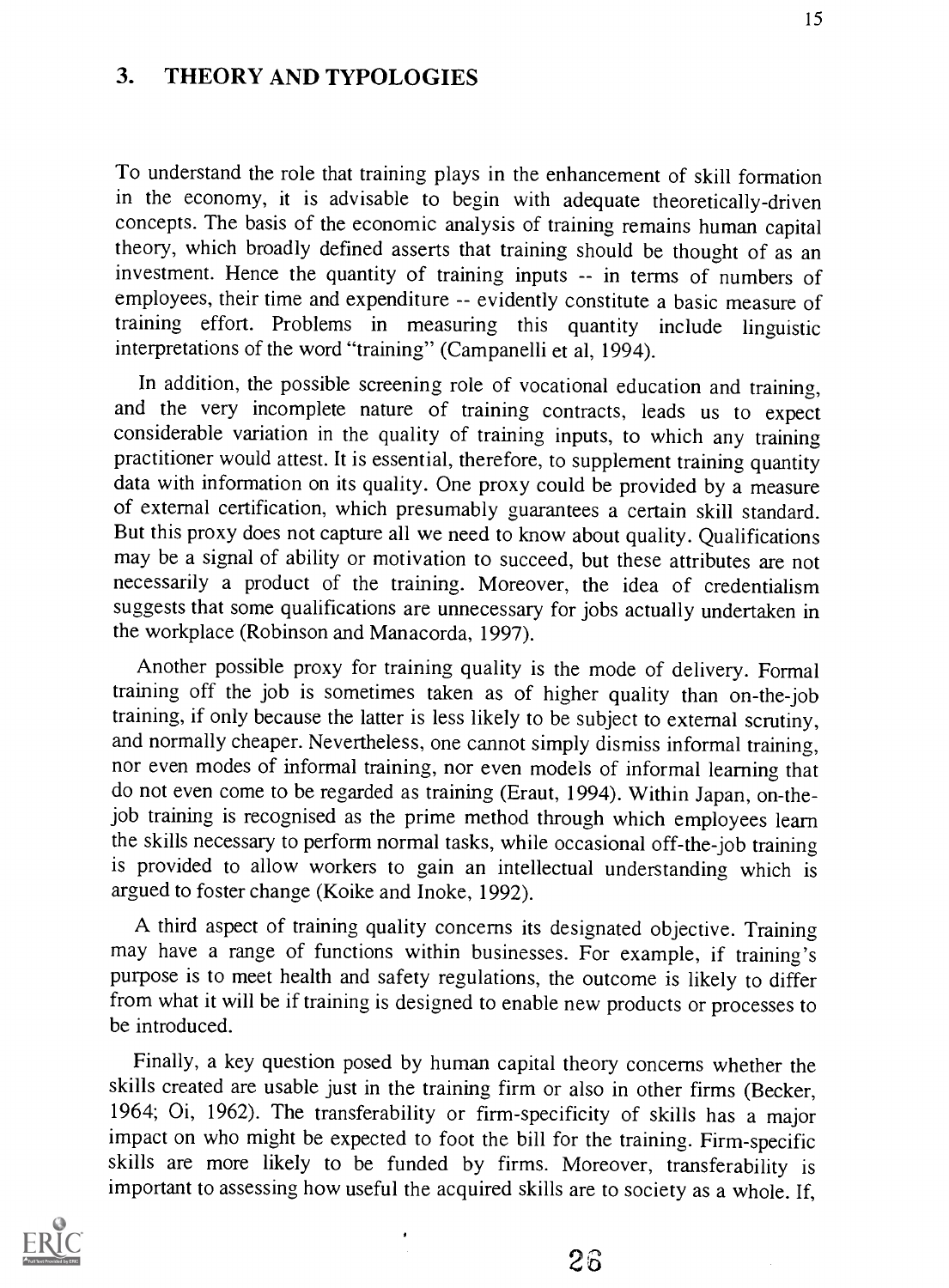for example, the skills acquired are firm-specific, and if labour turnover were high, this diminishes the extent to which training is effectively enhancing workforce skills (Stevens, 1994 and 1996).

In addition to quantity and quality there is the issue of incentives. The benefits of training are, of course, hard to measure, and no simple survey could provide a definitive measure of the benefits either for individuals or for firms. The costs, by contrast, ought to be more easily measured, but they need to include as far as possible an indication of opportunity cost as well as up-front payments.

These theoretical observations are far from new, but they do not appear to have been fully used to inform questions asked on training surveys. We propose that it is possible to go a long way towards developing a typology of training based on the theory. In particular, we propose typologies based on quantity, on quality (including certification, mode, business purpose and transferability) and on sponsorship of training. To develop this proposition, we have carried out two surveys with two express purposes:

a) To evaluate our proposed typology, including to test certain questions designed to measure training according to our typologies.

b) To obtain estimates of the different types of training in Britain.

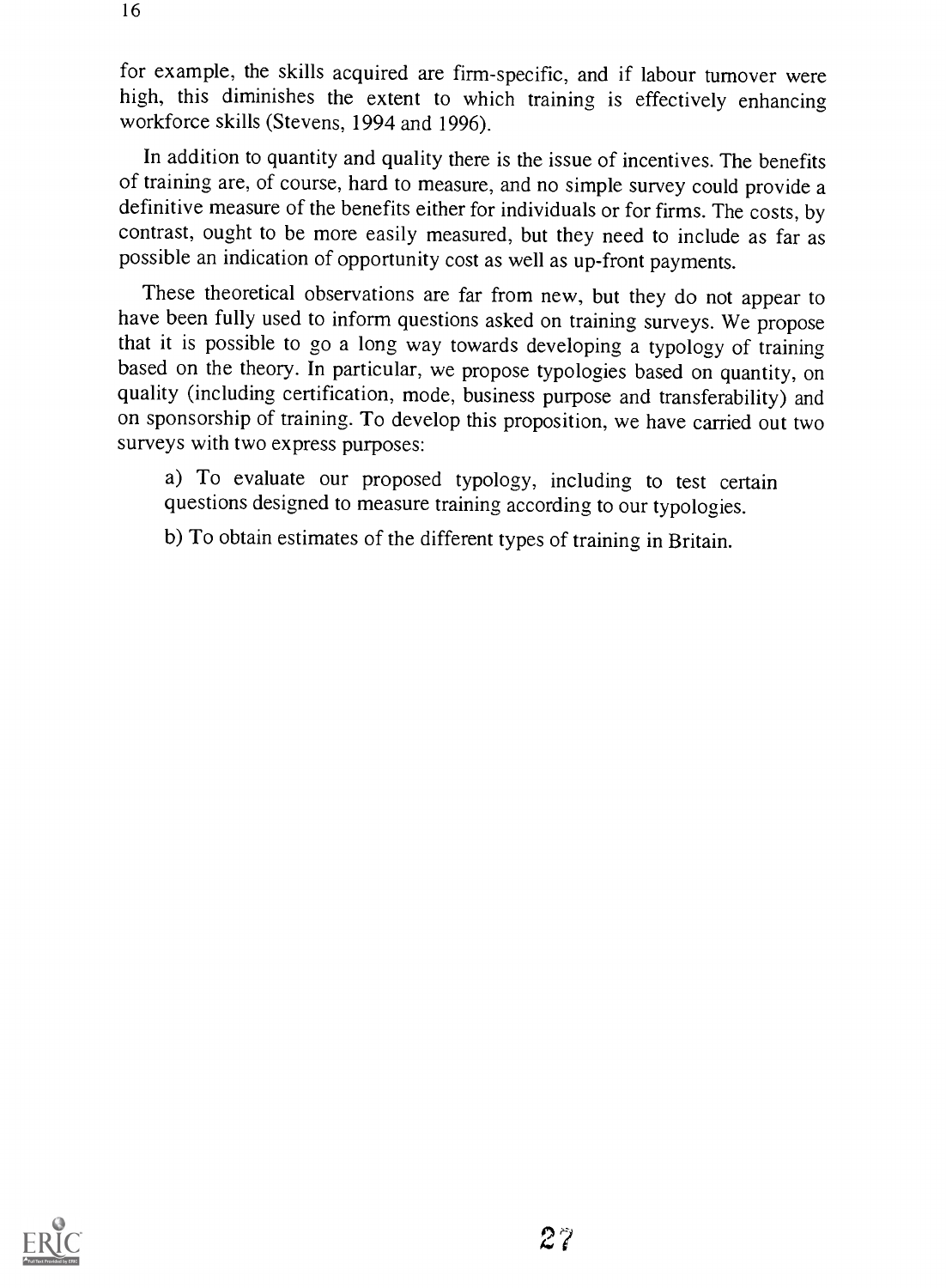#### 4. SURVEY METHODOLOGY

We specially commissioned two surveys, one focused on individuals, the other on employing organisations. To distinguish between the two in what follows we will refer to them as the Individual Survey and the Employer Survey respectively. The aim of these surveys was to provide more information about the nature, type and function of training undertaken by employees as well as the training provided<br>by employers. In particular, the questionnaires were designed to test the In particular, the questionnaires were designed to test the appropriateness of the training typologies discussed in the previous section from the perspective of the individual and the employer. However, the instruments used and the research design adopted differed between the two surveys.

The Individual Survey took its cue from the QLFS, while the Employer Survey adopted the ITS as its starting point. The Individual Survey began by asking those of working age whether they had some job-related training in the four weeks prior to interview. If the answer was 'no', respondents were asked whether they had received any within the last three months. In both cases, identical wording to the QLFS was adopted.<sup>10</sup>

At this stage, following earlier findings that respondents often have a different definition of training in mind than that of researchers, respondents who answered 'no' to either the four week or the three month question were not - at this point routed around any subsequent training questions. Instead, they were shown a list of 'training' activities. These included conventional on-the-job and off-the-job instruction and training experiences as well as informal means of learning such as teaching oneself. Respondents were asked whether they were engaged in any of these activities in the previous four weeks and, if not, whether they had been so in the last three months. Only those answering 'no' to both were routed to a shorter questionnaire designed to collect some basic demographic details about respondents. Those answering 'yes' to any of the four questions were asked more detailed questions about the nature, type and function of the training they received. For example, respondents were asked whether it was company For example, respondents were asked whether it was company specific, industry specific or general in nature, how it affected their job mobility and whether it led or was leading to a qualification. They were also asked about the fees and other costs to themselves as well as what they thought their employer hoped to achieve from the training.

The Employer Survey began by replicating -- in spirit, if not to the letter -- the ITS training question. The Survey asked respondents to indicate whether they expected their business to spend more or less on training in the next 12 months as compared to the last 12 months. Subsequently the questionnaire aimed to anchor the respondent's mind on the non-induction training carried out during the

 $\bar{\psi}$ 



<sup>&</sup>lt;sup>10</sup> Note, however, that the QLFS now asks about job-related education and training in the last 3 months before asking about the last 4 weeks.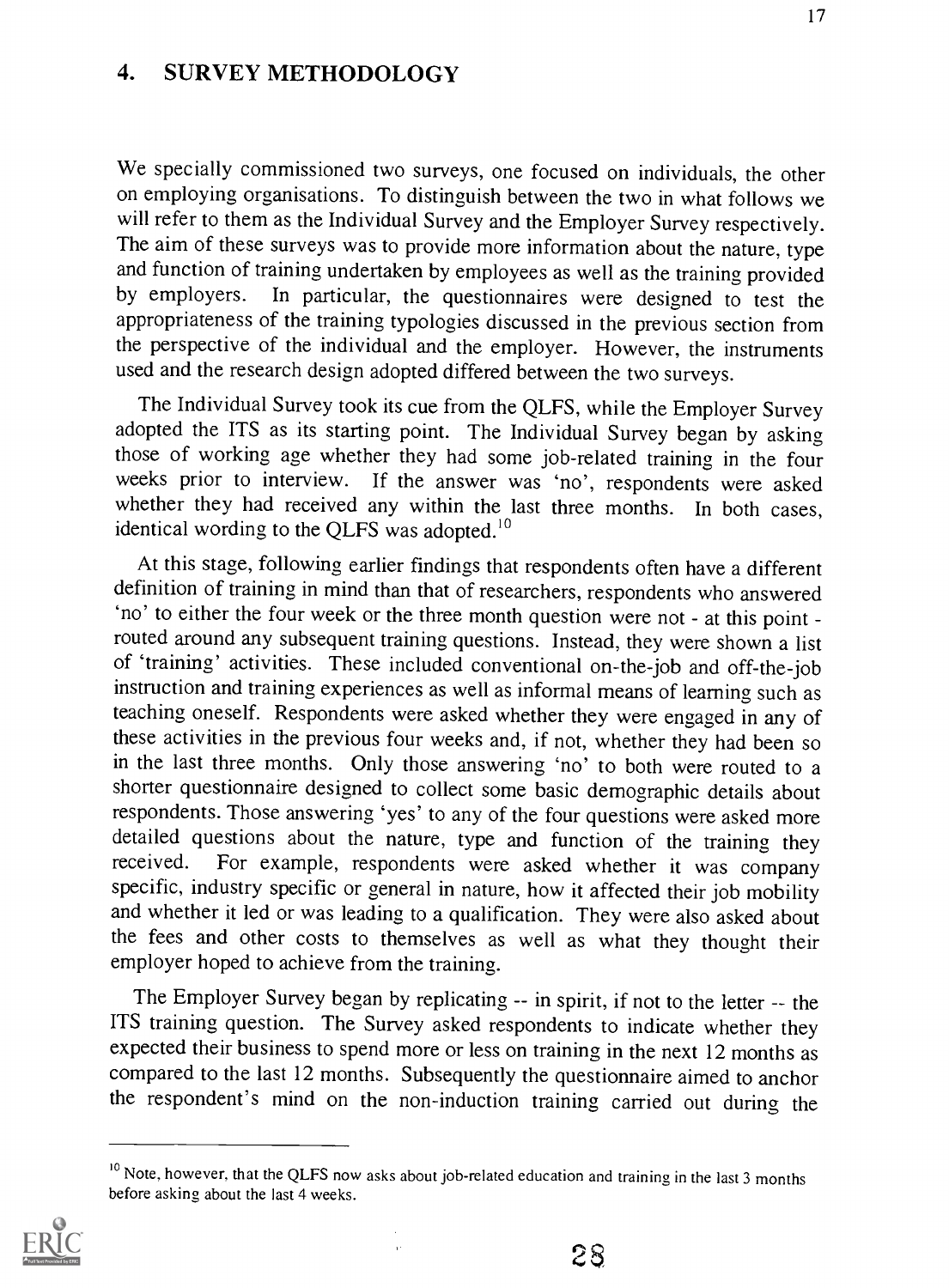previous year. Many of the questions allowed respondents to answer the same question differently for a range of occupational groups. At its most complex, seven occupational groups were used. A short explanation of what respondents should include in each group was given at the beginning of the questionnaire. The groups used represent a condensed version of the major Standard Occupational Classification (SOC) with the top two categories collapsed into one and the bottom two treated likewise. However, in order to prevent possible bias the groups were not organised in SOC order on the questionnaire.

Employers were asked similar questions to those asked of individuals. However, it was not our intention to provide a perfect match. For example, employers, unlike individuals, were not asked about the opportunity cost of training since this would have proved too cumbersome within the confines of a short questionnaire. Other questions, on the other hand, are more appropriate for employers than for individuals -- the qualities and capabilities sought from training, for example.

The two surveys were also carried out differently. The Individual Survey was conducted on our behalf by IFF Research Limited. There were two pilots - one in December 1995, the other in January 1996. In both cases, members of the research team accompanied one of the interviewers for a day. The main fieldwork took place in February 1996. The sample was drawn in two stages. First, 78 sampling points were randomly drawn across Britain. Second, interviewers were instructed to conduct a maximum of 20 interviews per sample point. Additional non-interlocking quota controls were imposed to ensure that the achieved sample was representative of the employed workforce in terms of sex, age, full-time/part-time status, employee/self-employee/government scheme status, region, industry and occupational group. Briefly the procedure was as follows: the interviewer selected an address at random within the sampling point, then called at every fourth address (according to a specified routing procedure), building up an address list of around 34 households. Addresses on this list were then visited until the required number of interviews was achieved. If they arrived at a household and someone within the household was in their quota, they would attempt to carry out a face-to-face interview. A maximum of two people per household were eligible for interview. A total of 1.539 interviews were A total of 1,539 interviews were completed, of which 642 were 'long' interviews and 897 were of the 'short' (non-trainee) variety. Interviews lasted, on average, 15 minutes. Unlike the QLFS, the Individual Survey is not a true random probability sample of households. Nevertheless, the random selection of sampling points and Nevertheless, the random selection of sampling points and addresses, and the imposition of quotas, serve to remove interviewer bias of `household choosing' and ensure that the sample is representative of the employed workforce in respect of the quota variables concerned.

The Employer Survey was carried out with the co-operation of the Confederation of British Industry (CBI). Two versions of the questionnaire were produced - one for the CBI's large members (i.e., those with 500 or more employees) and one for the CBI's smaller members (i.e., those with less than 500

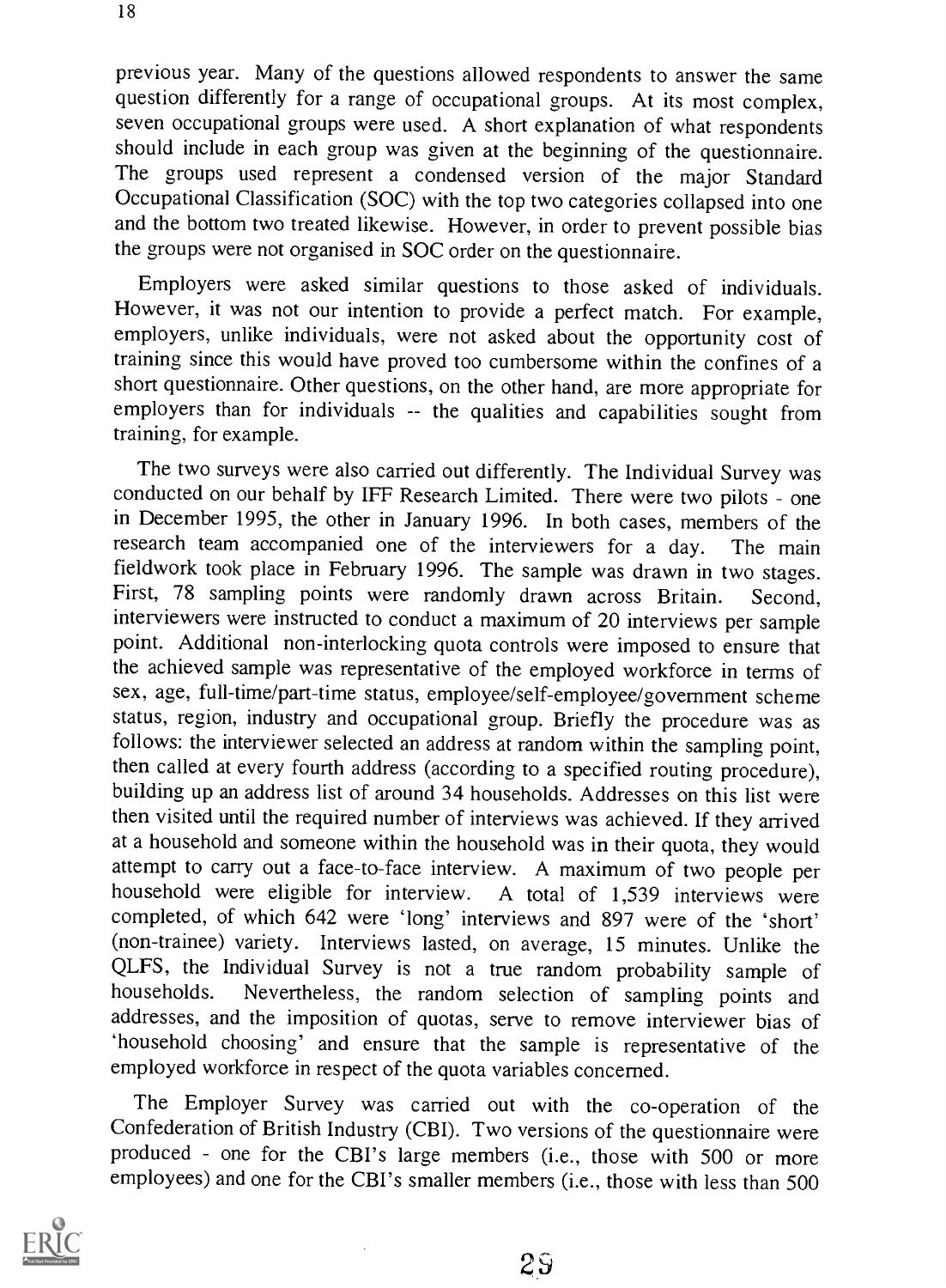employees). Small organisations were asked only about 'manual' and 'nonmanual' occupations rather than the seven asked of larger organisations. In all other respects the questionnaires were identical. The questionnaires were piloted with ten organisations before the main fieldwork began. The questionnaire was printed, distributed and collected by the CBI. The questionnaire carried the CBI's logo and was accompanied by a letter from CBI's Director of Human Resources Policy encouraging respondents to complete the questionnaire. The sampling frame was the Director General's list of companies which, by and large, contains the details of members' head offices. Inevitably, the Employer Survey cannot, therefore, be regarded as representative of British industry. However, it is reasonably representative of the CBI's membership on which the ITS is based.

The questionnaire was distributed to 742 large organisations and 1,570 small organisations. The mail-out took place in mid-April 1996. The deadline for completed questionnaires was mid-May 1996. The overall response was 20% with 149 large employers and 313 small employers responding. Respondents were also asked whether they would be willing to be interviewed on a face-toface basis about their responses. Because of limited resources we planned to interview only 15 of them. In the event over 40% of the sample (193 employing organisations) responded affirmatively to this question. The results from the 15 interviews we conducted are the subject of a separate paper.



 $\boldsymbol{V}$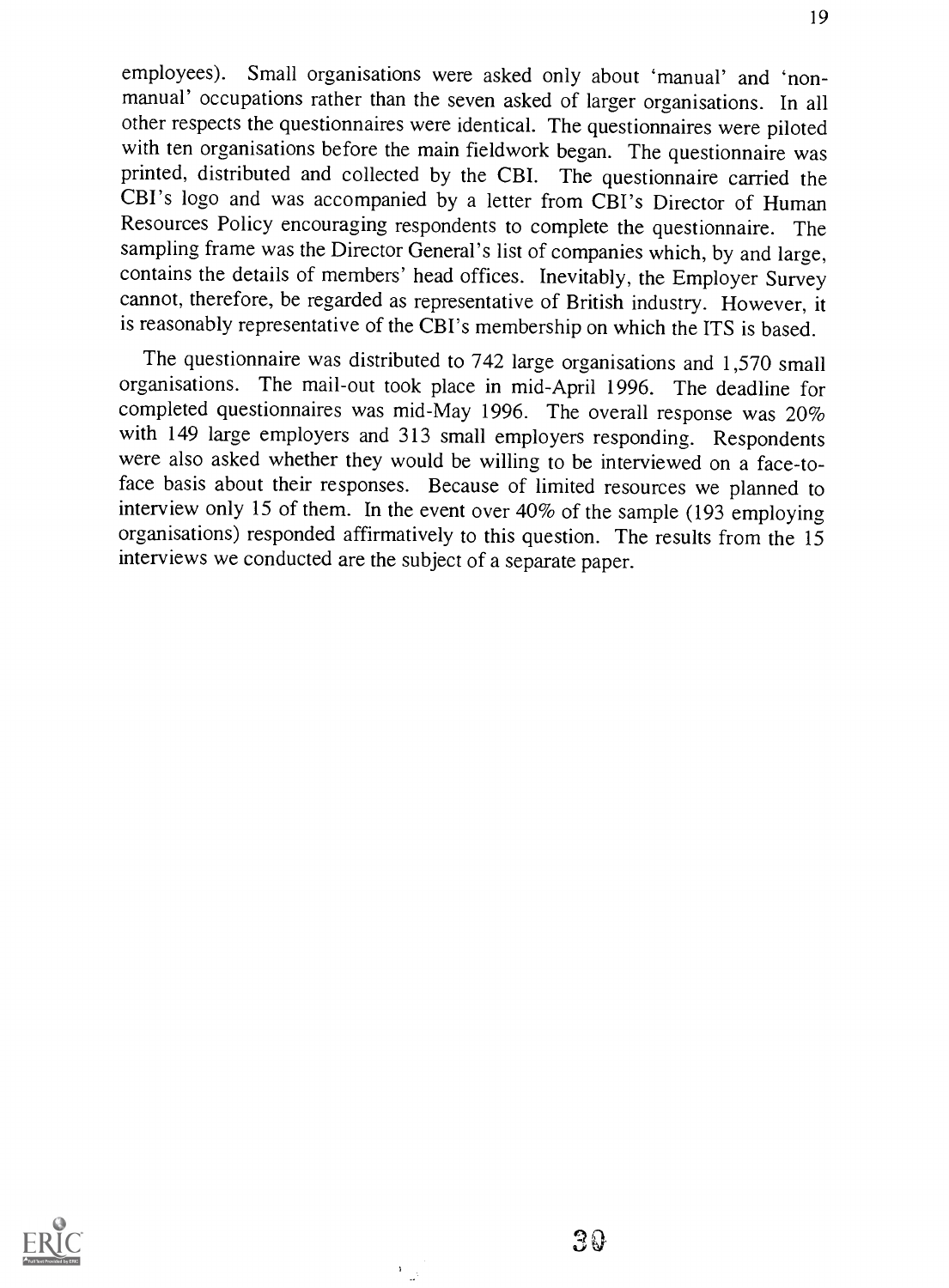## 5. RESULTS

The objective of our analysis of responses was to explore theoretically-driven typologies, based broadly around the quantity, quality and sponsorship of training. It is only through measures with adequate conceptual authority that the various theories of training can be adequately assessed and proper policy conclusions derived.

TABLE 2: PARTICIPATION IN EDUCATION OR TRAINING\*

|                                              | Unprompted | $\%$ | Prompted | $\%$ | <b>Both</b> | $\%$ |
|----------------------------------------------|------------|------|----------|------|-------------|------|
| Over last 4 weeks                            | 349        | 22.7 | 44       | 2.9  | 393         | 25.6 |
| Over last 13 weeks<br>(but not last 4 weeks) | 216        | 14.0 | 33       | 2.1  | 249         | 16.2 |
| Total (last 13 weeks)                        | 565        | 36.7 | 77       | 5.0  | 642         | 41.7 |
|                                              |            |      |          |      |             |      |
| Over last year                               |            |      |          |      | 709         | 46.1 |

#### The Quantity of Training

# \*Refers to "education or training connected with your job or a job that you might be able to do in the future"; the base is the full sample of 1538 cases.

Source: Individual Survey.

Few would contest that a vital starting point is the volume of training undertaken. Table 2 presents summary responses to the initial question to individuals about their training participation over the previous four weeks. The unprompted participation rate, at 22.7%, is notably higher than the annual average response in published LFS statistics. However, the fieldwork was carried out in the last three weeks of February. The preceding four weeks typically produce high training activity as compared to some other times of the year. In addition, we asked the question about 4-week participation first, as has been done in all LFS questions until recently. When the LFS ceased to do so, there was a fall in the recorded participation rate. In 1993/4, the last time the 4-week question was asked first, the participation rate for those interviewed in person in the last three weeks of February was 18.2%. Since then, the aggregate (seasonally-unadjusted) rate has gone up by around 2%. Thus we might expect the equivalent LFS rate at the same time as our survey to be around 20% or so, which is about 1% below a 90% confidence interval around the estimate from our survey. The difference can easily be accounted by the sampling methods: for example, we only interviewed

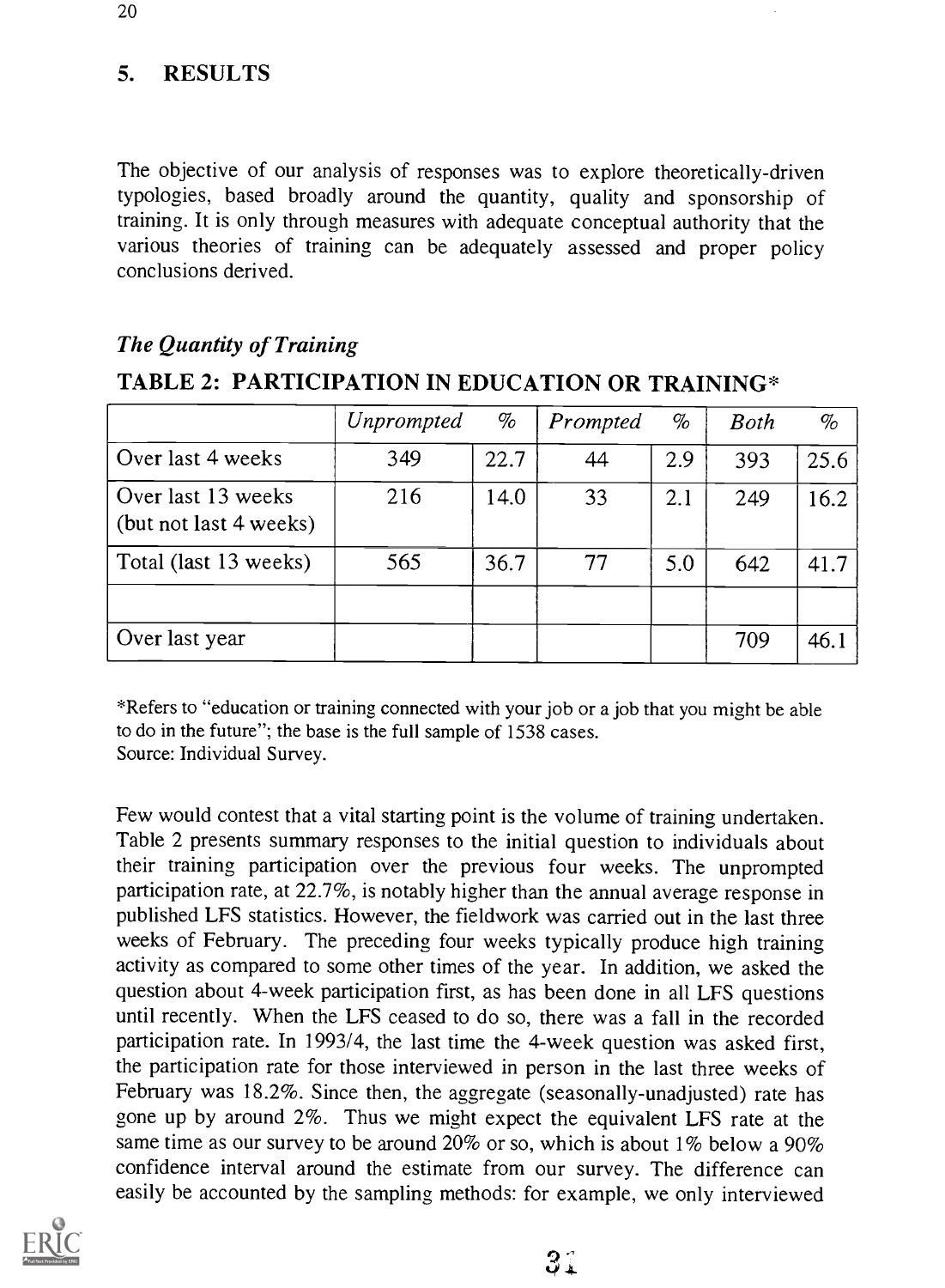two employees per household, unlike the LFS which interviews all. Given resource constraints, we did not opt for a truly random sampling procedure. Nevertheless, our estimated basic participation rate is close enough to that of the LFS for us to proceed on the assumption that our further results are approximately representative of the British population.

The 13 week question added another 14.0 percent points to the participation rate. Most striking is the finding that showing a prompt card, listing a range of training activities to those who answered negatively to both the 4-week and the 13-week question, served to remind respondents that they had indeed participated in training. This procedure added 2.9 percentage points to the 4-week participation rate and 5.0 percent to the 13 week rate.

Respondents were asked to say in which modes of training they had engaged. The responses are described in Table 3.

|                                                    | (1)        | (2)            | (2)/(1)   |
|----------------------------------------------------|------------|----------------|-----------|
|                                                    | Unprompted | Prompted       | (percent) |
| receiving<br>instruction/training away<br>from job | 325        | 21             | 6.5       |
| receiving<br>instruction/training on the<br>job    | 257        | 59             | 23.0      |
| teaching yourself from a<br>book/manual etc.       | 123        | 51             | 41.5      |
| correspondence course                              | 22         | $\overline{2}$ | 9.0       |
| evening classes                                    | 60         | 3              | 5.0       |
| other (unspecified)*                               | 9          | 7              | 77.8      |
| total responses                                    | 796        | 133            | 16.7      |

#### TABLE 3: TRAINING MODES

\*Where possible, specified "other" responses were recoded into one of the above categories

Multiple responses were permitted.

Source: Individual Survey.

It is evident that the less formal modes—"instruction or training whilst<br>performing your normal job", and "teaching yourself from a performing your normal job", and "teaching yourself from a book/manual/video/cassette"—were the modes most likely to fail to be mentioned

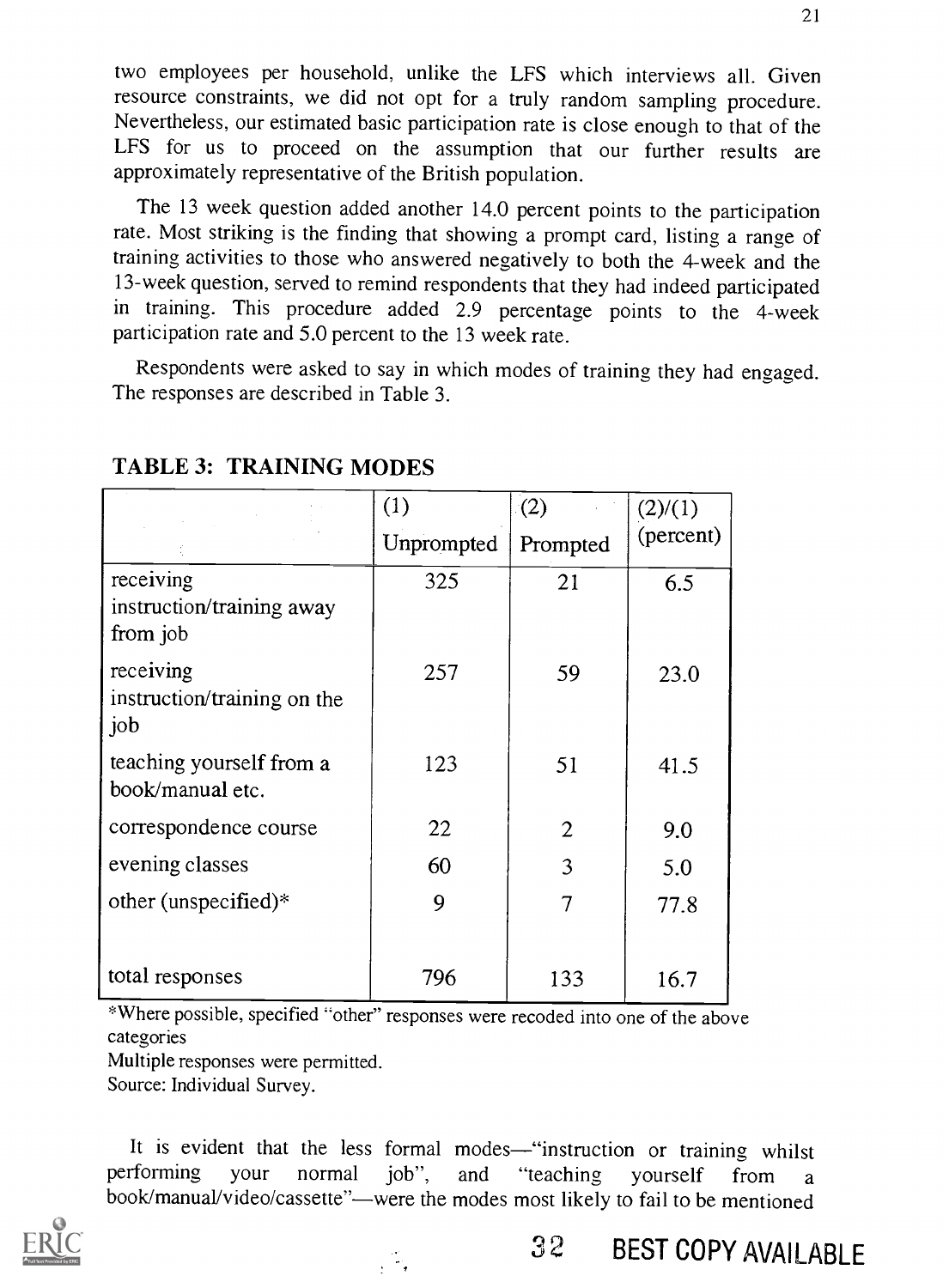until the prompt card was shown. This finding is consistent with the conclusions of Campanelli et al (1994), who show that respondents often take a narrower view of the meaning of training than do researchers or policy makers. Nevertheless, "teaching yourself' appears to be an important mode of training.

Table 4 shows the intensity of training as measured by average weekly hours. In our survey we asked about training days for all trainees. Arguably recall is less accurate for those whose training occurred some weeks earlier than for those whose training occurred in the last week. While the LFS, no doubt for reasons of recall, restricts its hours question to the previous week, our sample size was much smaller, so we preferred to ask all trainees the hours question.

|                                                    | Average<br>weekly<br>$hours**$ | Average<br>weekly<br>hours*** | Average weekly hours**<br>for those doing any<br>training in each mode |
|----------------------------------------------------|--------------------------------|-------------------------------|------------------------------------------------------------------------|
| receiving<br>instruction/training away<br>from job | 1.40                           | 1.58                          | 2.78                                                                   |
| receiving<br>instruction/training on the<br>job    | 1.04                           | 1.17                          | 4.27                                                                   |
| teaching yourself from a<br>book/manual etc.       | 0.95                           | 1.08                          | 2.33                                                                   |
| correspondence course                              | 0.70                           | 0.80                          | 5.32                                                                   |
| evening classes                                    | 0.49                           | 0.55                          | 2.30                                                                   |
| other (unspecified) $*$                            | 0.04                           | 0.05                          | 2.61                                                                   |
| <b>TOTAL</b>                                       | 4.63                           | 5.23                          | 5.23                                                                   |

#### TABLE 4: INTENSITY OF TRAINING MODES

642 cases. Where possible, specified "other" responses were recoded into one of the named categories

\*\* Respondents estimated total hours over either the last 4 weeks or over the last 13 weeks, and the weekly average was computed from this response; zero hours included as zero.

\*\*\* Those cases recording participation but with zero hours are excluded from the base in this column, leaving 568 cases.

Source: Individual Survey.

Particularly noteworthy is the fact that roughly one fifth of training time was in the form of "teaching yourself'. The significant number of hours devoted to

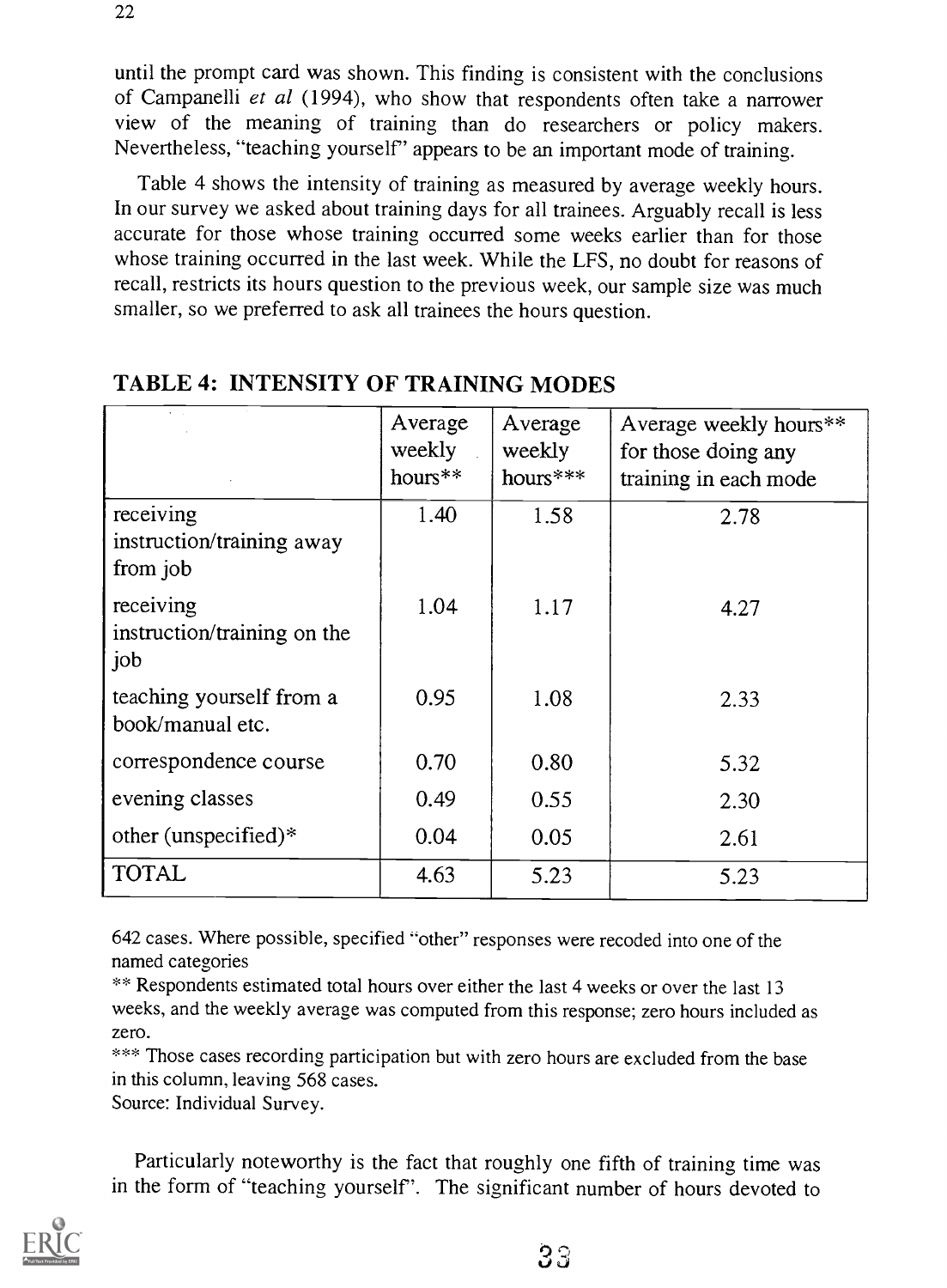correspondence courses and evening classes suggests a major cost in terms of workers' own time. These sorts of training are least likely to register in employer surveys.

Turning to our Employer Survey, we investigated training quantity trends by taking a near equivalent to the ITS training question as a starting point. Table 5 shows a positive balance of firms raising training compared with firms lowering their training. This balance is greater than that exhibited in the Industrial Trends Survey, a finding which is unsurprising since we would expect the respondents to our survey to be biased in favour of companies who were committed to training. A majority of our firms were expecting to raise training spending.

We investigated whether these expected trends derived from plans for recruitment and associated induction training, or from the general continuing training of the workforce.

|                                      | More       | The same       | <b>Less</b>    |
|--------------------------------------|------------|----------------|----------------|
| <b>ALL</b>                           | 265        | 168            | 21             |
|                                      | $(58.4\%)$ | $(37.0\%)$     | $(4.6\%)$      |
|                                      |            |                |                |
| Agriculture, Forestry<br>$&$ Fishing | 3          | 1              | $\overline{0}$ |
| Energy & Water                       | 9          |                |                |
| Supply                               |            | $\overline{7}$ | $\overline{0}$ |
| Minerals, Ores,                      | 10         | 9              |                |
| Metals, Chemicals                    |            |                |                |
| Metal Goods,                         | 35         | 18             | 3              |
| Engineering, Vehicles                |            |                |                |
| Other Manufacturing                  | 55         | 28             | 8              |
| Construction                         | 13         | 12             | $\overline{0}$ |
| Distribution, Hotels &               | 12         | 5              | $\Omega$       |
| Catering, Repairs                    |            |                |                |
| Transport &                          | 10         | 8              | $\overline{2}$ |
| Communication                        |            |                |                |
| Banking, Financial &                 | 52         | 30             | $\overline{4}$ |
| <b>Business Services</b>             |            |                |                |
| Other Services                       | 66         | 50             | 3              |

TABLE 5: TRAINING EXPECTATIONS OF COMPANIES

Source: Employer Survey. For question asked, see Appendix.

In fact, it was reassuring that the response to the ITS question turns out to be a good indicator of both induction and non-induction training. Table 5 shows no strong patterns across industries. Further multivariate analysis failed to find any pattern by size of firm, by whether the firm is in the private or public sector,

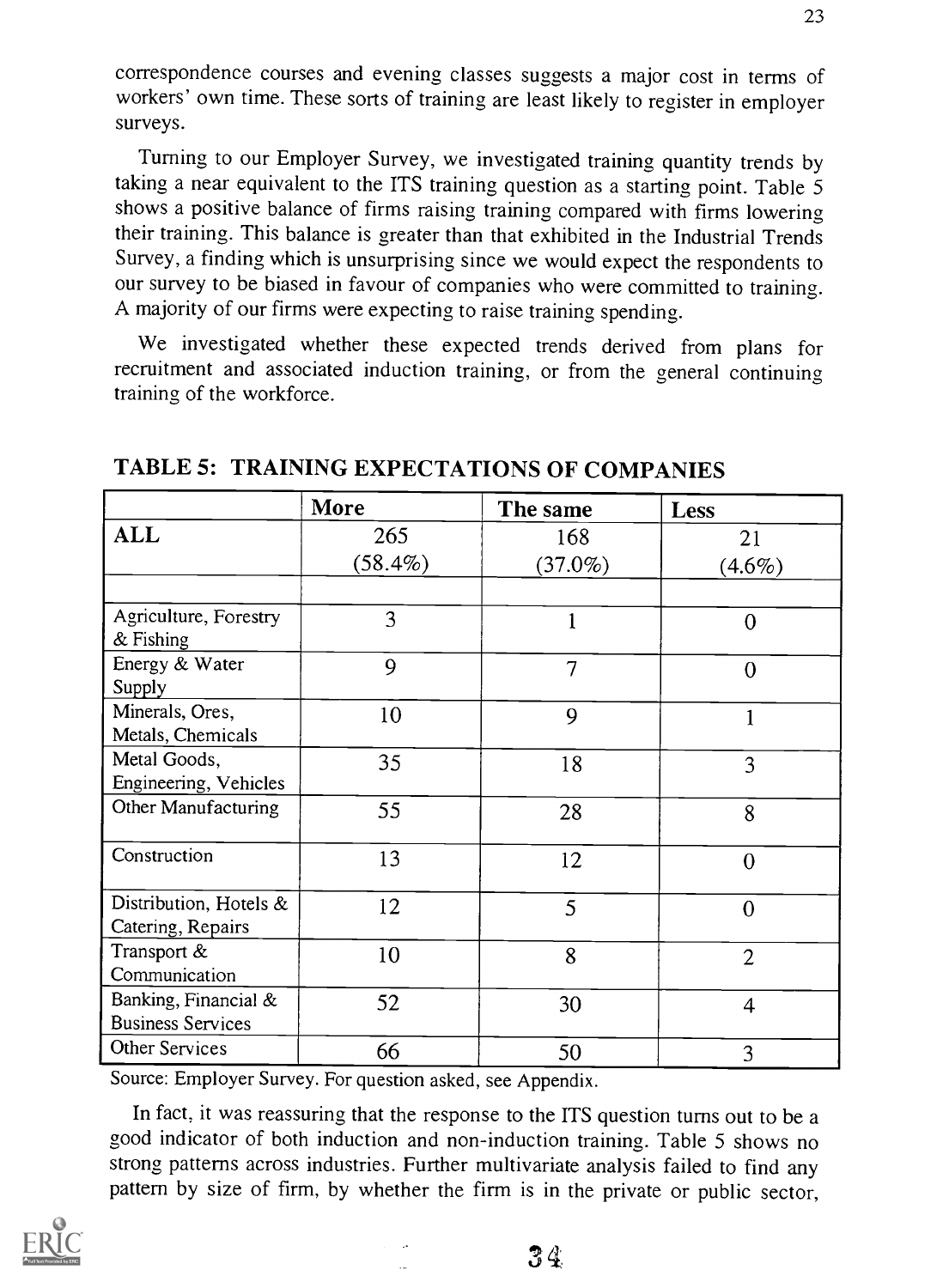whether it is UK owned or not, whether it is multi-establishment, whether it recognises unions, or whether it employs a training manager.

### Training, Certification and Skills Transferability

As discussed above, an important element in any statistical description of training will be some measure of its "quality", which may loosely be understood in relation to the various outcomes of the training process. In this section we explore two typologies, based on certification, skill transferability and their interconnections.

An important element of Government policy has been to stress that training should be certified. Certification is thought of as a partial indicator of quality, since it might give some basic quality guarantee, whilst there is evidence that it increases the "motivation" of those undergoing the training.

| Occupation<br>(base)                          | Leading to a<br>qualification | No perceived<br>skills | Only firm-<br>specific | Industry-<br>specific | General<br>skills |
|-----------------------------------------------|-------------------------------|------------------------|------------------------|-----------------------|-------------------|
|                                               | (%)                           | improvement            | skills                 | skills                |                   |
| Managers &<br>Administrators (84)             | 27.2                          | 7.5                    | 8.8                    | 27.5                  | 56.3              |
| Professional<br>(123)                         | 27.9                          | 13.1                   | 8.2                    | 49.2                  | 29.5              |
| Associate<br>professional &<br>technical (86) | 45.9                          | 3.6                    | 4.8                    | 53.6                  | 38.1              |
| Clerical & secretarial<br>(93)                | 23.7                          | 10.8                   | 8.6                    | 32.3                  | 48.4              |
| <b>Sales</b><br>(68)                          | 26.9                          | 10.4                   | 4.5                    | 46.3                  | 38.8              |
| Craft & related<br>(67)                       | 49.3                          | 9.0                    | 3.0                    | 52.2                  | 35.8              |
| Personal &<br>protective (59)                 | 37.3                          | 13.6                   | 20.3                   | 39.0                  | 27.1              |
| Plant & machine<br>operatives (29)            | 35.7                          | 7.1                    | 7.1                    | 46.4                  | 39.3              |
| Other elementary<br>(30)                      | 53.3                          | 10.0                   | 23.3                   | 33.3                  | 33.3              |
| <b>TOTAL</b>                                  | 34.0                          | 9.6                    | 8.7                    | 42.1                  | 39.0              |

## TABLE 6: THE 'QUALITY' OF TRAINING\*

\*For the purposes of this table, quality is proxied by certification or by the production of transferable skills.

Source: Individual Survey.

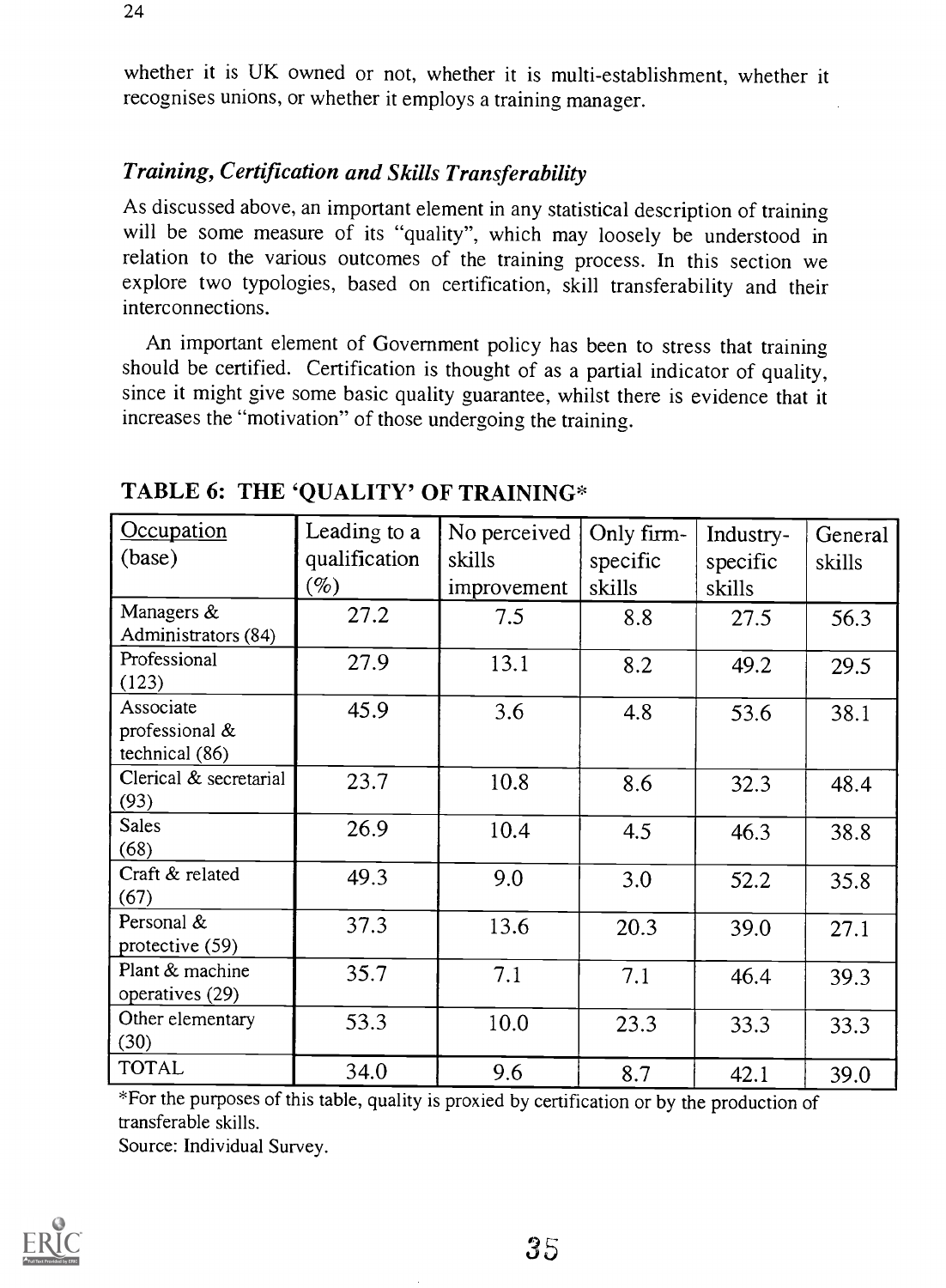From the first column of Table 6 we see that 34 per cent of those in training were aiming for a qualification.<sup>11</sup> The differences between occupations which are apparent in the Table are unsurprising and are consistent with the presence of craft occupational labour markets.

If certification implies quality one might expect to find certain inputs to the training process to be positively correlated with certification. Larger firms are expected, if only through economies of scale, to be able to provide better training. Where trades unions are involved in the training process we would again expect them to provide a check on quality if they can influence the process on behalf of their members. Finally, we would expect firms with training plans to be better able to deliver quality training. These hypotheses were tested using the Employer Survey, and the findings are shown in Table 7.

## TABLE 7 TRAINING LEADING TO QUALIFICATIONS, BY SIZE AND PRESENCE OF TRAINING PLAN IN SMALL AND MEDIUM-<br>SIZE ENTERPRISES. Percent of firms<sup>a</sup>. SIZE ENTERPRISES.

|            | All<br><b>SMEs</b> | Overall Size of<br><b>Business</b> (number<br>of employees) |           | Training  | Infrastructure |                | Trades Union<br>Involved |  |
|------------|--------------------|-------------------------------------------------------------|-----------|-----------|----------------|----------------|--------------------------|--|
|            |                    | ${}< 100$                                                   | $100+$    | No Plan   | Plan           | N <sub>o</sub> | Yes                      |  |
| Manual     | 58.9               | 49.3**                                                      | $65.6**$  | $52.5*$   | $63.2*$        | 57.5           | 73.3                     |  |
| Non-manual | 68.9               | 56.5***                                                     | $82.0***$ | $46.8***$ | $77.7***$      | 69.0           | 75.0                     |  |

a. For each occupational group, the base is the number of firms employing any workers of that type.

Significance of pairwise comparisons relative to business size and presence of training plan, for each occupational group: differences significant at 99% level (\*\*\*), 95% level  $(**)$  or 90% level  $(*)$ .

Source: Employer Survey.

There is a positive and statistically significant correlation between the existence of a training plan and qualification-based training among the SMEs surveyed. The likelihood of training being qualification-based also increases, the larger the organisation. In addition, consultation with trades unions over training is more likely to be associated with certifiable training, although this is not statistically significant. None of these patterns are found among our large employers (i.e. those with more than 500 employees), although overall they were more likely than the SMEs to provide training designed to lead to qualifications. It is also interesting to note that a sizeable minority of large employers reported

<sup>&</sup>lt;sup>11</sup> When we confine ourselves to just the unprompted replies, we obtain an almost identical figure to that in the LFS.

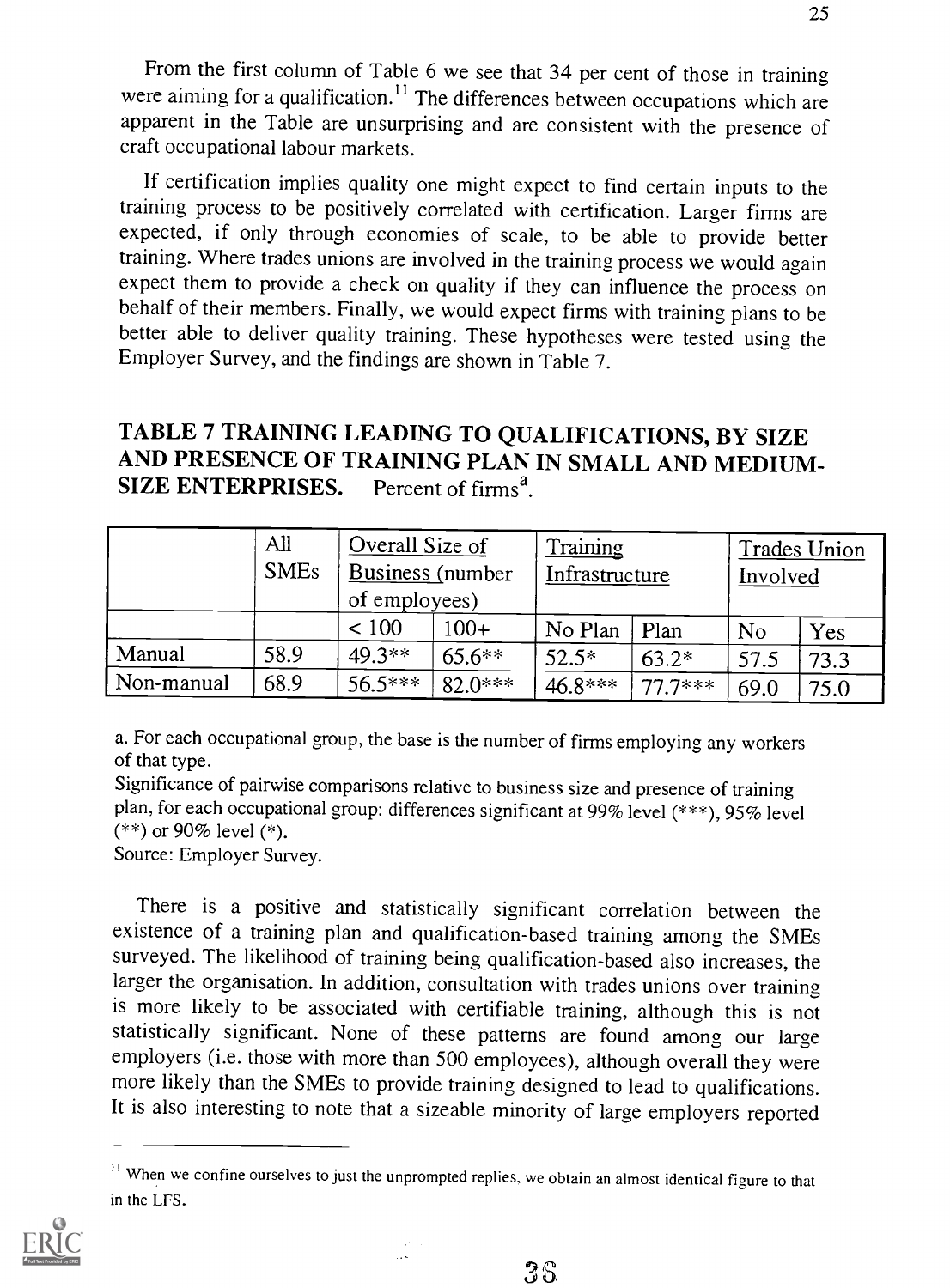that trades unions were involved in some way in training decisions for certain groups of workers -- around a quarter of personal and protective service employers and 17% of routine worker employers fell into this category.

The idea of skill transferability is related in principle to certification, since part of a certificate's function is to qualify the holder for work in the designated field with any employer. Training can be either 'firm-specific' or 'transferable' in nature. What this comes down to is whether or not the training provides What this comes down to is whether or not the training provides individual recipients with skills which are relevant to more than their current employer. Skills which are only useful to the training employer are firm-specific, while those which have wider appeal are regarded as general. The latter group can be further divided into skills which would be useful for employers in the same line of business as the training employer and those which would be useful to employers in many lines of business. Both the Individual Survey and the Employer Survey asked respondents about the specificity of training using these three categories.

With the Individual Survey we began by asking respondents whether they thought their skills had been increased at all by their training (and if so by how much). As the second column of Table 6 shows, a minority of employers regarded training as ineffective, ranging from 4 per cent in the case of associate professionals and technicians to 14 per cent in the case of personal and protective services.

|                                                     | Percent whose                    | skills would be                                          | useful:                      |
|-----------------------------------------------------|----------------------------------|----------------------------------------------------------|------------------------------|
|                                                     | Only with<br>current<br>employer | Only for<br>employers in<br>the same line<br>of business | In many lines<br>of business |
| <b>ALL</b>                                          | 9.7                              | 46.9                                                     | 43.4                         |
| <i>Those whose education or</i><br><i>training:</i> |                                  |                                                          |                              |
| Leads to a qualification                            | 4.4                              | 37.7                                                     | 56.6                         |
| <b>Leads to a credit</b><br>towards a qualification | 7.7                              | 46.2                                                     | 9.7                          |
| <b>Neither</b>                                      | 11.8                             | 50.5                                                     | 37.1                         |

## TABLE 8: SKILL TRANSFERABILITY AND CERTIFICATION

569 valid cases; (question excluded those who perceived no skill improvement). Source: Individual Survey.

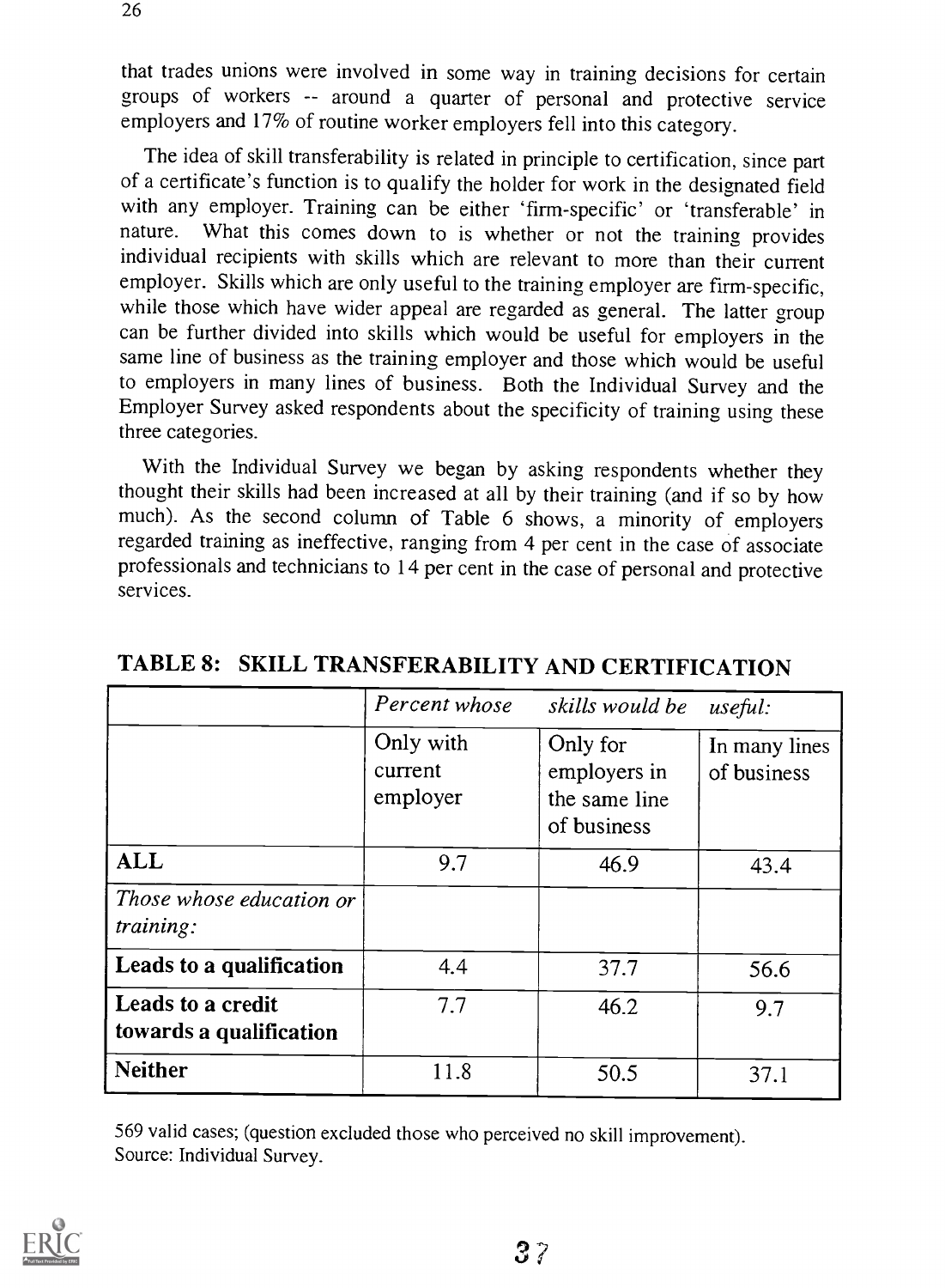Of those who did acquire new skills, just 10% perceived that these skills would be useful only for work with their current employer, while the rest thought that these skills would be useful for other employers in the same line of business (47%) or for employers in other lines of business (43%) (see Table 8). As expected, there is a connection between certification and transferability. For individuals whose training is leading directly to a qualification, only 4% is deemed to be firm-specific.

The Employer Survey provides further corroboration for the strong association between the certification of training and the specificity of the skills produced. In respect of each occupational group we asked respondents in which way would "the skills and capabilities developed as a result of this training be useful?", giving the choice of "only for your own business", "only for employers in the same line of business" and "in many lines of business". Our survey of SMEs confirms that, among those where the training is for firm-specific skills, the training is much more likely to be uncertified (see Table 9). This applies to both manual and non-manual workers and is statistically significant. However, the picture is less clear among our sample of larger employers. Here, the seven occupational categories, the smaller sample size and the relative rarity of specific training mitigated against finding statistically robust patterns of the type reported for SMEs.

## TABLE 9: TRAINING LEADING TO ONLY FIRM-SPECIFIC SKILLS, BY CERTIFICATION. SMEs.

(percent of firms)

|            | Not leading to<br>qualifications | Leading to qualifications |
|------------|----------------------------------|---------------------------|
| Manual     | 19.4                             | 6.3                       |
| Non-Manual | 12.0                             | <u>ን በ</u>                |

Source: Employer Survey.

In order to investigate the possible determinants of the specificity of employers' training activities, a number of pairwise comparisons were made. Table 10 picks out the most interesting. This shows that among the SMEs the training provided by larger organisations is thought by our respondents to produce more transferable skills and capabilities. However, this association is not statistically significant. The data also reveal that the existence of a training plan increases the probability that training is for non-specific skills, at least for

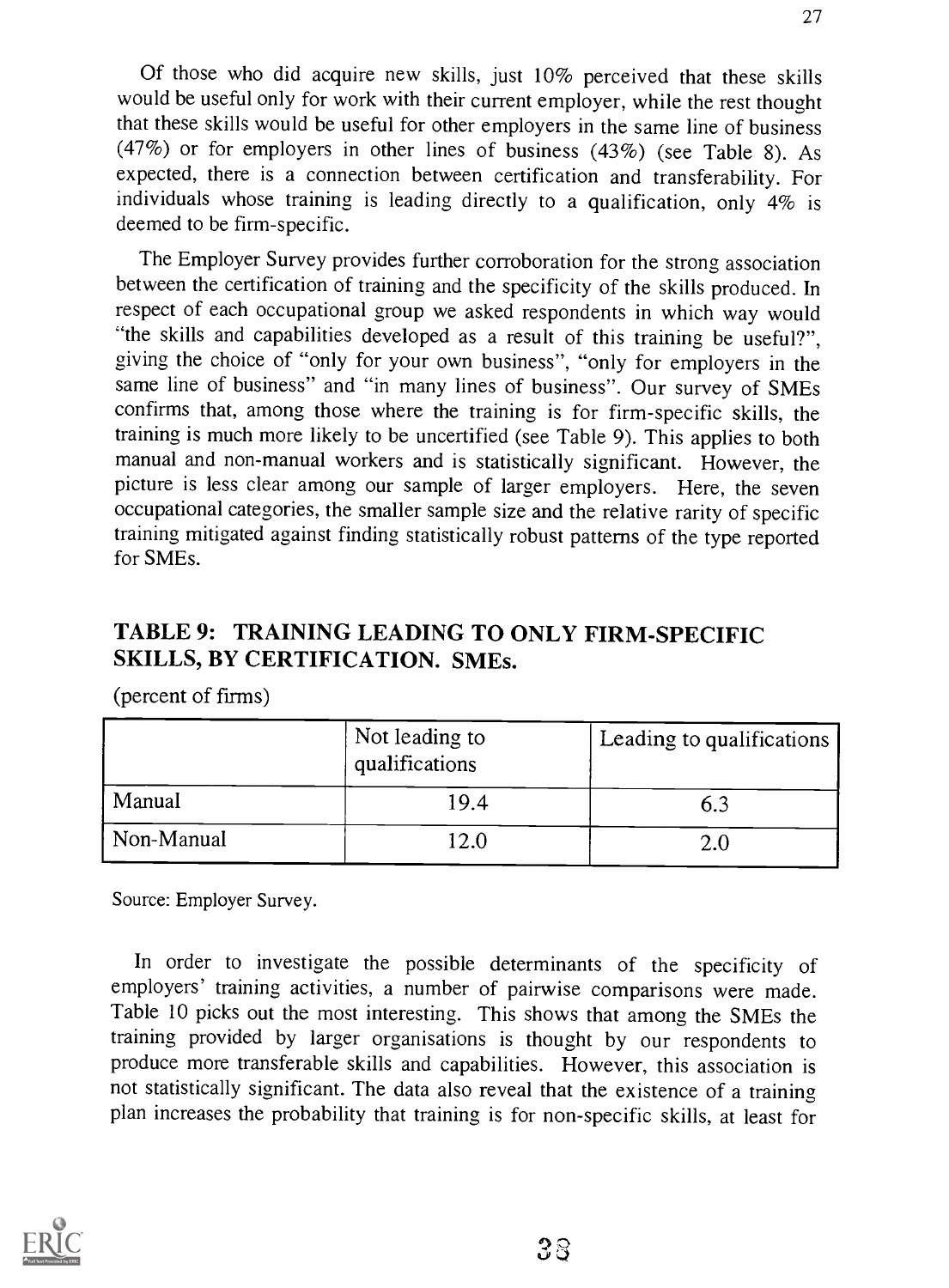non-manual workers in SMEs for whom the association is statistically significant, albeit at the relatively low 90% threshold.<sup>12</sup>

## TABLE 10: TRAINING LEADING TO ONLY FIRM-SPECIFIC SKILLS, BY SIZE AND PRESENCE OF TRAINING PLAN IN SMALL AND MEDIUM-SIZE ENTERPRISES.

Percent of firms<sup> $a$ </sup>.

|            | All SMEs | Overall Size of Business |        | Training Infrastructure |        |
|------------|----------|--------------------------|--------|-------------------------|--------|
|            |          | (number of employees)    |        |                         |        |
|            |          | < 100                    | $100+$ | No Plan                 | Plan   |
| Manual     | 13.3     | 18.2                     | 9.9    | 11.9                    | 13.4   |
| Non-manual |          |                          | 3.6    | 7 7*                    | $3.9*$ |

a. For each occupational group, the base is the number of firms employing any workers of that type. Note that missing values on the size variable can cause the percent for the total sample to differ from the weighted average of the percentages for each size class. Significance of pairwise comparisons relative to business size and presence of training plan, for each occupational group: differences significant at 99% level (\*\*\*), 95% level (\*\*) or 90% level (\*).

Source: Employer Survey.

## Sponsorship

Closely associated with the notion of training specificity is the issue of who bears the cost. According to received theory, the greater the generality of training the less the incentive for employers to pay for training and vice versa. Despite the importance of training sponsorship to both policy-making and theoretical debates, existing data sources such as the QLFS fail to adequately distinguish whether the employer or trainee bears the non-fee cost. Is it the employer who bears the cost in terms of reduced worker productivity during periods of training or is it the worker who foregoes leisure time to participate? In order to avoid this problem, our Individual Survey asked respondents three separate questions: who paid the training fees, did the training take place in work hours and were wages reduced whilst training? From the responses received, a typology of sponsorship can be derived according to who bears the cost of training. This cost includes the course fees (if applicable) as a well as the opportunity costs incurred by employer and worker alike. The opportunity costs are considered thus: if the training takes place out of working hours, or if it takes place in working hours but the employee receives lower wages as a result, then the employee is deemed to bear the

 $12$  Only a few pairwise associations were found to 'explain' the pattern of training specificity among the large firms in the Employer Survey. However, even these were not maintained when a multivariate analysis of the data was carried out.

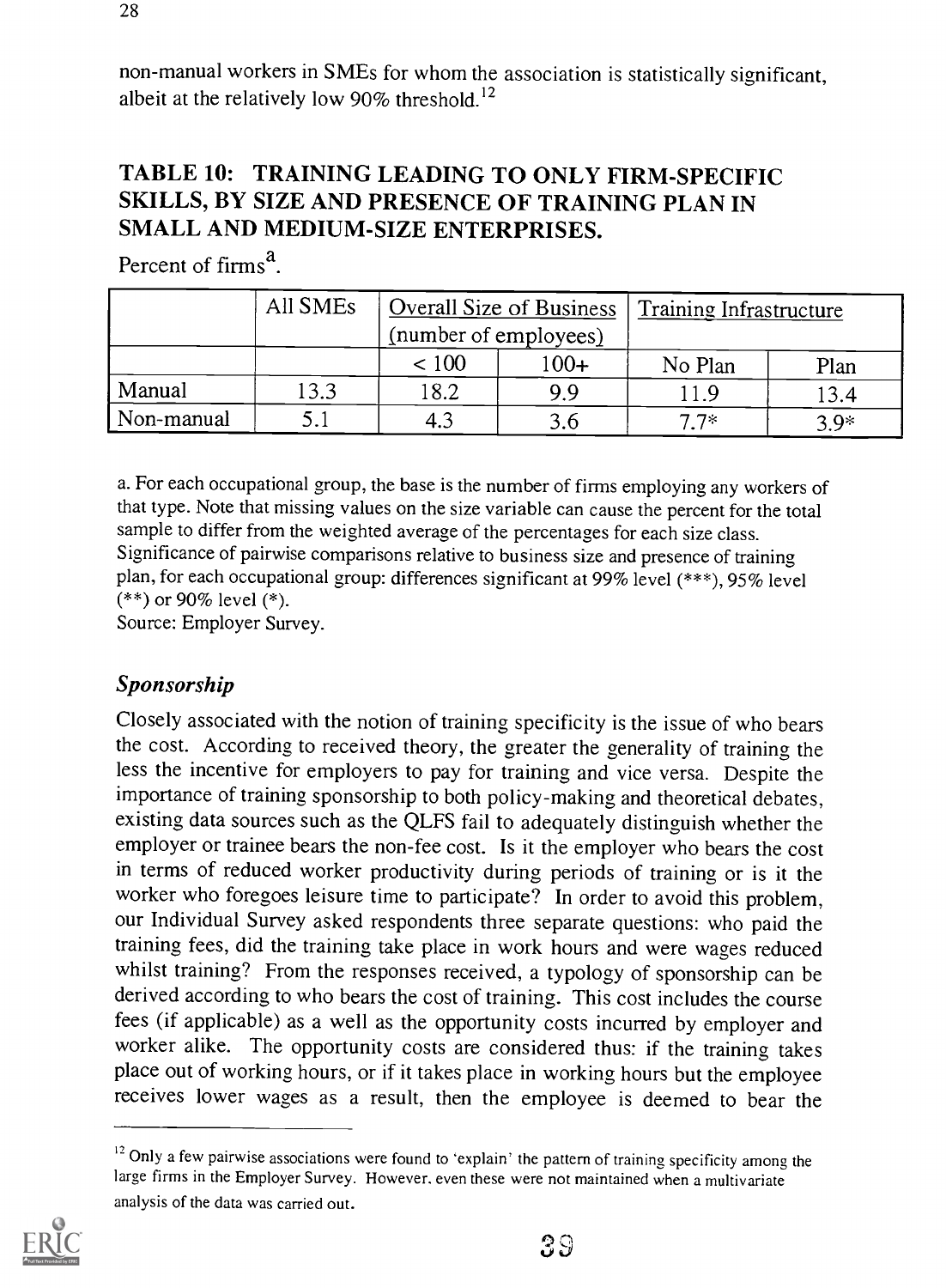opportunity cost; on the other hand, if the training takes place during working hours, and wages are maintained, then the opportunity cost is shouldered by the employer. Since government may, on occasion nay course fees this Since government may, on occasion, pay course fees, this conceptualisation produces five types of training sponsorship. These are shown in Table 11.

|                                         | Number of | $%$ of   |
|-----------------------------------------|-----------|----------|
|                                         | trainees  | trainees |
| Employer <sup>a</sup>                   | 404       | 62.9     |
| Employee <sup>5</sup>                   | 64        | 10.0     |
| Government and<br>emplayer <sup>c</sup> | 31        | 4.8      |
| Government and<br>employee <sup>a</sup> | 16        | 2.5      |
| Employer and<br>employee <sup>e</sup>   | 102       | 15.9     |
| Other/not stated                        | 25        | 3.9      |

TABLE 11: TYPES OF SPONSORSHIP

Notes: these categories combine the payment of fees with the incurring of opportunity costs. If the training takes place out of working hours, or if in working hours and the employee loses wages in total, then the employee is deemed to incur all the opportunity cost; if the training takes place during working hours, and no deduction of wages is made, then the employer is deemed to incur all the opportunity cost. This definition takes no account of the possibility that workers might, if training is provided, take jobs with lower wages than they could otherwise obtain. See text.

a.Employer pays fees and incurs all the opportunity cost.

b.Employee pays fees and incurs all the opportunity cost.

c.Government pays the fees and the employer incurs the opportunity cost.

d.Govemment pays the fees and the employee incurs the opportunity cost.

e.Employer pays fees and employee the opportunity cost, or vice versa.

Base: 642 cases

Source: Individual Survey.

What is apparent from the data is that most training is sponsored by employers (63%). Almost a quarter (23%) is paid for by a mixture of parties, but only one in ten individuals bear the full cost of training themselves. Had we failed to distinguish between training undertaken in work time rather than leisure time, thirteen percentage points would have been added to the proportion of training regarded as employer sponsored. This highlights the importance of making such

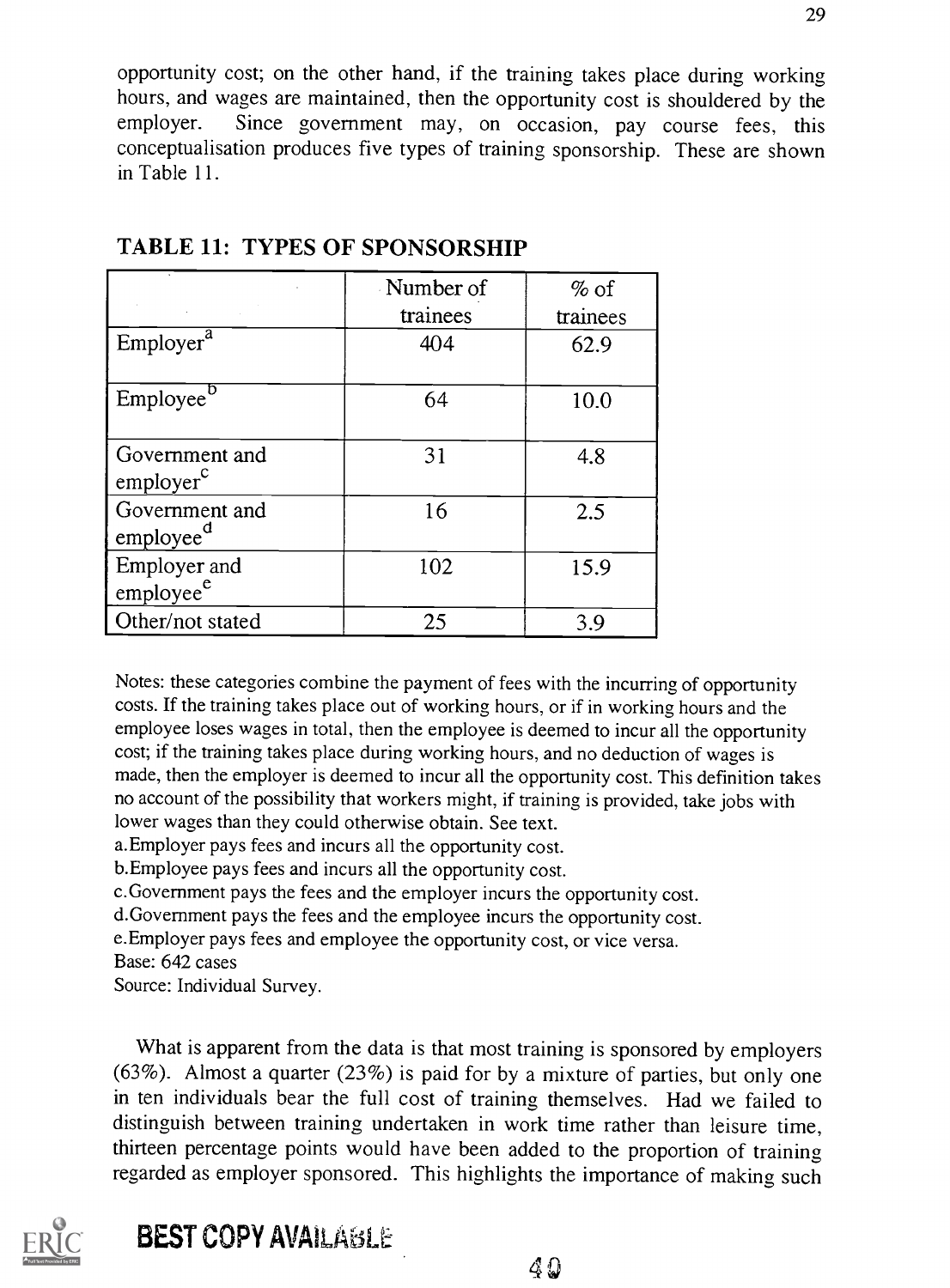a distinction in future QLFSs in order to monitor accurately patterns of training sponsorship.

Our sponsorship typology may be partially validated by checking whether the source of sponsorship is related to the training quality outcomes we have previously described. Tables 12 provides some confirmation.

|                                                          | <b>Percent sponsored by:</b> |          |                                              |                             |  |  |
|----------------------------------------------------------|------------------------------|----------|----------------------------------------------|-----------------------------|--|--|
|                                                          | Employer                     | Employee | Government<br>and<br>Employer or<br>Employee | Employer<br>and<br>Employee |  |  |
| Those whose<br>education or<br>training (base<br>$642$ : |                              |          |                                              |                             |  |  |
| Leads to a<br>qualification                              | 38.6                         | 18.7     | 10.8                                         | 27.1                        |  |  |
| Leads to a credit<br>towards a<br>qualification          | 62.5                         | 12.5     | 8.9                                          | 14.3                        |  |  |
| <b>Neither</b>                                           | 73.3                         | 6.5      | 5.7                                          | 12.0                        |  |  |
| Those whose skills<br>would be useful<br>$(base 569)$ :  |                              |          |                                              |                             |  |  |
| Only with current<br>employer                            | 80.0                         | 5.5      | 7.3                                          | 7.3                         |  |  |
| Only for employers<br>in the same line of<br>business    | 68.5                         | 4.5      | 6.3                                          | 18.7                        |  |  |
| In many lines of<br>business                             | 55.9                         | 16.6     | 8.1                                          | 15.8                        |  |  |

## TABLE 12: CERTIFICATION AND SKILL TRANSFERABILITY BY SPONSORSHIP

Source: Individual Survey.

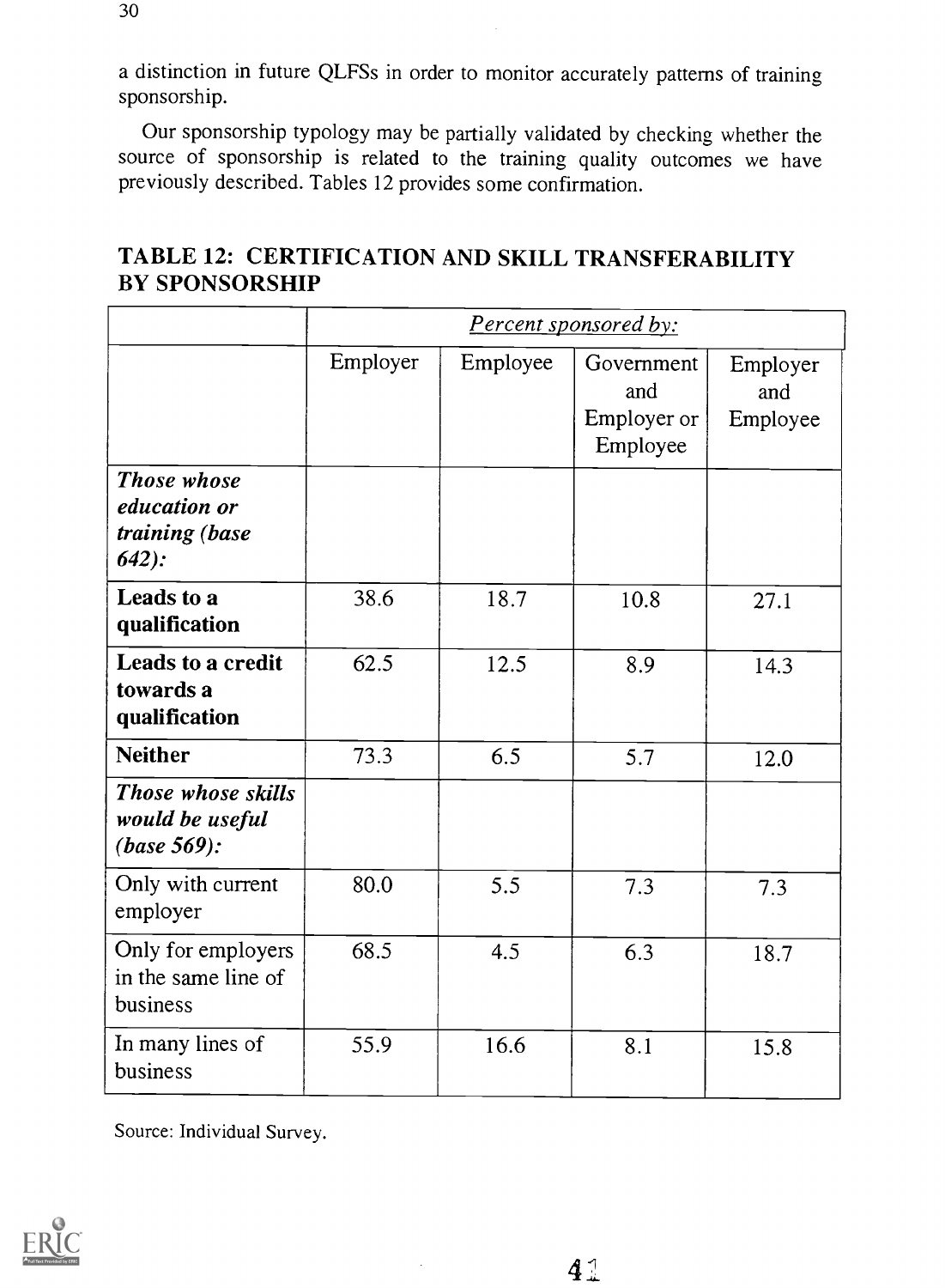One would also expect the specificity of training to be related to the source of sponsorship. The results of the Individual Survey reveal that training which is expected to produce firm-specific skills is more likely to be employer-sponsored. On the other hand, the more transferable the training the more likely that it is self-sponsored. Although this is consistent with training theory, it is nevertheless important to note that the majority of transferable training is, in fact, employersponsored (Stevens, 1994; Katz and Ziderman, 1990). According to our data, over half (56%) of transferable training is wholly funded by employers. It is true that we have not examined whether wages are generally lower for those in jobs where training is expected. Nevertheless there is little evidence from elsewhere for such an element of opportunity cost (Veum, 1995). Moreover there are sound theoretical arguments, associated with imperfectly competitive labour markets, which rationalise the decision by firms to sponsor transferable skills training (Stevens, 1994; Katz and Ziderman, 1994). Our finding constitutes additional evidence in support of such a theoretical perspective.

We also examined whether sponsorship varied across industry and by occupation. However, apart from a relatively high degree of self-sponsorship among skilled manuals, little systematic pattern could be discerned. Multivariate analysis of the data also failed to reveal a clear pattern in the data.

#### Training and Business Objectives

We have already examined two possible proxies for the quality of training -certification and transferability of skills. We now examine a third way of looking at the quality of training, namely via employers' objectives. Such a typology is of interest, not only from the point of view of understanding how businesses operate, but also because different objectives are likely to be linked with different skill outcomes.

Over recent years more sceptical commentators have suggested not only that much training activity has been aimed at relatively low level IT requirements, consumer care and meeting health and safety regulations. Others have also suggested that much of what goes under the name of training is not concerned with enhancing capabilities as conventionally defined but rather with broader objectives of human resource management (e.g. Abbott, 1993/94; Heyes, 1996).

A subsidiary aim was to investigate whether individuals perceived employers' objectives in the same way that the employers themselves did. Hence, for those individuals who reported that the motive for their training was at least in part a requirement or expectation of their employer we asked what they thought their

 $\ddot{\phantom{a}}$ 

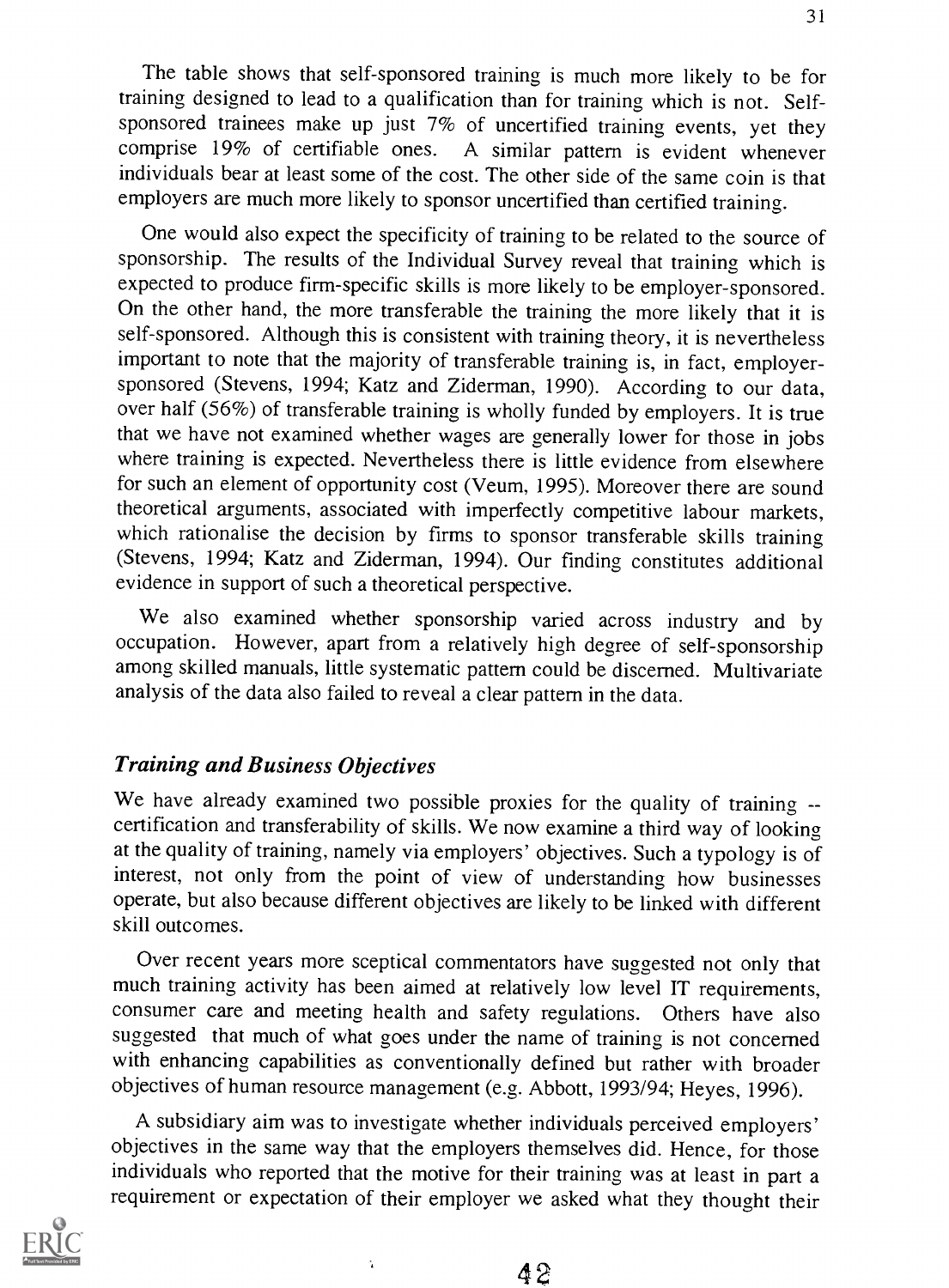employer's objectives were. Their responses are shown in Table 13 while employers' own perceptions for each occupational group are given in Table 14. In all cases, we asked respondents to tick up to three possible objectives.<sup>13</sup>

#### TABLE 13: EMPLOYERS' OBJECTIVES

Percent Of Cases.

| Objective <sup>a</sup>                    | All  | Manuals | $Non-$<br>manuals |
|-------------------------------------------|------|---------|-------------------|
| Health $&$ safety                         | 22.8 | 34.8    | 17.8              |
| 'Improve Skills'                          | 71.0 | 59.8    | 75.5              |
| Identification with company<br>objectives | 27.2 | 28.0    | 27.1              |
| Multi-skilling                            | 36.8 | 33.3    | 38.5              |
| Promotion preparation                     | 20.8 | 16.7    | 22.3              |
| Implement organisational changes          | 26.3 | 17.4    | 30.3              |
| External quality standards                | 19.6 | 20.5    | 19.4              |

Base: 431 cases. (All respondents in training because the employer required it, and who identified their employer's objectives.)

a. For detailed questions asked, see Appendix.

Source: Individual Survey.

The responses show that training objectives, as perceived by individuals as well as reported by employers, differ substantially across occupations. Among the large employers, for example, health and safety was cited by two-thirds (66%) of employers for their craft workers compared to under one in ten (9%) for their sales staff. Preparation training for promotion is also, not unsurprisingly, a stronger motivator for training among professional workers (35%) than it is among craft and routine workers. Training intended to instil greater commitment to the organisation among employees is particularly important for some groups, such as professionals (58%) and sales staff (53%) (see Table 14). One objective that stands out is "to improve the skills of employees in their current jobs". Widely cited by both employers and individuals, this appears to reflect a generally positive view of training. It is consistent with individuals' views noted earlier (Table 6), namely that in most cases the training was perceived as bringing

<sup>&</sup>lt;sup>13</sup> In a small number of cases resondents ticked more than three objectives. We ignored these cases for the purpose of this analysis.

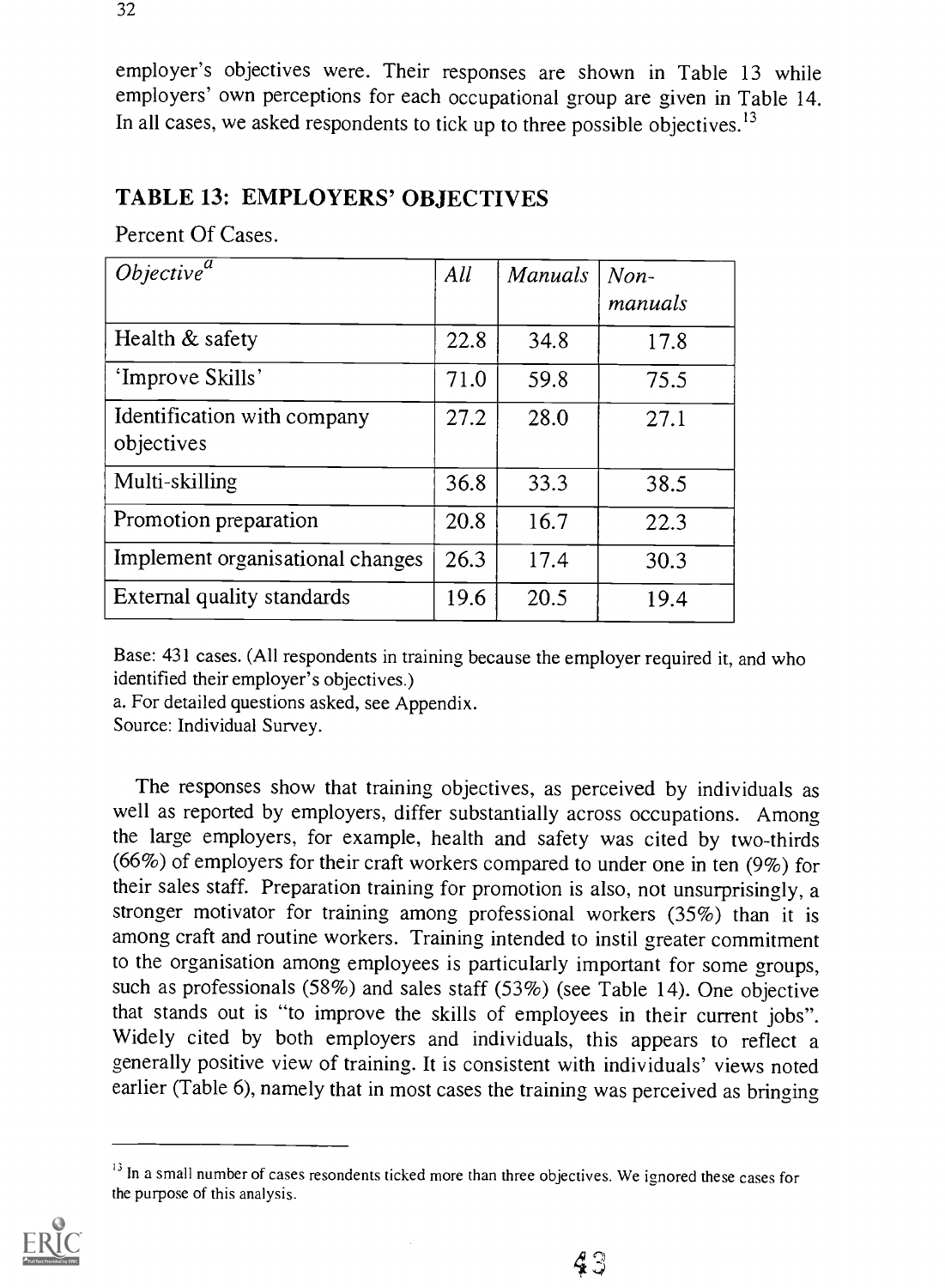some positive benefit in skill acquisition. Nevertheless, the responses also show that training is provided for workers for a wide variety of reasons.

33

## TABLE 14: THE OBJECTIVES OF TRAINING BY OCCUPATION

|                                | Health &<br>Safety | Improve<br><b>Skills</b> | Commit-<br>ment | Multi-<br>skilling | Prepare<br>for<br>promotion | Imple-<br>ment<br>Change | External<br><b>Standards</b> | Attract<br>Good<br>recruits |
|--------------------------------|--------------------|--------------------------|-----------------|--------------------|-----------------------------|--------------------------|------------------------------|-----------------------------|
| LARGE<br><b>FIRMS</b>          |                    |                          |                 |                    |                             |                          |                              |                             |
| Personal                       | 57.1               | 42.9                     | 17.1            | 8.6                | 11.4                        | 8.6                      | 25.7                         | 0.0                         |
| Craft                          | 66.3               | 68.8                     | 22.5            | 48.8               | 10.0                        | 17.5                     | 23.8                         | 1.3                         |
| Routine                        | 51.1               | 48.9                     | 17.0            | 33.0               | 10.2                        | 15.9                     | 17.0                         | 0.0                         |
| <b>Sales</b>                   | 9.3                | 80.6                     | 52.8            | 8.3                | 19.4                        | 19.4                     | 14.8                         | 6.5                         |
| Clerical                       | 23.5               | 82.6                     | 33.3            | 25.0               | 25.0                        | 12.1                     | 16.7                         | 2.3                         |
| Associate<br>Professio<br>nals | 27.2               | 78.6                     | 41.7            | 11.7               | 34.0                        | 28.2                     | 19.4                         | 16.2                        |
| Profess-<br>ional              | 20.0               | 69.2                     | 57.7            | 6.9                | 35.4                        | 32.3                     | 16.2                         | 4.6                         |
| <b>SMEs:</b>                   |                    |                          |                 |                    |                             |                          |                              |                             |
| Manual                         | 60.7               | 60.7                     | 27.7            | 37.0               | 16.2                        | 8.1                      | 41.0                         | 4.0                         |
| Non-<br>Manual                 | 26.6               | 84.4                     | 48.1            | 16.6               | 26.3                        | 16.3                     | 41.9                         | 8.3                         |

Source: Employer Survey.

Remarkably, the data reveal a consistent pattern of responses between those given by individuals and employers. So, for example, twice as many manual workers as non-manuals report compliance with health and safety regulations as a motivating factor (see Table 13). Much the same pattern is reported by Much the same pattern is reported by employers (see Table 14). The implementation of organisational change is a stronger motivator for training among non-manuals than for manuals - this is reported by individuals and employers. External quality standards motivates training among non-manual and manual workers to much the same extent - both individuals and employers are in agreement on this score too.

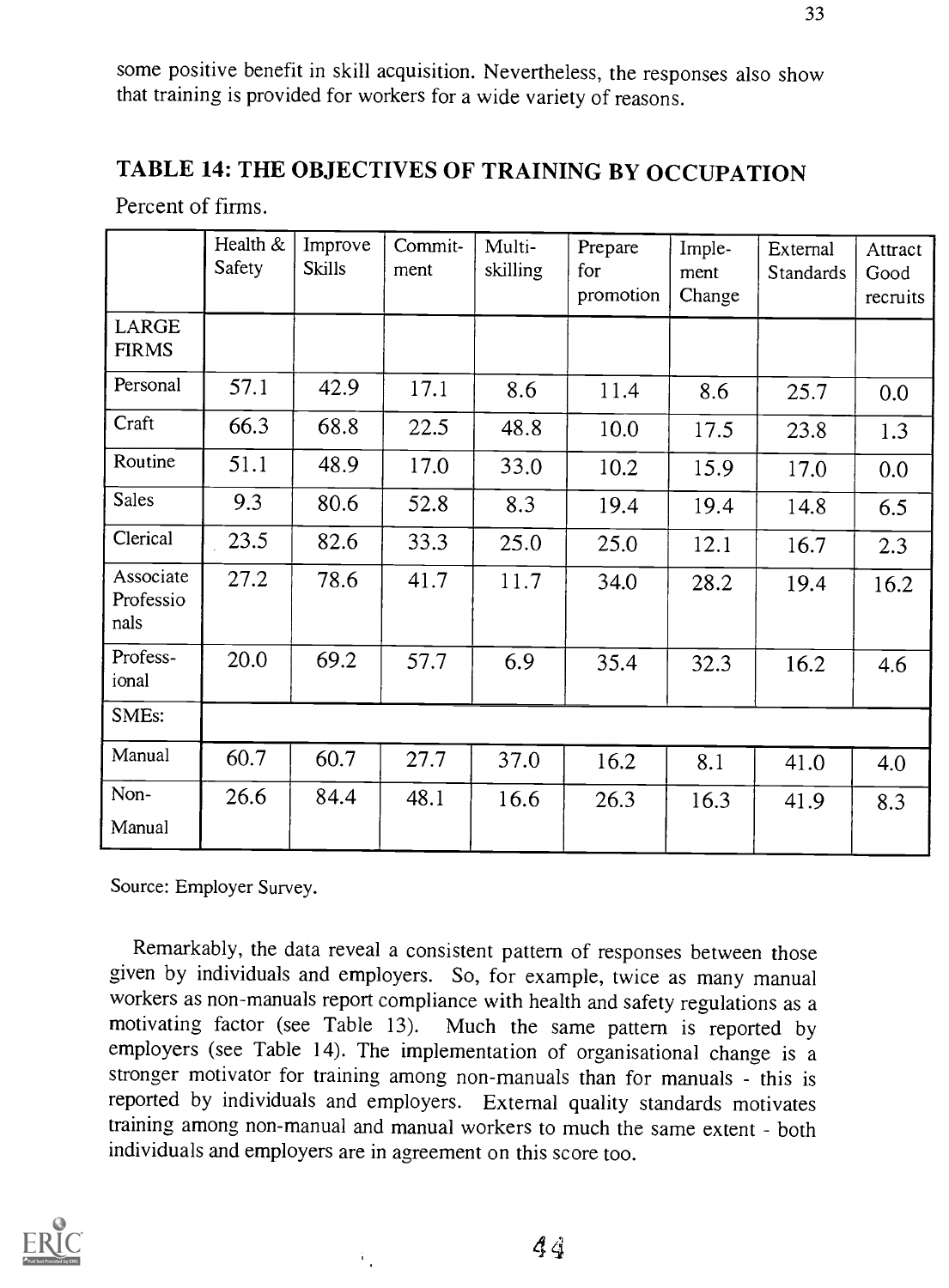Finally, it might be argued that, if employers' objectives for training signalled its quality, they might be linked to our other proxies for quality or to training sponsorship. However, it turns out that there is no systematic pattern linking objectives with these other typologies. A probable reason is that each training episode has multiple (and possibly complementary) objectives, so that no single objective stands out as linked to certification or to transferability. We did not ask respondents to rank the objectives in importance.

#### Training and Outcomes

The final way in which we explored the quality of the training was to investigate various aspects of the product of the training. For businesses, one might focus on their basic objectives -- within the private sector some form of profit maximising. However, linking training with the bottom line is highly problematic for businesses since it is difficult to measure all the costs and benefits. It is, therefore, more feasible to examine possible intermediate objectives, stated in terms of the changes induced in the firms' employees. Our findings are summarised in Table 15. In parallel we asked individuals to say how much they thought their skills had increased. Finally, for both individuals and employers, we focused on the particular issue of labour mobility.

To get an indication of the business outcomes of training, we asked respondents to our Employer Survey to select up to three out of a possible seven training outcomes commonly mentioned in the literature. The results reveal striking variations according to occupation (see Table 15). Enhanced problemsolving skills is high for management (37%) and associate professional employers (47%), but is also a significant outcome for those who employ and train craft workers (33%). For those dealing with customers, enhancing customer care is often reported as a training outcome. As expected, a high proportion of clerical employers (74%) report that training resulted in improved computing skills among their clerical staff. A slightly lower, but still high, proportion of associate professional employers (62%) report likewise. Team-working outcomes are consistently on the high side across all occupational groups.

Making workers more punctual or reliable, and getting them to work to deadlines, might not be regarded as a technical skill outcome. Nor would raised enthusiasm for the company be seen as a technical skill. Nevertheless making workers more punctual is a significant training outcome for those who train craft (24%) and routine (22%) personnel. Increasing enthusiasm for corporate objectives is a strong outcome for those who train sales (35%) and professional staff (41%). These findings throw an interesting light on the common interpretation of the word "training". In much economic literature it is seen as involving an improvement in some particular well defined competence. In fact, as is well known to the HRM specialist, it also involves massaging attitudes and behaviour, and particular training episodes can be designed exclusively to have that effect.



45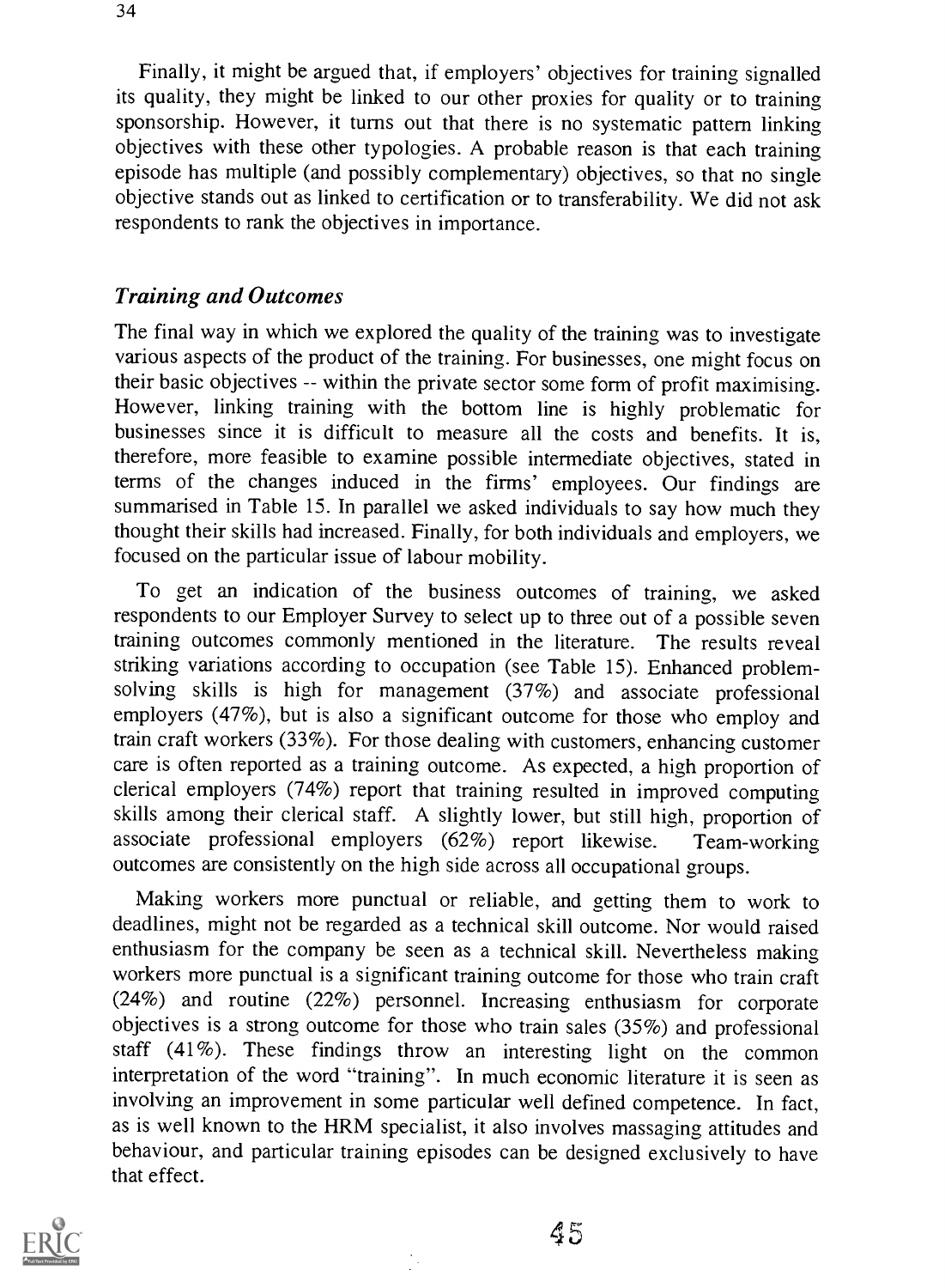The perceived impact of training on skill outcomes for individuals is shown in Table 16. We asked respondents to gauge to what extent their training had increased their skill level. One in ten trainees felt that their training had made no difference whatsoever to their skill levels. Notably this was felt most strongly among personal and protective service (14%) and professional (13%) occupations (cf. Table 6). Other employees were fairly equally divided between those who thought their skills had increased a lot, or a little. However, where the training was leading to a qualification nearly two thirds of respondents felt their skills had improved a lot. Whether this is qualification illusion or not is an open question, but whatever the answer this result does reinforce the importance of qualifications for increasing the motivation of those undergoing training.

## TABLE 15: THE OUTCOME OF TRAINING BY OCCUPATIONS

|                                | Computi<br>ng/Infor<br>mation<br>Technol<br>ogy | Customer<br>Care | Problem<br>Solving | Punctuality<br>/Reliability/<br>Working to<br>Deadlines | Ability<br>to work<br>$\mathbf{m}$<br>groups/<br>teams | Increasing<br>enthusiasm<br>for<br>corporate<br>objectives | Positive<br>attitudes<br>to<br>change |
|--------------------------------|-------------------------------------------------|------------------|--------------------|---------------------------------------------------------|--------------------------------------------------------|------------------------------------------------------------|---------------------------------------|
| <b>LARGE</b><br><b>FIRMS</b>   |                                                 |                  |                    |                                                         |                                                        |                                                            |                                       |
| Personal                       | 22.2                                            | 50.0             | 5.6                | 8.3                                                     | 27.8                                                   | 11.1                                                       | 16.7                                  |
| Craft                          | 24.4                                            | 30.2             | 32.6               | 24.4                                                    | 50.0                                                   | 22.1                                                       | 40.7                                  |
| Routine                        | 14.8                                            | 27.3             | 14.8               | 21.6                                                    | 39.8                                                   | 18.2                                                       | 34.1                                  |
| <b>Sales</b>                   | 44.7                                            | 68.9             | 14.6               | 8.7                                                     | 27.2                                                   | 35.0                                                       | 26.2                                  |
| Clerical                       | 74.1                                            | 40.7             | 17.0               | 13.3                                                    | 30.4                                                   | 20.7                                                       | 26.7                                  |
| Associate<br>Professio<br>nals | 61.6                                            | 27.3             | 47.3               | 9.8                                                     | 47.3                                                   | 28.6                                                       | 32.1                                  |
| Profess-<br>ional              | 44.7                                            | 22.0             | 37.1               | 3.0                                                     | 47.7                                                   | 40.9                                                       | 41.7                                  |
| SMEs:                          |                                                 |                  |                    |                                                         |                                                        |                                                            |                                       |
| Manual                         | 21.2                                            | 36.9             | 21.8               | 17.9                                                    | 48.0                                                   | 26.3                                                       | 34.1                                  |
| Non-<br>Manual                 | 71.7                                            | 54.9             | 27.3               | 5.7                                                     | 34.3                                                   | 34.7                                                       | 23.6                                  |

Percent of firms.

Source: Employer Survey.

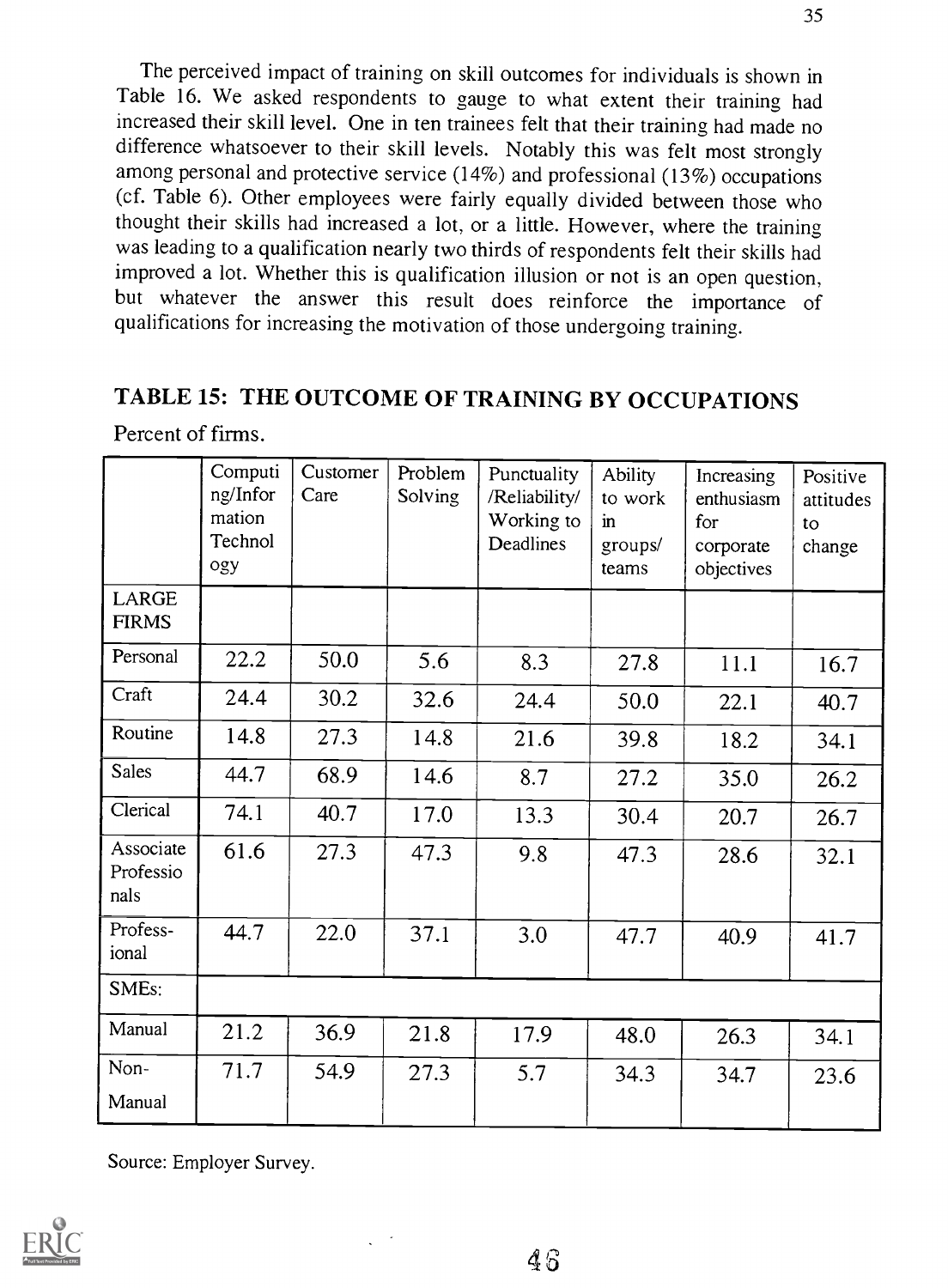|                                              | <b>Percent whose skills improved:</b> |          |            |  |  |
|----------------------------------------------|---------------------------------------|----------|------------|--|--|
|                                              | A lot                                 | A little | Not at all |  |  |
| <b>ALL</b>                                   | 44.8                                  | 45.6     | 9.6        |  |  |
| Those whose education or<br>training:        |                                       |          |            |  |  |
| Leads to a qualification                     | 65.1                                  | 30.7     | 4.2        |  |  |
| Leads to a credit<br>towards a qualification | 37.5                                  | 55.4     | 7.1        |  |  |
| <b>Neither</b>                               | 37.5                                  | 50.0     | 12.3       |  |  |

## TABLE 16: PERCEIVED SKILL IMPROVEMENT AND **CERTIFICATION**

634 valid cases

Source: Individual Survey.

To the extent that training might raise labour mobility, through making employees more skilled and hence more attractive to competing employers, the problem of poaching is made worse. By contrast, some recent econometric research has suggested that the impact of training on mobility is if anything in the downward direction though not very large (e.g. Elias, 1994). If so, the poaching problem is not removed, but at least we can see how employers seek to reduce their investment loss by attempting to keep their workers loyal. We were interested, therefore, to examine whether our respondents saw training as raising or lowering labour mobility.

First, respondents to the Individual Survey who said they had undertaken training were asked whether it had made them more likely, about the same or less likely to look actively for another job. Training made roughly one in five individuals more likely to look for another job, but also about an equal number (18%) less likely to do so. The majority (57%) said that it made no difference at all to their labour mobility (see Table 17). We asked a similar question of employers, who showed themselves to be more optimistic that the training provided would be unlikely to raise quit rates -- only around one in ten thought that it would do so. It seems likely that employers were more optimistic because they were only considering the sort of training that they sponsor or provide.

Accordingly, we investigated the issue of labour mobility further by juxtaposing this outcome against our typologies of certification, transferability and sponsorship. In addition to investigating why employers tend only to be rarely concerned about training leading to greater employee quitting, we could by this means provide some further validation checks on the typologies. In particular we would expect training which is certified, or which is regarded as transferable,

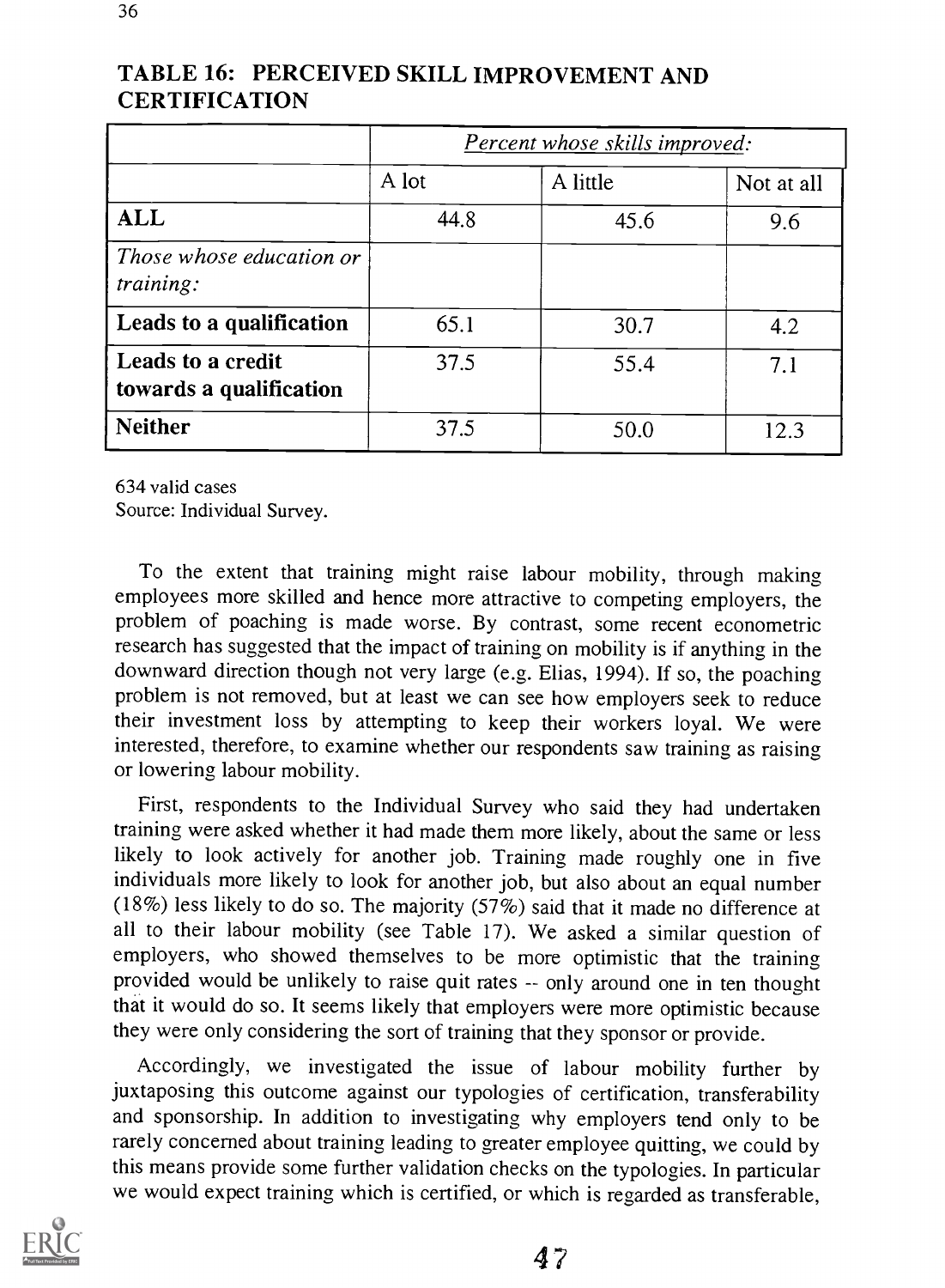or which is self-sponsored, to be more likely to lead to quitting than training which is uncertified, firm-specific or employer-sponsored.

We confirmed that for individuals, when the training is qualification-based, the proportion of individual trainees reporting that it is likely to increase their job search activities leaps to over one-third (37%) (see Table 17). The pattern of mobility expectations found among the employers was less clear cut, though for most occupational groups certified training was associated with a greater proportion of companies expecting more quitting (Table 18). For clerical workers, and for manual workers among the SMEs, this ranking was statistically significant.

The relationship between labour mobility and the specificity of skills produced was also investigated. Not unsurprisingly, training deemed transferable to other employers, whether in the same line of business or in completely different lines of business, is without exception strongly associated with qualification-based training according to employers responses. Furthermore, with the exception of SMEs providing non-manual training, no employers at all feel that their workers are more likely to leave for another job as a consequence of receiving firmspecific training (see Table 18).

Much the same picture is painted by the responses received from individual trainees: those picking up transferable skills are more likely to search for another job. The proportion reporting increased job search likelihood rises from a negligible level (2%) of those receiving firm-specific training to around three out of ten (29%) of those whose training is of a general nature. Nevertheless, a sizeable minority (17%) thought it would *reduce* the likelihood of their seeking to move (see Table 17).

Finally, the evidence also confirms the expected relationship between training sponsorship and labour mobility (Table 17). Thus, we find, for example, that a fifth (22%) of employer-sponsored trainees feel that their job search activities are lessened as a consequence compared with less than one in ten (8%) of those who bear the entire cost of training themselves. Only one in ten employer-sponsored trainees are more likely to search for another job, half that for the whole sample. This finding is consistent with the fact, reported above, that employers are quite optimistic that their training activities are rarely likely to promote more quitting.

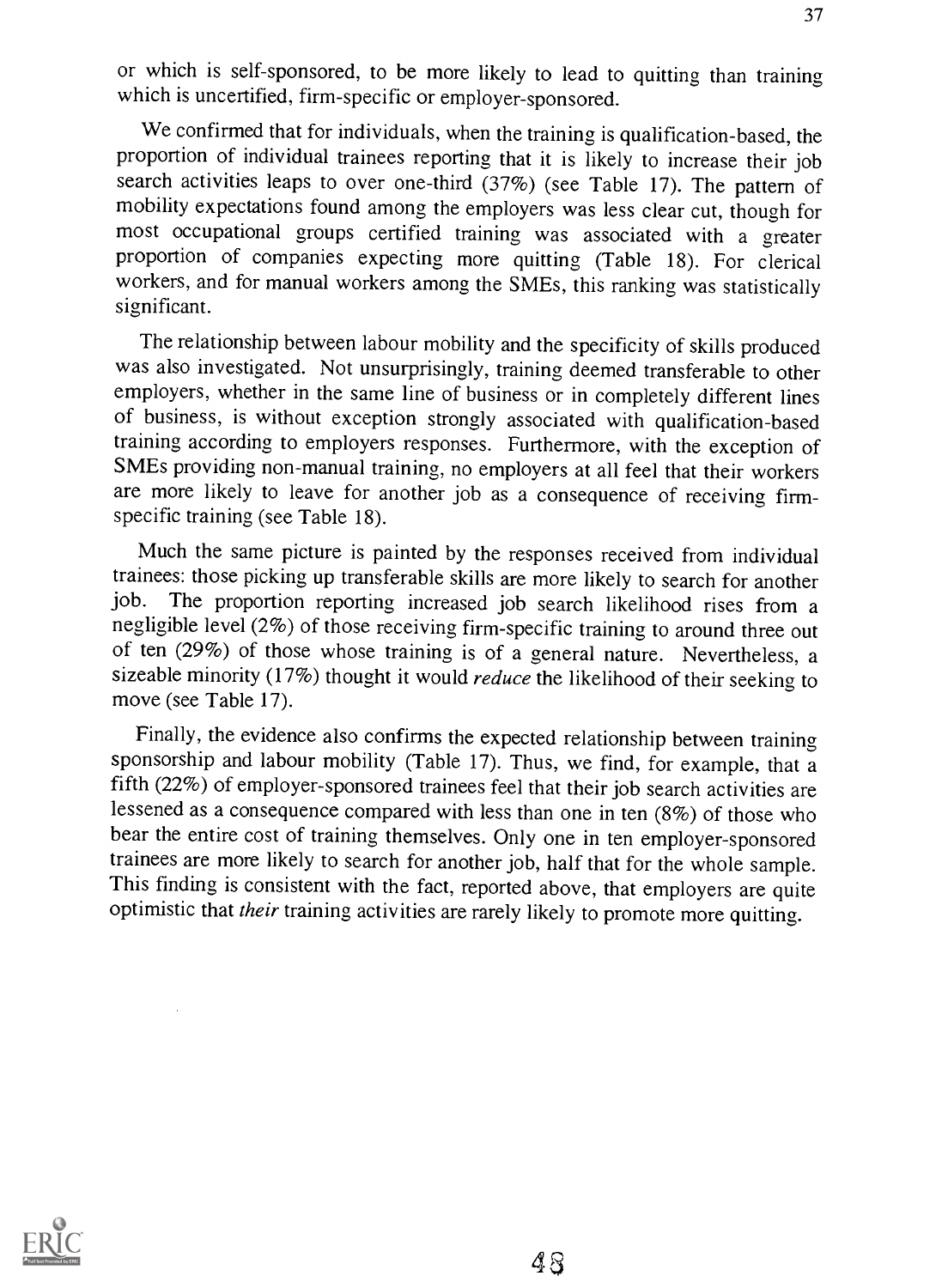|                                                       | Percent who are          |                          |                   |               |  |
|-------------------------------------------------------|--------------------------|--------------------------|-------------------|---------------|--|
|                                                       | More likely to<br>search | Less likely<br>to search | About the<br>same | Don't<br>know |  |
| <b>ALL</b>                                            | 19.5                     | 18.4                     | 56.9              | 5.2           |  |
| Those whose<br>education or training:                 |                          |                          |                   |               |  |
| Leads to a<br>qualification                           | 37.3                     | 19.3                     | 37.3              | 6.0           |  |
| Leads to a credit<br>towards a qualification          | 19.6                     | 10.7                     | 62.5              | 7.1           |  |
| Neither                                               | 13.0                     | 19.0                     | 63.9              | 4.0           |  |
| Those whose skill<br>improvements would<br>be useful: |                          |                          |                   |               |  |
| Only with current<br>employer                         | 1.8                      | 36.4                     | 52.7              | 9.1           |  |
| Only for employers in<br>the same line of<br>business | 14.6                     | 16.9                     | 64.8              | 3.7           |  |
| In many lines of<br>business                          | 29.1                     | 16.6                     | 49.0              | 5.3           |  |
| Sponsored by:                                         |                          |                          |                   |               |  |
| Employer                                              | 10.1                     | 21.5                     | 62.9              | 5.4           |  |
| Employee                                              | 35.9                     | 7.8                      | 48.4              | 7.8           |  |
| Government and<br>Employer or Employee                | 38.3                     | 14.9                     | 44.7              | 2.1           |  |
| Employer and<br>Employee                              | 39.2                     | 14.7                     | 44.1              | 2.0           |  |

Source: Individual Survey. Base is 569 cases for transferability; 636 cases otherwise.

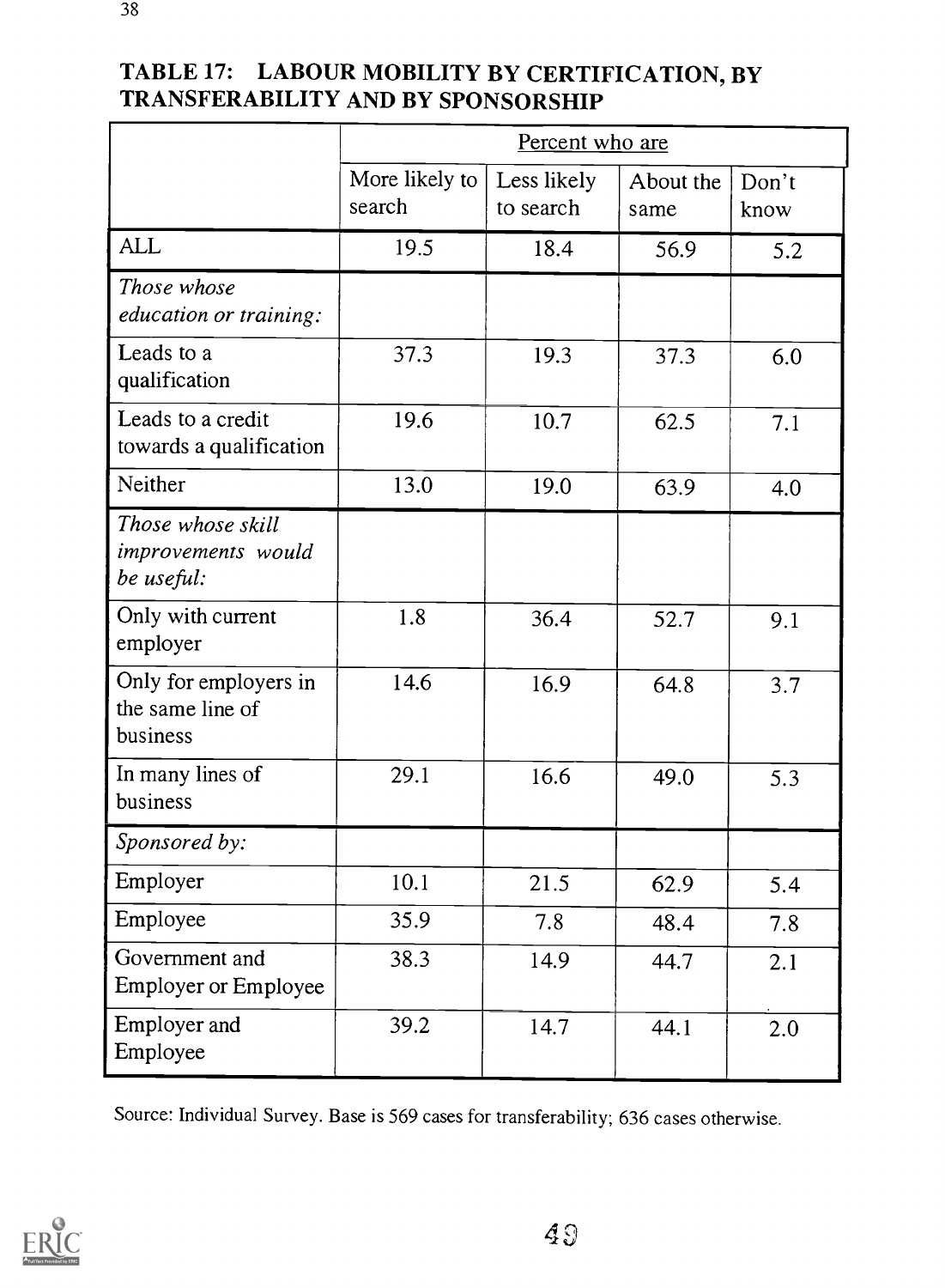## TABLE 18: MOBILITY BY TRAINING "QUALITY"

|                              |                                  | <b>Certification</b>         | <b>Transferability</b> |              |  |
|------------------------------|----------------------------------|------------------------------|------------------------|--------------|--|
|                              | Not leading to<br>qualifications | Leading to<br>qualifications | Firm-specific          | Transferable |  |
| <b>LARGE</b><br><b>FIRMS</b> |                                  |                              |                        |              |  |
| Personal                     | 7.1                              | 0.0                          | 0.0                    | 3.8          |  |
| Craft                        | 7.1                              | 14.5                         | 0.0                    | 14.9         |  |
| Routine                      | 10.3                             | 2.9                          | 0.0                    | 11.1         |  |
| <b>Sales</b>                 | 9.3                              | 12.5                         | 0.0                    | 10.1         |  |
| Clerical                     | 5.                               | 18.3                         | 0.0                    | 14.8         |  |
| Associate<br>Professionals   | 24.0                             | 14.9                         | 0.0                    | 18.6         |  |
| Professional                 | 11.6                             | 13.7                         | 0.0                    | 13.4         |  |
| <b>SMEs:</b>                 |                                  |                              |                        |              |  |
| Manual                       | 3.3                              | 12.1                         | 0.0                    | 9.8          |  |
| Non-                         | 8.8                              | 10.5                         | 6.7                    | 10.1         |  |
| Manual                       |                                  |                              |                        |              |  |

## Percent Of Companies Where Training Is Expected To Lead To Greater Mobility

Source: Employer Survey.

## Training Typologies

In this section we have explored, using two surveys, the usefulness of a theoretically-posed set of training typologies, based on training quantity inputs, on various quality dimensions and on sponsorship. In the light of our findings do these typologies still make sense? We believe that they do, and that they form the basis for the development of training questions in future surveys. Our justification is that, not only do the typologies correspond to theoretically motivated concepts of human capital, not only were they well understood by our respondents (to the extent that there were few non-responses), also the typologies relate to each other in ways expected by the theory.

Thus, we have already seen that the degree of transferability was positively linked with certification, and both were related to sponsorship in the expected

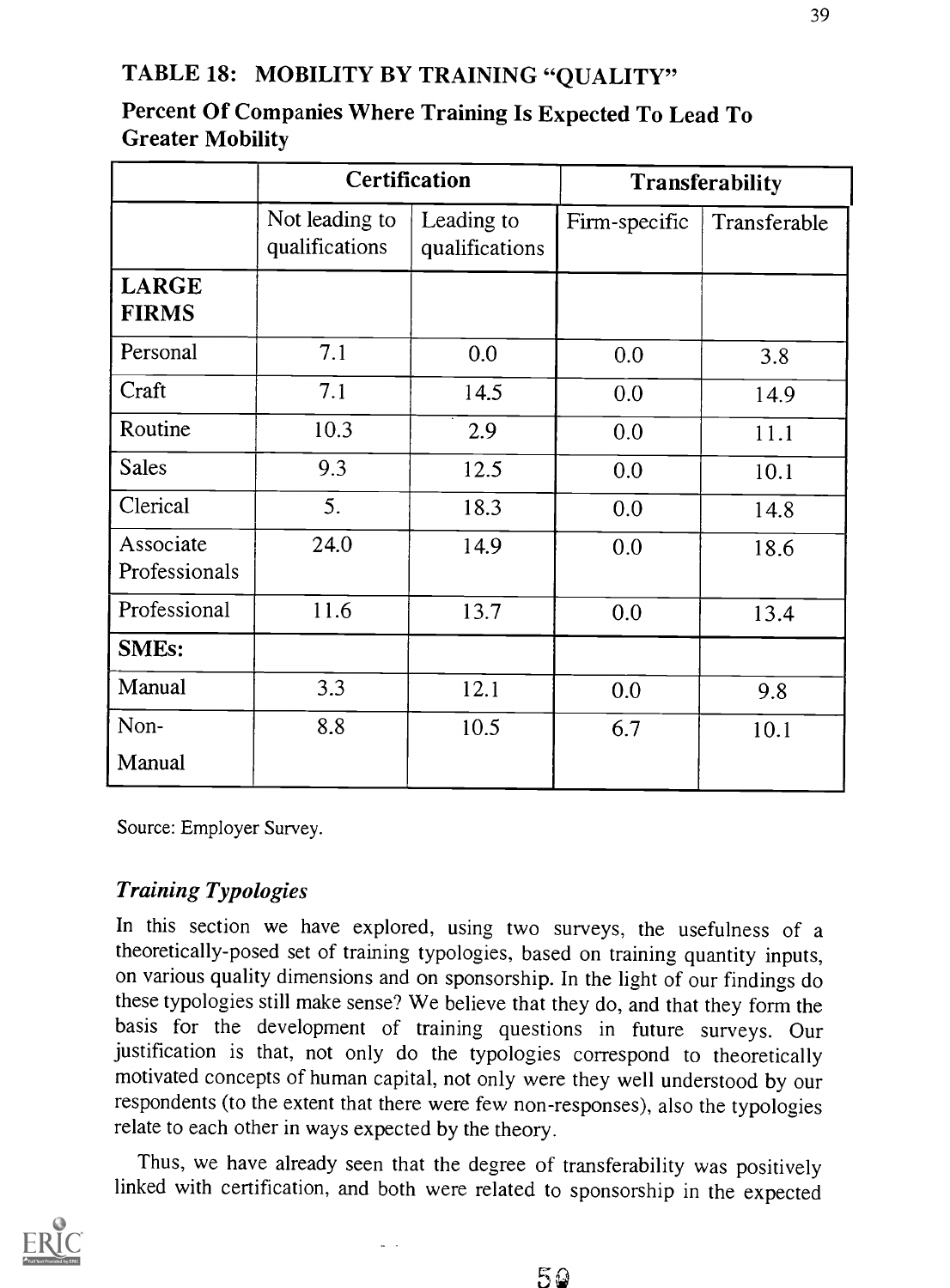way. In addition, we may now examine how each of these are related to training inputs. It would be expected that the hours devoted to each episode of training is positively correlated with our measures of quality.

## TABLE 19: SKILL IMPROVEMENT, CERTIFICATION, TRANSFERABILITY AND SPONSORSHIP BY TRAINING **INTENSITY**

|                                                                        | Average Weekly Hours* |
|------------------------------------------------------------------------|-----------------------|
|                                                                        |                       |
| Certified (base of 568 cases)                                          |                       |
| Yes                                                                    | 10.16                 |
| N <sub>o</sub>                                                         | 5.86                  |
| Those whose skill improvements<br>would be useful (base of 514 cases): |                       |
| Only with current employer                                             | 6.11                  |
| Only for employers in the same line<br>of business                     | 8.03                  |
| In many lines of business                                              | 7.68                  |
| Sponsored by (base of 568 cases):                                      |                       |
| Employer                                                               | 6.87                  |
| Employee                                                               | 6.00                  |
| Government and Employer                                                | 11.32                 |
| Government and Employee                                                | 11.10                 |
| <b>Employer and Employee</b>                                           | 8.87                  |
| Those whose skills improved (base of<br>568 cases):                    |                       |
| A lot                                                                  | 9.55                  |
| A little                                                               | 5.60                  |
| Not at all                                                             | 5.10                  |

\* Treats zero hours as a missing value. Source: Individual Survey

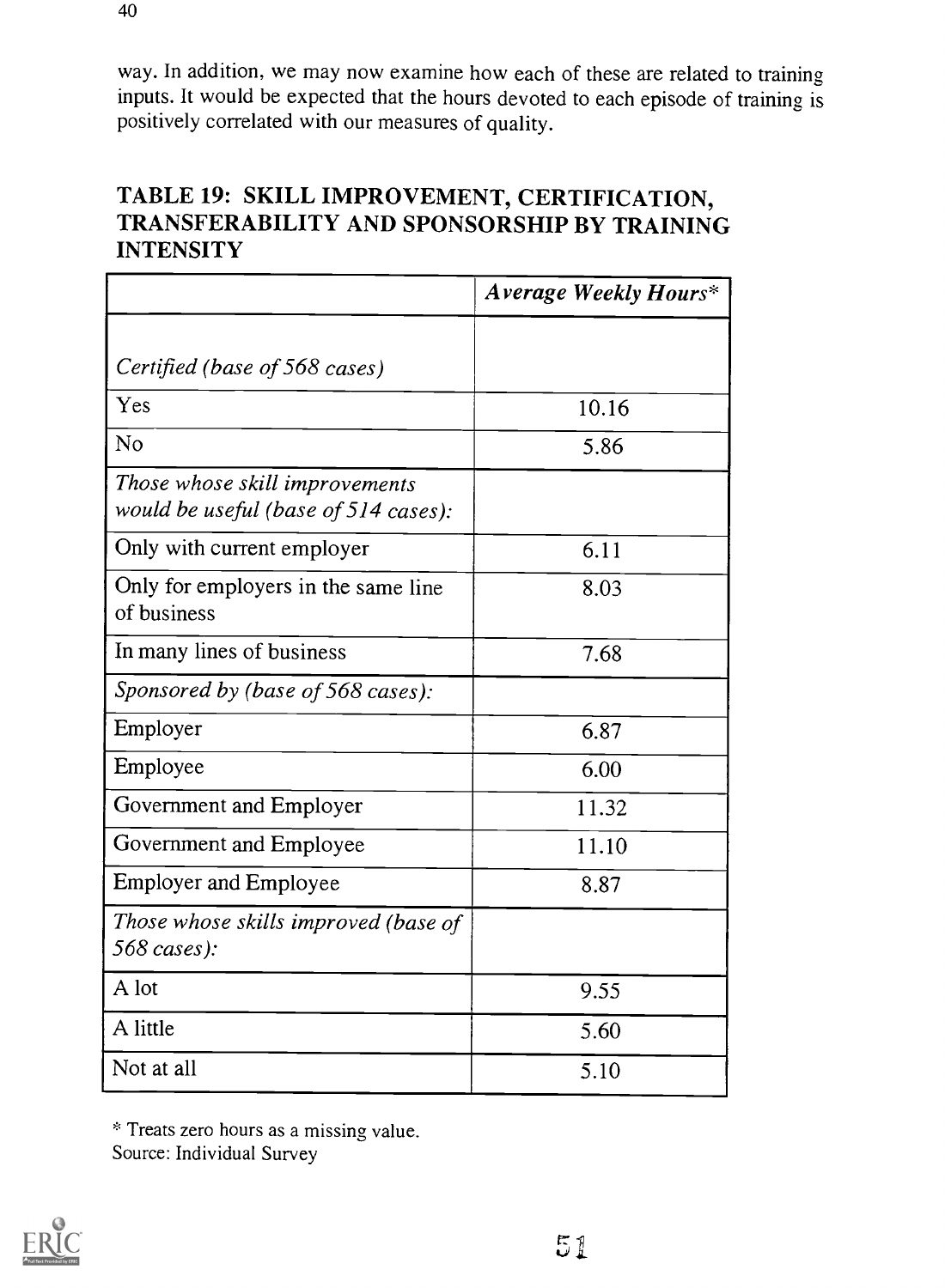Table 19 confirms this for individuals: the average hours devoted to training is greater in cases when the training is certified compared to uncertified, as also they are where the training is transferable compared to firm-specific though the latter difference is not statistically significant. A similar pattern is found for SME employers (Table 20). For large employers, certification is definitely greater with longer training inputs, but the story regarding transferability is unclear.

For the link with sponsorship we had no a priori expectations. Nevertheless it is of interest to note from Table 19 that the training input is greater where sponsorship is partly derived from government. Such a finding is at least plausible, suggesting as it does that more training is undertaken when it is subsidised.

Finally, it was also to be expected that training inputs are related positively to the level of skill change experienced by trainees. If they thought that their skills had risen at all, respondents were asked whether they thought their skills had risen "a lot" or just "a little". As Table 19 shows, higher training input was associated with a lot of skills improvement.

If our typologies are valid, how reliable are the estimates obtained? Here, the story is mixed. In most cases our findings can be taken as representative of training in Britain at the time of the survey. But in certain instances we believe that reliability could have been improved if greater resources had been available and with further development of questionnaire design. Briefly:

- i. Our participation measure, once prompted replies were included, we felt was a good one. Note, however, that annual generalisations about the participation rate cannot be made from our sample, since the survey was at a busy time of year for training.
- ii. Our hours measures may be less reliable than our participation measures. For individuals we asked respondents to remember back 13 weeks; with a larger sample one could concentrate on one week. For employers a face-to- face interview would give more confidence concerning the effort devoted to producing the hours estimates.
- iii.We expect that our certification measures are reliable. But more resources would allow time to explore the precise qualifications aimed for.
- iv.On transferability, while our measures made sense, we think that there is room for improvement. One problem is that the question we asked to individuals allowed nothing in between the "only firm-specific" category and the two "transferable" categories. An alternative approach would be to ask how useful would the acquired skills be if an individual went to work for another employer, and allow respondents to reply against a 5-point Likert scale.
- v. Our measures of employers' objectives and expected benefits were revealing. Nevertheless, we recognise that in employers' minds objectives and outcomes are rarely precise, occasionally not well thought out, and sometimes have no



41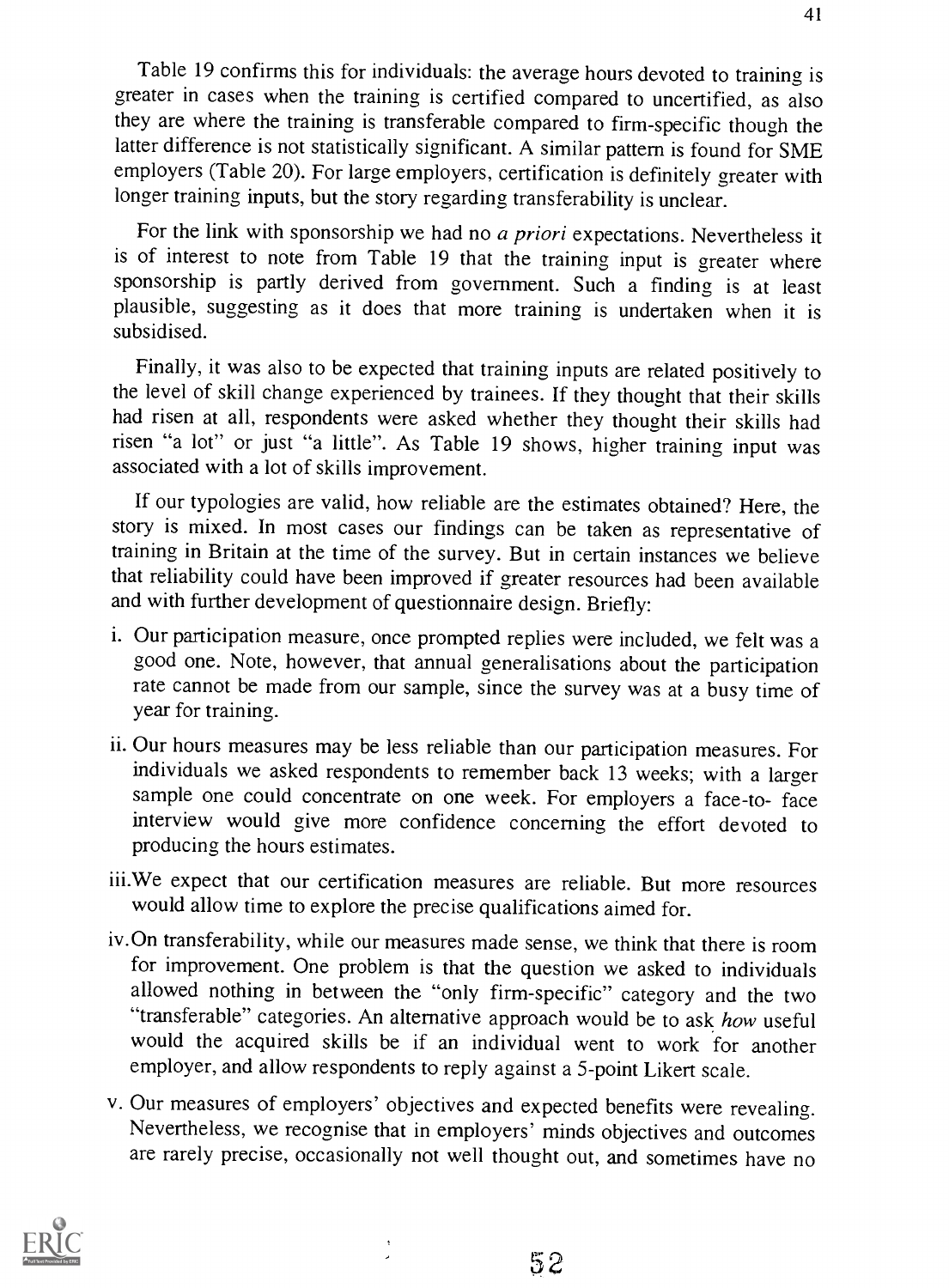rank order of importance. Hence we think it likely that no very precise quantitative measures could be reliably obtained.

## TABLE 20: AVERAGE INTENSITY OF TRAINING BY QUALIFICATIONS AND TRANSFERABILITY. LARGE FIRMS AND SMEs

|                              | Not leading<br>to<br>qualifications | Leading to<br>qualifications | Firm-specific | Transferable |
|------------------------------|-------------------------------------|------------------------------|---------------|--------------|
| <b>LARGE</b><br><b>FIRMS</b> |                                     |                              |               |              |
| Personal                     | 3.8                                 | 5.8                          | 4.2           | 4.5          |
| Craft                        | 4.0                                 | 4.6                          | 7.0           | 4.0          |
| Routine                      | 2.5                                 | 3.9                          | 3.7           | 3.2          |
| <b>Sales</b>                 | 4.2                                 | 6.0                          | 2.5           | 5.0          |
| Clerical                     | 2.8                                 | 4.6                          | 4.0           | 4.1          |
| Associate<br>Professionals   | 3.9                                 | 6.4                          | 9.8           | 5.6          |
| Professional                 | 3.9                                 | 6.2                          | 4.3           | 5.3          |
| <b>SMEs</b>                  |                                     |                              |               |              |
| Manual                       | 4.3                                 | 7.6                          | 5.6           | 6.3          |
| Non-                         | 4.2                                 | 7.3                          | 5.1           | 6.4          |
| Manual                       |                                     |                              |               |              |

Average number of days per worker getting trained.

Source: Employer Survey.

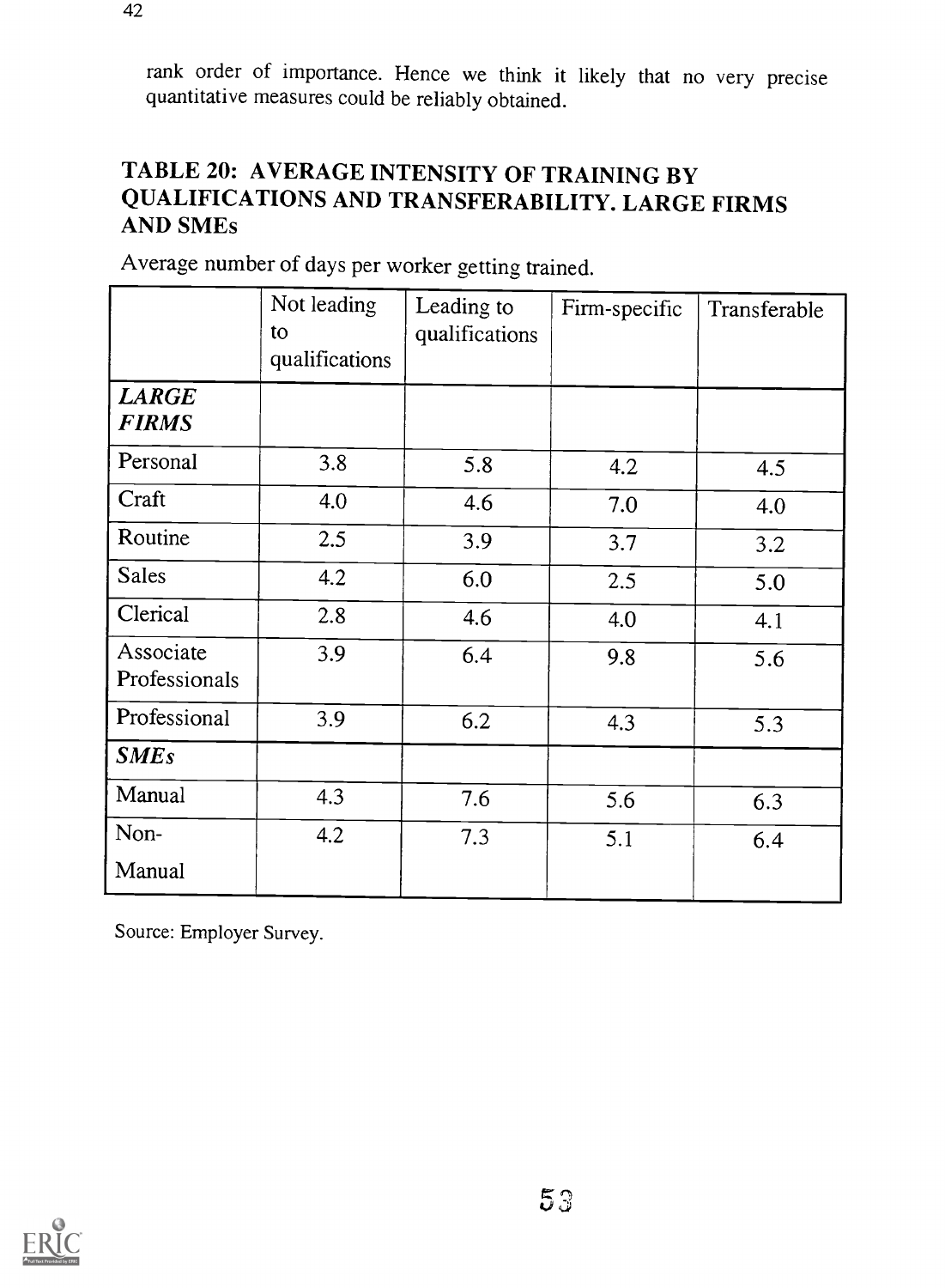#### 6. IMPLICATIONS FOR DATA GATHERING

Given the importance in public debate attached to improvements in the skill base of the workforce, it might seem extraordinary not to be possessed of a reliable and valid measure of the extent to which firms and individuals are investing in work-related skills acquisition. Two points might be pleaded in mitigation. First, we do have quite good measures of educational enrolments and of the level of qualifications achieved. The latter gives one measure of the stock of skills in the workforce and the LFS is an important instrument for collection of this information. Second, Britain is not alone in having such patchy information on training at work. There are general problems in the measurement of training which all nation states face. Nevertheless, given the much discussed deficient nature of Britain's skill formation system, it ought to be possible to assess the attempts that are being made or planned to redress the balance through policies to accelerate skills acquisition at work.

The LFS-based published trends in the 4-week participation rate are seriously flawed as an indicator of trends in training activity in Britain. Despite the problems of interpretation of the meaning of training, they would be satisfactory (if not ideal) if a) the meaning attached to training did not change substantially over time, b) the amount of training in each episode was roughly constant, and c) they were in any case reliable. Even if we assume that (a) holds, as might be reasonable over certain periods, neither of the conditions (b) and (c) are fulfilled. Connected with a trend towards shorter trainer spells, it transpires that at least as far as OffJT is concerned, the 1-week participation rate has not risen all that much over the decade from 1985 to 1995. And because the average hours of OffJT for those who do any during the week have not changed, there has also not been much of a rise in total training volume. In addition, we do not reliably know what has been happening to the 4-week participation rate. It might have been rising faster than the published rate, but conceivably it could have been rising less fast, if the results from proxy respondents are believed. The fact is that data gathering by proxy seems to make a notable difference. This seems hardly surprising, given the potential for misunderstanding that exists even when the trainee is the respondent, let alone when the respondent is another member of the household.

To this question mark over the quantitative aspects of the data may be added the fact that the LFS has gathered relatively little useful information about the quality of training. Variations in quality are at the heart of variations in the extent to which training raises skills.

In the light of our analysis, how might the data be improved? Our suggestions for the Labour Force Survey are for a combination of new questions and new analyses. They are:

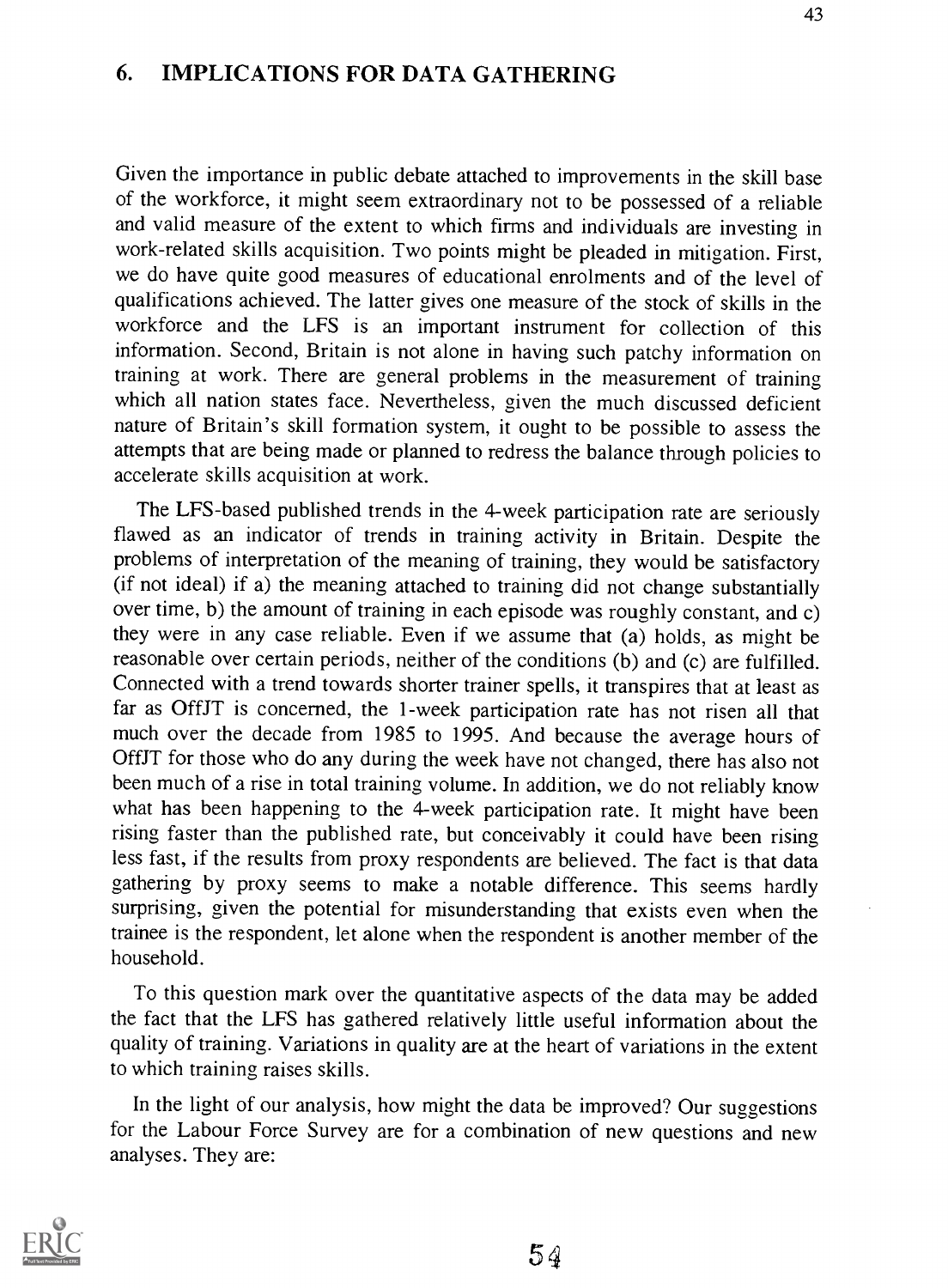- Publish trends in the 1-week off-the-job training participation rate and in the weekly off-the-job training hours per employee from 1985 to the present.
- Publish trends in the 1-week participation rate in all training and the weekly hours per employee, available from 1992 to the present.
- Collect regular data on training qualities. It is reassuring that information on the certification, or otherwise, of training is available again as of Spring 1996. This should be continued, so that the trend can be examined in the next few years as the deadline for the achievement of National Training Targets is approached. It would be useful to settle on a question concerning skill transferability. This could be developed from the one we have validated in this Report.
- Collect adequate sponsorship data. This can be done by the simple expedient of adding to existing questions one which ascertains when the training is done, that is whether during normal work time or during leisure time.
- To improve reliability, efforts need to be made to minimise the use of proxies.

Our findings also have implications for the extraction of training information from employer surveys. In such surveys, it should also be possible to obtain information on training quality measures such as certification and transferability. In addition, the objectives of training, being so diverse, need as much in-depth exploration as survey budgets permit. One employer survey which contains useful training information is the Employer Manpower and Skills Practices Survey (EMSPS), carried out in 1991. It would be useful for later surveys, such as the 1997 Workplace Industrial Relations Survey, to repeat a number of the questions in order to assess training quality trends. But lacking from EMSPS was any measure of transferability, which it ought to be possible to remedy.

As stated earlier, the CBI's Industrial Trends Survey provides the longest employer level series for training. Nevertheless, the ITS is not really designed to extract training statistics, and the comparison of the balance of responses with other information available leads one to suspect that it is not highly reliable as a measure of training trends. A possible alternative means of picking up an idea of trends both in training activity and in future training, would be to ask simply whether employers are either committed to or registered as an Investor in People (IIP). Since IIP implies a strong commitment to training across the workforce, such data would be useful in giving a picture of current training activity, possibly more quickly than any aggregate IIP figures are made available.

Finally, the elastic meaning attached to training needs to be re-emphasised. As we have seen with our survey, defining terms by, for example, showing a card of training activities, does alter the propensity to report training events to some degree. If "training" is to be used in surveys, it is advisable at some stage to alert respondents as to how the term is to be interpreted.

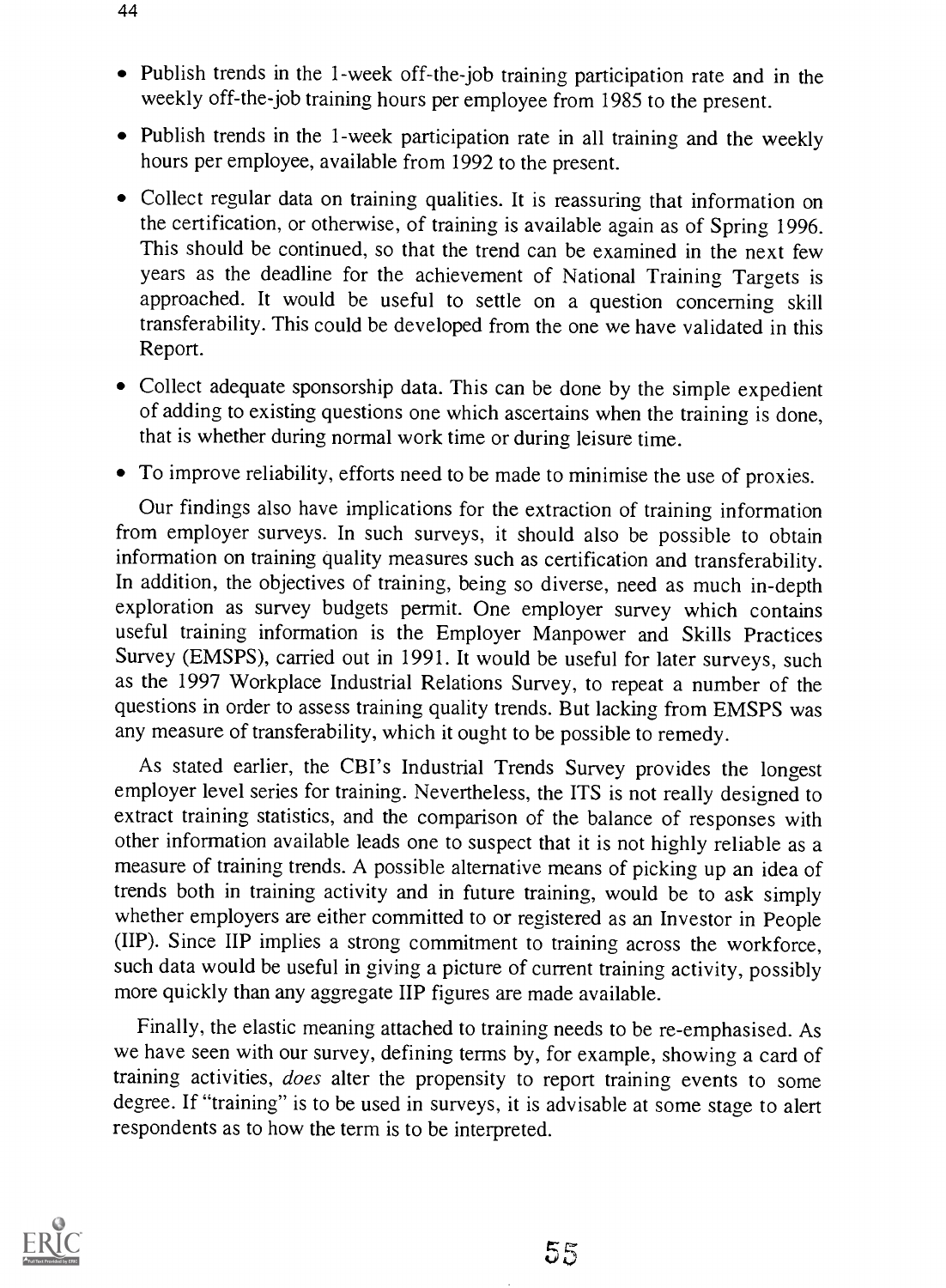## 7. CONCLUSIONS

In this final section we briefly review some of the main highlights that are revealed concerning training in Britain at the time of our survey work in early 1996. Here we primarily refer to results from the Individual Survey, which deploys a representative sample of the British workforce, but it needs to be borne in mind that the sample size (1,539) is not all that large. We concentrate in this summary on findings that are not typically revealed by existing statistics.

### Quantity of Training:

- Showing a prompt card to respondents adds nearly three percentage points to the reported rate of participation in training over a 4-week period, and over five percentage points to the three month rate.
- "Teaching yourself' is an important mode of training, often not considered in training surveys. Some 40% of such training is not reported in response to an LFS-type question, unless a prompt card is shown.

#### Quality of Training:

- Some 34% of training is certified, in the sense that it is leading to a qualification or a credit towards a qualification.
- Just under 10% of individuals receiving training think that they gain no benefit in terms of improved skills from that training. Another 9% report that their improved skills are only of use to them if they carry on working for their current employer. This leaves over 80% of individuals who believe that they are getting transferable skills.

#### Sponsorship:

• Some 63% of employers are footing the entire bill for training; this is rather less than might be gleaned erroneously from the Labour Force Survey. In contrast, some 10% of employees pay for all their own training.

## Objectives:

The majority (around 70%) felt that the aim of the training was to improve their skills for doing their job. A notable proportion felt that the need to promote commitment to firms was also an objective. The Employer Survey confirmed that there was a wide range of objectives attached to training.



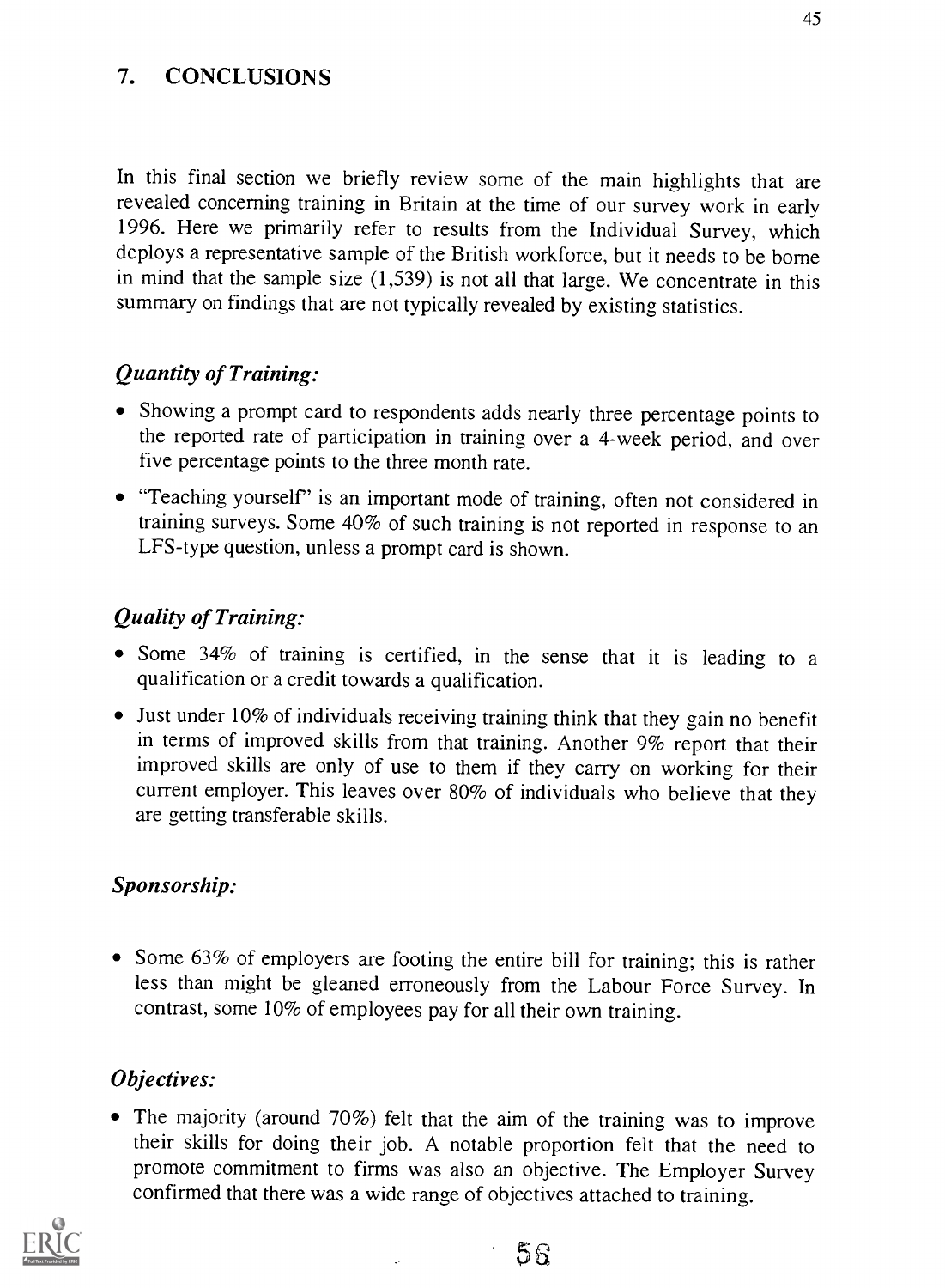## Mobility:

On the whole, relatively few people felt that their mobility would be affected by their training, especially few in the cases where the training was employersponsored.

## Inputs & Outputs:

Better quality training and more desirable outcomes from the training (such as certification) are associated with more intensive training. This finding provides, if it were needed, more justification for our suggestion, above, that more attention should be given to the measures of training intensity available in the LFS.

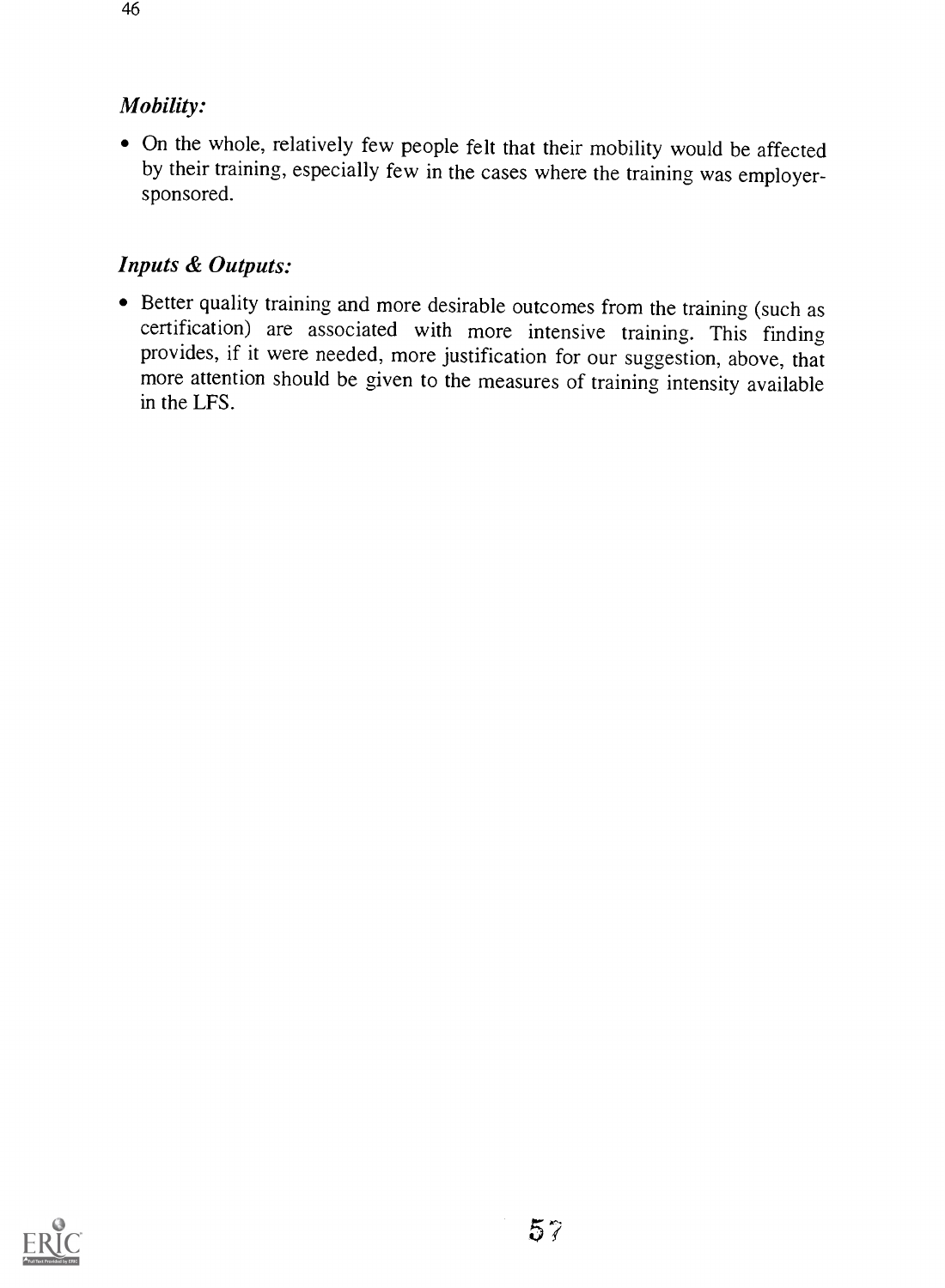## APPENDIX: KEY QUESTIONS FROM THE SURVEYS.

|                        | <b>Individual Survey</b>                                                                                                                                                                                                                                                                                                                                                                                                                                  | <b>Employer Survey*</b>                                                                                                                                                                                                      |
|------------------------|-----------------------------------------------------------------------------------------------------------------------------------------------------------------------------------------------------------------------------------------------------------------------------------------------------------------------------------------------------------------------------------------------------------------------------------------------------------|------------------------------------------------------------------------------------------------------------------------------------------------------------------------------------------------------------------------------|
| <b>Mode</b>            | Respondents could mention one or more<br>of:<br>Receiving instruction or training from<br>someone which took you away from your<br>normal job (e.g. attending a course or<br>seminar either at your place of work or<br>elsewhere)<br>Receiving instruction whilst performing<br>your normal job<br>Teaching yourself from a book/ manual/<br>video/ computer/ cassette<br>Correspondence course (such as Open<br>University)<br>Evening classes<br>Other | Is your business's policy to shift the<br>balance between on-the-job and away-<br>from-the-job training/instruction?<br>More on-the-job/ More off-the-job/ No<br>change                                                      |
| <b>Certification</b>   | Does any of this education or training<br>you have been doing:<br>Lead to a qualification<br>Lead to a credit towards a qualification<br>Neither?                                                                                                                                                                                                                                                                                                         | Has any training led to (or led towards)<br>externally recognised qualifications?                                                                                                                                            |
| <b>Transferability</b> | Would [these skill] improvements be<br>useful (tick one only):<br>Only with your current employer?<br>Only for employers in the same line of<br>business as your current job?<br>In many lines of business?                                                                                                                                                                                                                                               | In which of the following ways would<br>the skills and capabilities as a result of<br>this training be useful:<br>Only for your business<br>Only for employers in the same line of<br>business<br>In many lines of business? |
| Sponsorship            | Who paid the fees for this education or<br>training?<br>Was this education or training<br>undertaken in what would normally be<br>your working hours?<br>While you were receiving this education<br>or training, did your employer pay your<br>wages?                                                                                                                                                                                                     | $N/A$ .                                                                                                                                                                                                                      |

# BEST COPY AVAILABLE

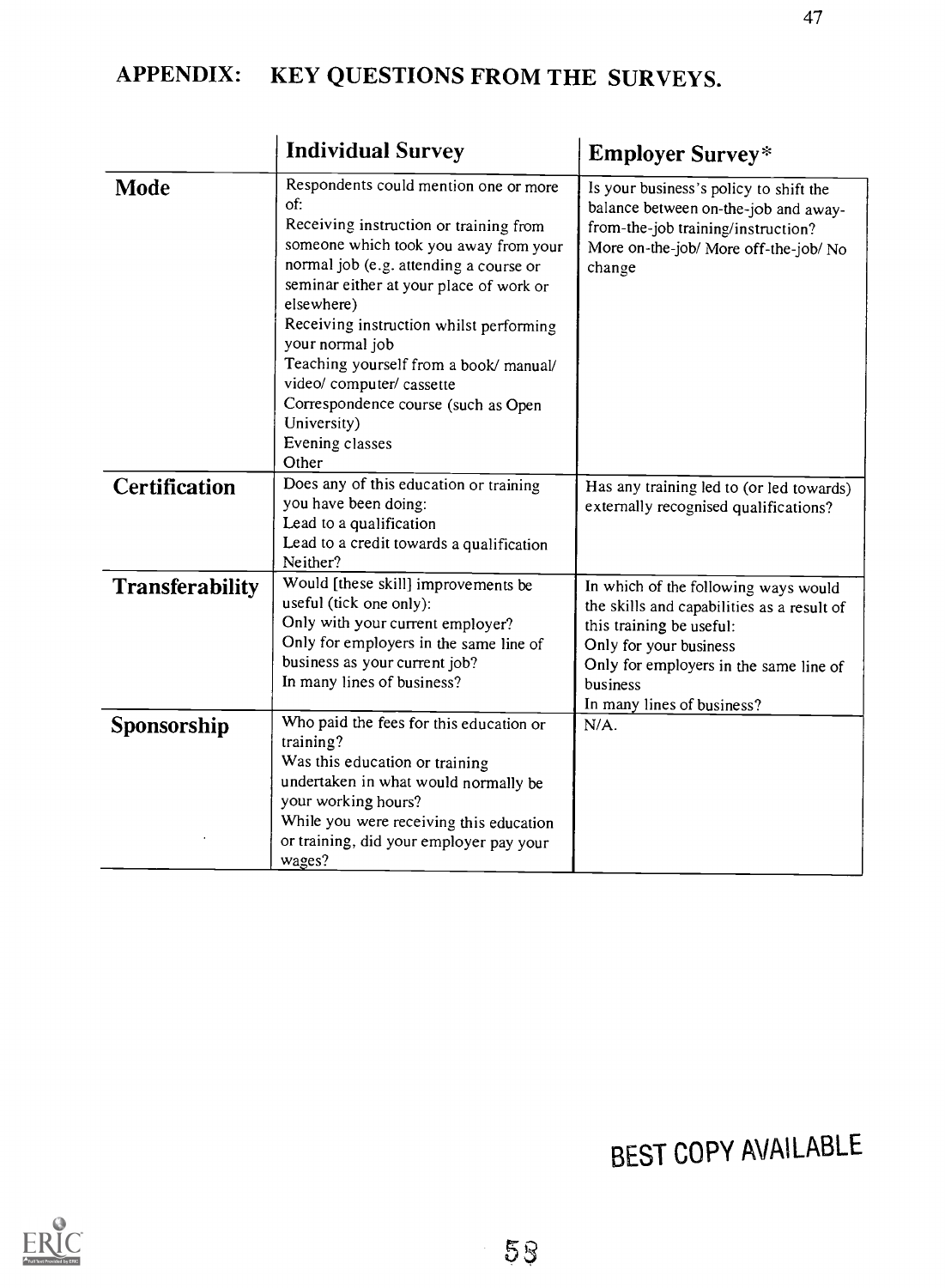|                           | <b>Individual Survey</b>                                                                                                                                                                                                                                                                                                                                                                                                                                                                                                                                                                                                                                                                                                                                                                                                                                                                                                                   | <b>Employer Survey*</b>                                                                                                                                                                                                                                                                                                                                                                                                                                                                                                                                                                                                                                                                                                                                                                                  |  |
|---------------------------|--------------------------------------------------------------------------------------------------------------------------------------------------------------------------------------------------------------------------------------------------------------------------------------------------------------------------------------------------------------------------------------------------------------------------------------------------------------------------------------------------------------------------------------------------------------------------------------------------------------------------------------------------------------------------------------------------------------------------------------------------------------------------------------------------------------------------------------------------------------------------------------------------------------------------------------------|----------------------------------------------------------------------------------------------------------------------------------------------------------------------------------------------------------------------------------------------------------------------------------------------------------------------------------------------------------------------------------------------------------------------------------------------------------------------------------------------------------------------------------------------------------------------------------------------------------------------------------------------------------------------------------------------------------------------------------------------------------------------------------------------------------|--|
| <b>Objectives</b>         | Respondents were read out the following<br>possible perceived objectives of<br>employers (with the order rotated) and all<br>positive responses were coded:<br>Help the firm comply with health and<br>safety regulations.<br>Help the firm comply with external<br>quality standards, such as BS5750,<br>ISO9000, Investors in People.<br>Helping to make you more<br>knowledgeable or more skilled about the<br>things you normally do as part of your<br>current job, e.g. improving your computer<br>skills, communications skills, customer<br>care skills.<br>Teach you to perform different tasks so<br>that you become skilled in a wider range<br>of jobs (sometimes called multi-skilling).<br>Prepare you for a more senior position.<br>Help you understand and identify with<br>your employer's objectives.<br>To help your employer implement<br>changes in the organisation, e.g. in the<br>structure or working practices. | Respondents were asked to tick up to<br>three from:<br>Meet health and safety requirements.<br>Improve the skills of employees in their<br>current jobs (include here any training<br>occasioned by new technology such as<br>the introduction of new computer<br>methods or new products).<br>Foster a culture of identification with or<br>commitment to the business's<br>objectives.<br>Implement multi-skilling, i.e. bringing<br>skills from two or more jobs into a<br>single job.<br>Prepare employees for different jobs in<br>order to enable them to progress in the<br>business.<br>Implement change in employee<br>relations or in management and<br>supervision structure in the business.<br>Meet quality standards or to obtain<br>Investors in People status.<br>Attract good recruits. |  |
| <b>Outcomes</b>           | Would you say that your work skills or<br>capabilities have improved as a result of<br>this education or training?<br>A lot/ A little/ Not at all.                                                                                                                                                                                                                                                                                                                                                                                                                                                                                                                                                                                                                                                                                                                                                                                         | Respondents were asked to identify up<br>to three areas where training was<br>important in enhancing qualities and<br>capabilities:<br>Computing/IT<br>Customer care<br>Problem solving<br>Puntuality/reliability/working to<br>deadlines<br>Ability to work in groups/teams<br>Increasing enthusiasm for corporate<br>objectives                                                                                                                                                                                                                                                                                                                                                                                                                                                                        |  |
| Labour<br><b>Mobility</b> | As a result of undertaking this training,<br>are you more likely or less likely to look<br>actively for another job?<br>More/ Less likely/ About the same.                                                                                                                                                                                                                                                                                                                                                                                                                                                                                                                                                                                                                                                                                                                                                                                 | Positive attitudes to change<br>As a result of your business providing<br>this training are workers more likely or<br>less likely to look actively for a job with<br>another employer?<br>More/ Less likely/ About the same.                                                                                                                                                                                                                                                                                                                                                                                                                                                                                                                                                                             |  |

\*Separate answers were obtained for each occupational group, for both large employers and the SMEs.

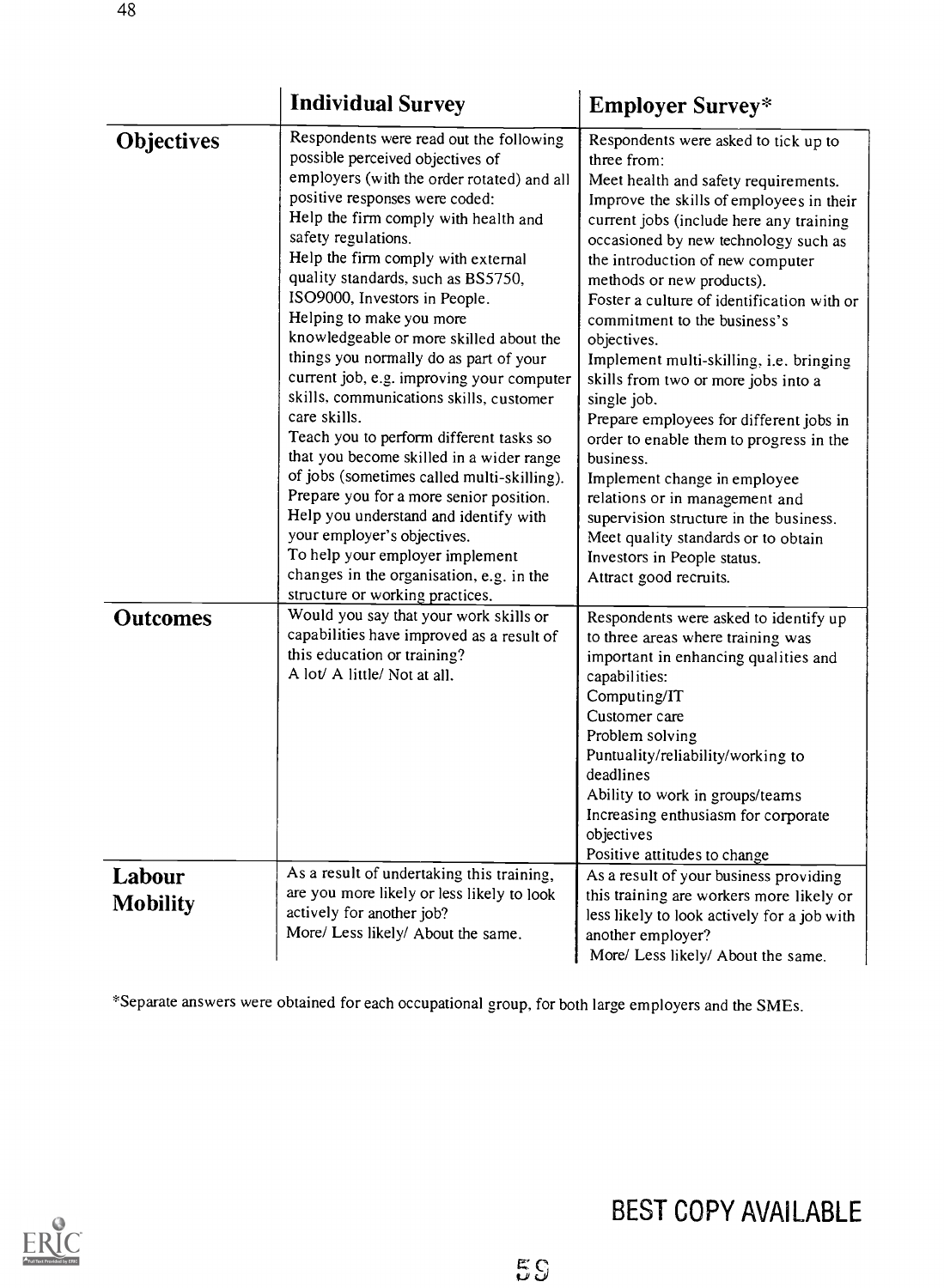- Abbott, B. (1993). 'Training Strategies in Small Service Sector Firms: Employer and Employee Perspectives.' Human Resource Management Journal (Winter): 70-87.
- Becker, G. S. (1964). Human Capital. New York, National Bureau of Economic Research.
- Blundell, R., L. Dearden and C. Meghir (1996). The Determinants and Effects of Work-Related Training in Britain. London, Institute For Fiscal Studies.
- Campanelli, P., R. Thomas, L. Channell, L. McAulay, and A. Renouf (1994). Training: An Exploration of the Word and the Concept with an Analysis of the Implications for Survey Design. Sheffield, Research Strategy Branch, Employment Department.
- Elias, P. (1994). 'Job-related Training, Trade Union Membership, and Labour Mobility: a Longitudinal Study.' Oxford Economic Papers 46(4): 563-578.
- Eraut, M. (1994). Developing Professional Knowledge and Competence. Brighton, Falmer Press.
- Felstead, A. and F. Green (1996). Training implications of regulation compliance and business cycles. Acquiring Skills. Market failures, their symptoms and policy responses. A. L. Booth and D. J. Snower. Cambridge, Cambridge University Press: 255-284.
- Gibbins, C. (1994). 'Women and training -- data from the Labour Force Survey.' Employment Gazette 102(11): 391-402.
- Greenhalgh, C. and G. Mavrotas (1993). 'Workforce training in the Thatcher era -- market forces and market failures.' International Journal of Manpower 14(2/3): 17-32.
- Greenhalgh, C. and G. Mavrotas (1994). Workforce training in the Thatcher era market forces and market failures. The Market for Training. R. McNabb and K. Whitfield. Aldershot, Avebury.
- Heyes, J. (1996). 'A Formula for Success? Training, Reward and Commitment in a Chemicals Plant.' British Journal of Industrial Relations (September): 351- 370.
- IRDAC (1991). Skills Shortages in Europe. Brussels, Industrial Research and Development Advisory Committee of the Commission of the European Communities.
- Katz, E. and A. Ziderman (1990). 'Investment in general training: the role of information and labour mobility.' The Economic Journal 100(September): 1147-1158.

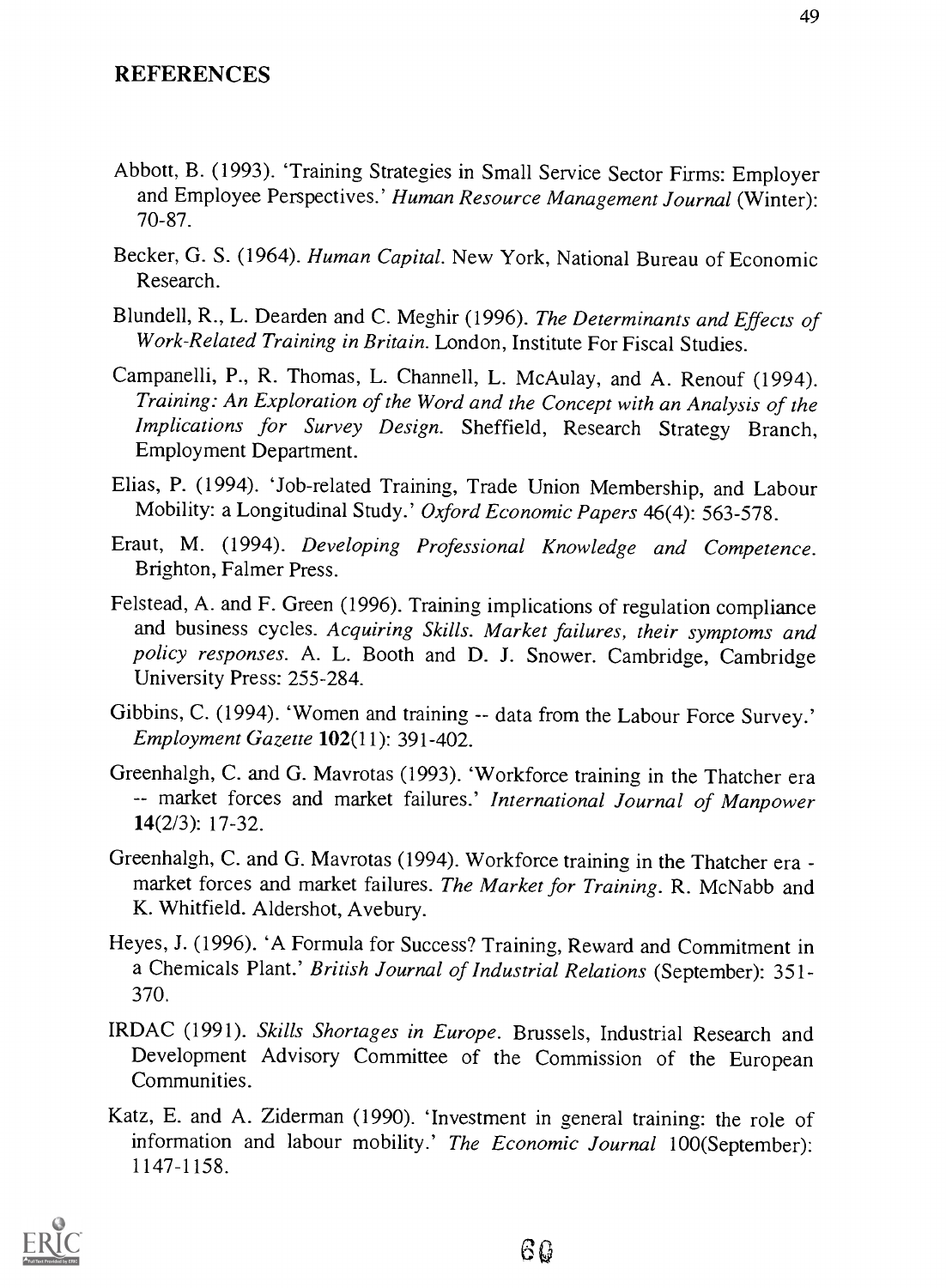- Koike, K. and T. Inoki, Eds. (1990). Skill Formation in Japan and Southeast Asia. Tokyo, University of Tokyo Press.
- OECD (1995). OECD Economic Surveys 1994-1995. United Kingdom. Paris, OECD.
- 0i, W. (1962). 'Labor as a quasi-fixed factor.' Journal of Political Economy 70: 538-555.
- Robinson, P. (1996). Rhetoric and Reality: Britain's New Vocational Qualifications. London, Centre for Economic Performance, LSE.
- Robinson, P. and M. Manacorda (1997). Qualifications and the labour market in Britain: 1984-94 skill biased change in the demand for labour or credentialism?, LSE, Centre for Economic Performance, Discussion Paper No. 330. February.
- Stevens, M. (1994). 'A Theoretical Model of On-the-job Training with Imperfect Competition.' Oxford Economic Papers 46(4): 537-562.
- Veum, J. R. (1995). Training, Wages, and the Human Capital Model, Working Paper 262, US Department of Labor, Bureau of Labor Statistics

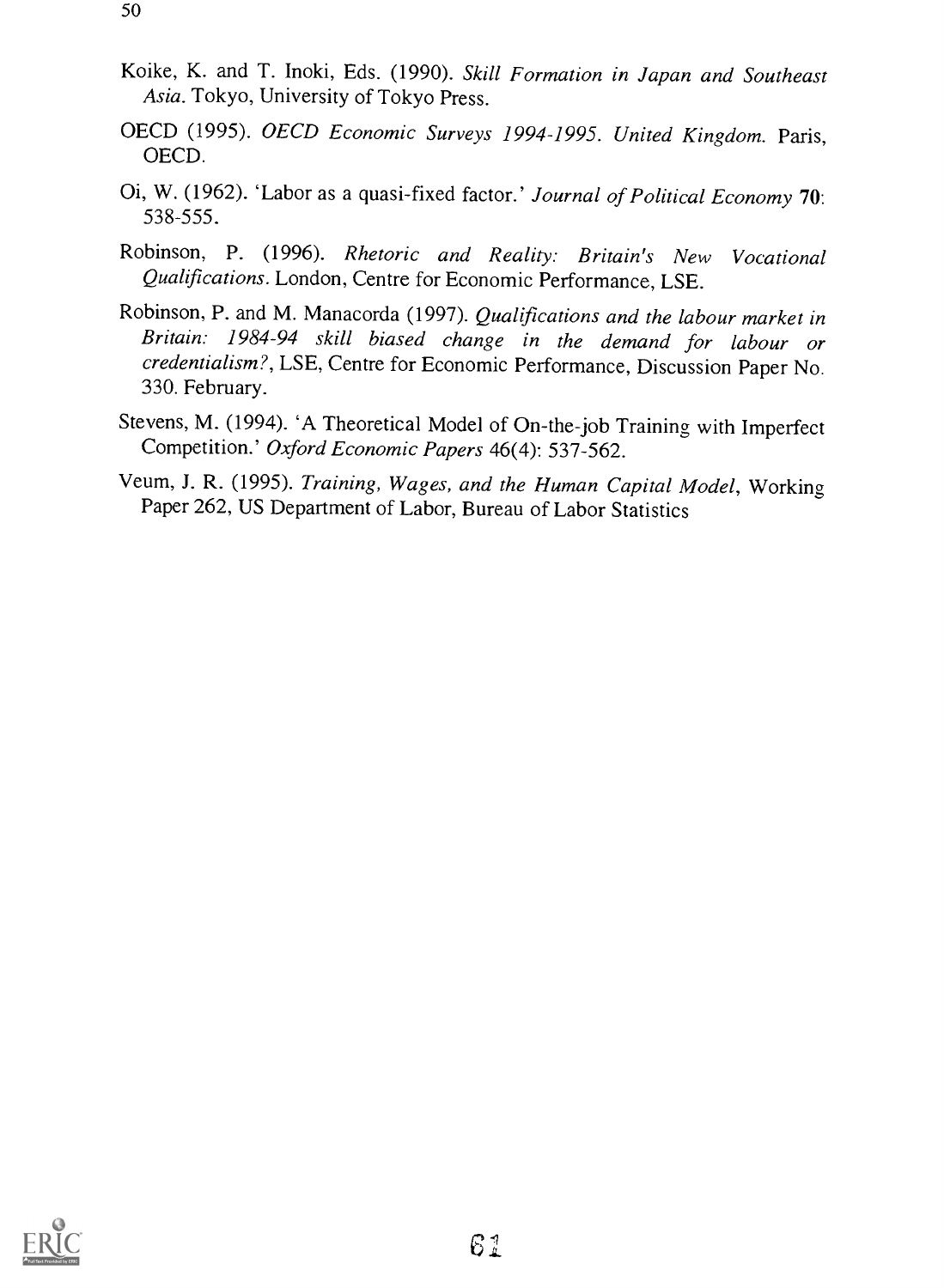

#### U.S. Department of Education Office of Educational Research and Improvement (OERI) Educational Resources Information Center (ERIC)



## REPRODUCTION RELEASE

(Specific Document)

## I. DOCUMENT IDENTIFICATION:

| Title:<br>GETTING THE MEASURE OF TRAINING                     |                   |
|---------------------------------------------------------------|-------------------|
| Author(s): PRAN FELSTEAT, FRANCIS GREEN, KEN MAYHEW           |                   |
| Corporate Source:                                             | Publication Date: |
| CENTRE FOR INTUSTRIAL FOLICY ANT PERFORMANCE PUblication Date |                   |
|                                                               |                   |

#### IL REPRODUCTION RELEASE:

In order to disseminate as widely as possible timely and significant materials of interest to the educational community, documents announced in the monthly abstract journal of the ERIC system, Resources in Education (RIE), are usually made available to users in microfiche, reproduced paper copy, and electronic/optical media, and sold through the ERIC Document Reproduction Service (EDRS) or other ERIC vendors. Credit is given to the source of each document, and, if reproduction release is granted, one of the following notices is affixed to the document.

If permission is granted to reproduce and disseminate the identified document, please CHECK ONE of the following two options and sign at the bottom of the page.



Documents will be processed as indicated provided reproduction quality permits. If permission to reproduce is granted, but neither box is checked, documents will be processed at Level 1.

'I hereby grant to the Educational Resources Information Center (ERIC) nonexclusive permission to reproduce and disseminate this document as indicated above. Reproduction from the ERIC microfiche or electronic/optical media by persons other than ERIC employees and its system contractors requires permission from the copyright holder. Exception is made for non-profit reproduction by libraries and other service agencies to satisfy information needs of educators in response to discrete inquiries.'

| Sign               | Signature;                     | Printed Name/Position/Title:                        |
|--------------------|--------------------------------|-----------------------------------------------------|
| here $\rightarrow$ |                                | "KERINC                                             |
| please             |                                | MRS<br>ISTRATOR                                     |
|                    | Organization/Address:          | FAX: (MARK F.A.O. J. PICKERIN<br>Telephone:         |
|                    | Performa ce<br>belin<br>Centre |                                                     |
|                    |                                | $-233 - 44800 - 44 - 113 - 233 - 4400$<br>$30 - 44$ |
|                    | <i>Ohrbichsi</i>               | E-Mail Address:<br>: Date:                          |
|                    | LClds                          | ik. pickenne Bleeds                                 |
|                    |                                | ∼∽<br>GL.UK                                         |
|                    |                                | ∽                                                   |
|                    |                                | (over)                                              |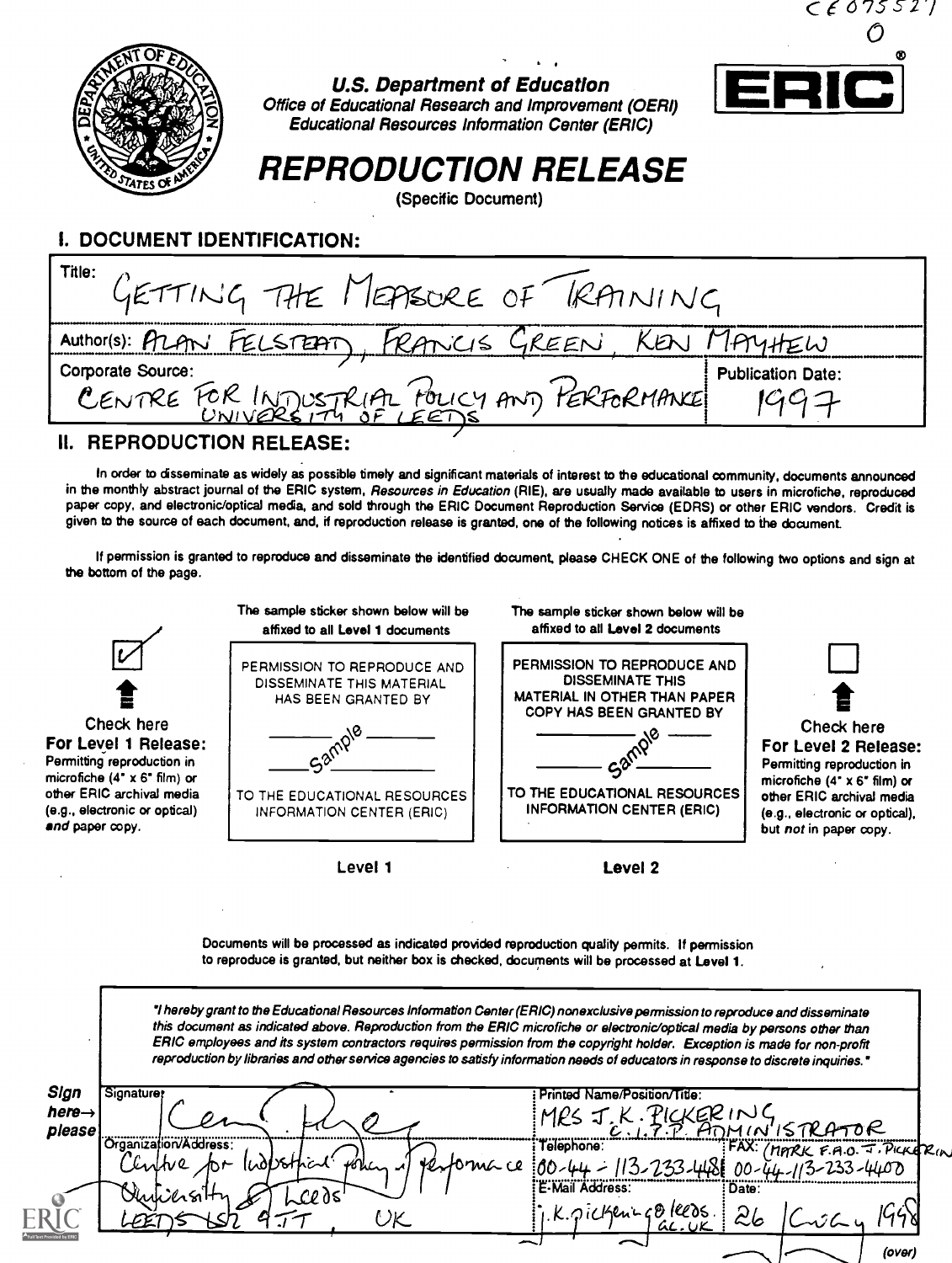## III. DOCUMENT AVAILABILITY INFORMATION (FROM NON-ERIC SOURCE):

If permission to reproduce is not granted to ERIC, or, if you wish ERIC to cite the availability of the document from another source, please provide the following information regarding the availability of the document. (ERIC will not announce a document unless it is publicly available, and a dependable source can be specified. Contributors should also be aware that ERIC selection criteria are significantly more stringent for documents that cannot be made available through EDRS.)

| Publisher/Distributor: |  |
|------------------------|--|
|                        |  |
| Address:               |  |
|                        |  |
|                        |  |
| Price:                 |  |

## IV. REFERRAL OF ERIC TO COPYRIGHT/REPRODUCTION RIGHTS HOLDER:

If the right to grant reproduction release is held by someone other than the addressee, please provide the appropriate name and address:

Name: PLAN FELSTEAT), FRANKIS GREEN, KEN MAYHEW Address: - Green has signed a copy of this four on tychny<br>) the autuors who had the copying way

#### V. WHERE TO SEND THIS FORM:

Send this form to the following ERIC Clearinghouse:

Acquisitions Coordinator ERIC Clearinghouse on Adult, Career, and Vocational Education Center on Education and Training for Employment 1900 Kenny Road Columbus, OH 43210-1090

However, if solicited by the ERIC Facility, or if making an unsolicited contribution to ERIC, return this form (and the document being contributed) to: